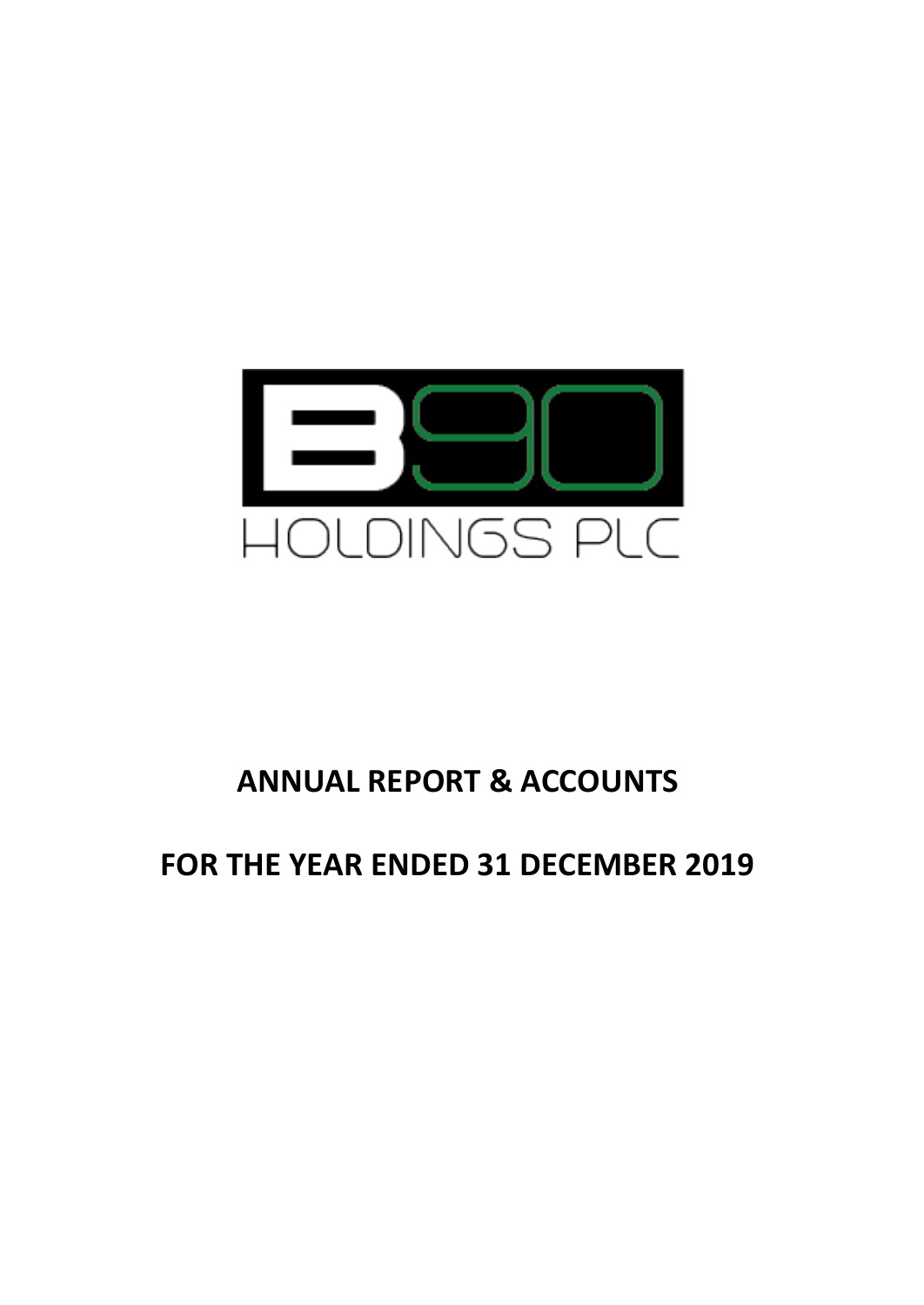# **Table of contents**

|                                                       | Page           |
|-------------------------------------------------------|----------------|
| <b>Company Information</b>                            | $\mathbf{2}$   |
| <b>Strategic Report</b>                               | 3              |
| Directors' Report                                     | $\overline{7}$ |
| <b>Risk factors</b>                                   | 13             |
| <b>Corporate Governance Report</b>                    | 15             |
| <b>Audit Committee Report</b>                         | 21             |
| <b>Remuneration Committee Report</b>                  | 23             |
| <b>Independent Auditor's Report</b>                   | 24             |
| <b>Consolidated Statement of Comprehensive Income</b> | 29             |
| <b>Consolidated Statement of Financial Position</b>   | 30             |
| <b>Consolidated Statement of Changes in Equity</b>    | 31             |
| <b>Consolidated Statement of Cash Flow</b>            | 32             |
| <b>Notes to the Consolidated Financial Statements</b> | 33             |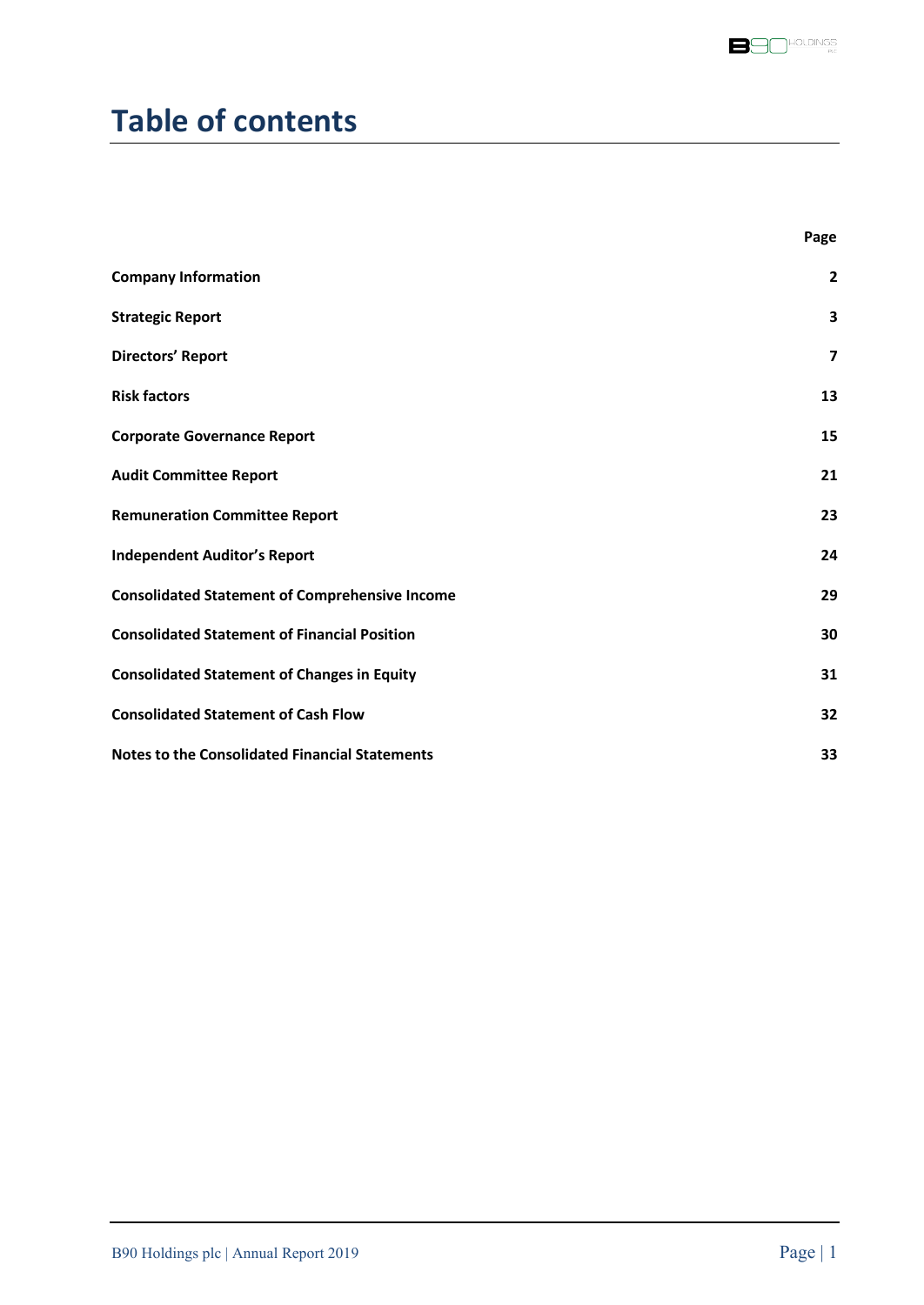

# **Company Information**

| <b>Directors</b><br><b>Registered Office</b>     | Paul J. Duffen (appointed 30 January 2019)<br><b>Marcel Noordeloos</b><br>Mark Rosman<br><b>Rainer Lauffs</b><br>33-37 Athol Street | <b>Executive Chairman</b><br><b>Chief Financial Officer</b><br>Non-Executive Director<br><b>Chief Operating Officer</b> |
|--------------------------------------------------|-------------------------------------------------------------------------------------------------------------------------------------|-------------------------------------------------------------------------------------------------------------------------|
|                                                  | Douglas<br>Isle of Man<br>IM1 1LB<br>Tel. + 44 (0) 1624 647 979                                                                     |                                                                                                                         |
| <b>Nominated and Financial</b><br><b>Adviser</b> | <b>Strand Hanson Limited</b><br>26 Mount Row<br>London<br><b>W1K3SQ</b>                                                             |                                                                                                                         |
| <b>Brokers</b>                                   | Whitman Howard Ltd<br>Connaught House, 1 <sup>st</sup> floor<br>London<br>W1K3NB                                                    |                                                                                                                         |
| <b>Auditors</b>                                  | Nexia Smith & Williamson Audit Limited<br>25 Moorgate<br>London<br>EC2R 6AY                                                         |                                                                                                                         |
| <b>Corporate lawyers</b>                         | <b>BDB Pitmans LLP</b><br>50 Broadway<br>London<br>SW1H OBL                                                                         |                                                                                                                         |
| <b>Registered Agent</b>                          | Ocorian Trust (Isle of Man) Limited<br>33-37 Athol Street<br>Douglas<br>Isle of Man<br><b>IM11LB</b>                                |                                                                                                                         |
| <b>Registrars</b>                                | Neville Registrars Limited<br><b>Neville House</b><br><b>Steelpark Road</b><br>Halesowen<br><b>B62 8HD</b>                          |                                                                                                                         |
| <b>Registered number</b>                         | 9029V                                                                                                                               |                                                                                                                         |
| <b>Company Website</b>                           | www.b90holdings.com                                                                                                                 |                                                                                                                         |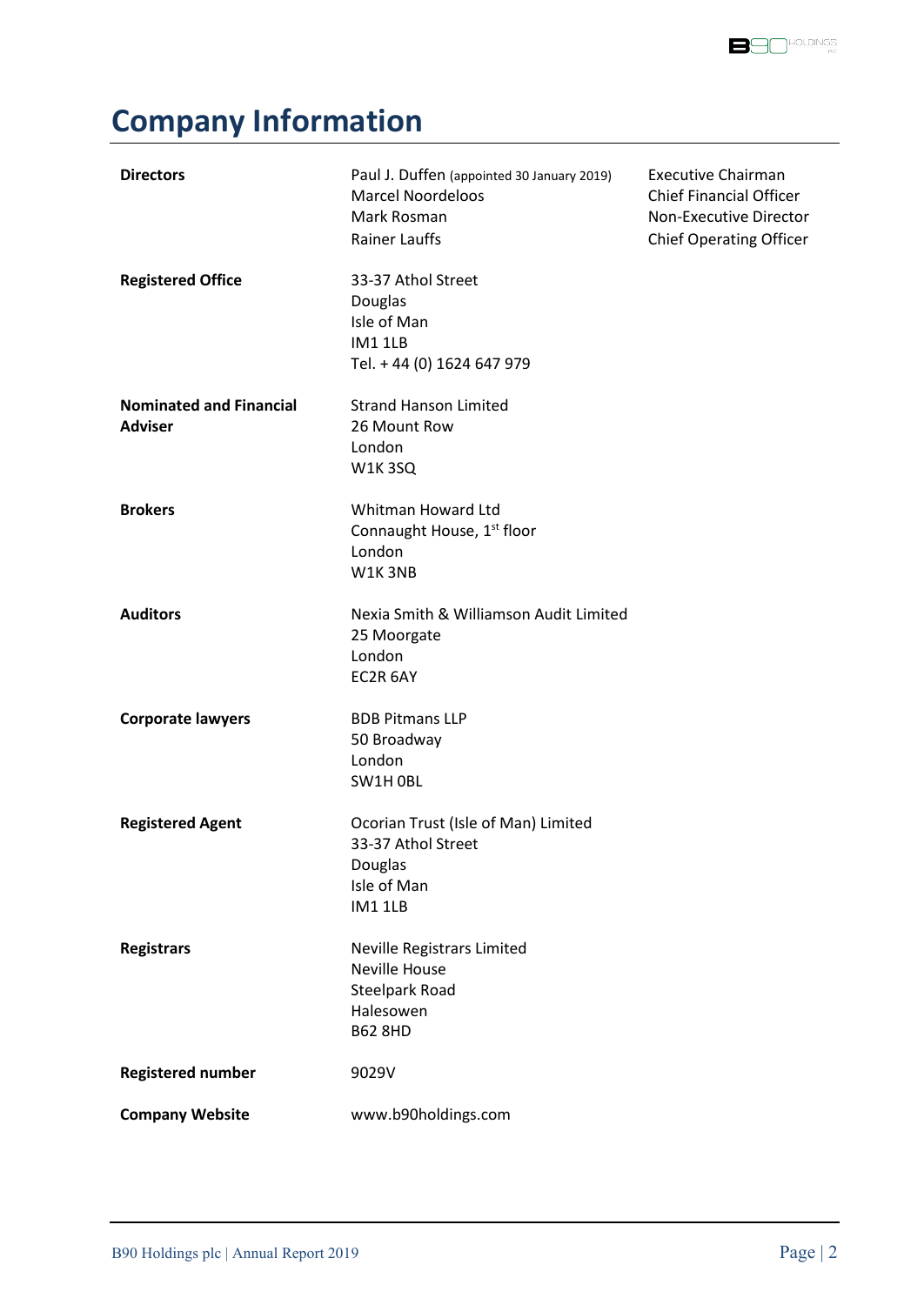

# **Strategic Report**

I hereby present the Annual Report for B90 Holdings plc ("B90" or the "Company", together with its subsidiaries, the "Group") for the financial year ended 31 December 2019.

#### **Financial and operational highlights**

| Revenues from continuing operations:   | €1.1 million (compared to €10.0 million in 2018) <sup>(1)</sup> |
|----------------------------------------|-----------------------------------------------------------------|
| Revenues from discontinued operations: | €2.9 million (compared to €1.6 million in 2018) <sup>(2)</sup>  |
| <b>Total Revenues:</b>                 | €4.0 million (compared to $€11.6$ million in 2018)              |
| Operating result:                      | €4.4 million loss (€16.9 million loss in 2018)                  |

*Notes:*

- *(1) Revenue derived from the Group's marketing activities in the sportsbook and casino vertical and from the online operations from Bet90. In the 2018 figures, revenues from the marketing activities relating to the online financial trading vertical are included, activities which were terminated during the 4th quarter of 2018 and therefore no revenues have been recorded in 2019.*
- *(2) For both 2018 and 2019, this relates to the revenues derived from the Group's land-based Bet90 terminal operations, which the Group ceased on 31 December 2019.*

#### **Operational review**

As previously communicated, the Group faced significant operational challenges during 2018, relating to the collection of receivables in respect of the Group's online financial trading and lottery marketing activities. The Group terminated these marketing activities in November 2018.

During 2019 the Company entered into a heads of terms with Binbar GmbH to acquire the remaining 49% of Quasar Holdings Ltd ("Quasar") not held by the Company, which was then completed in January 2020. Quasar wholly owns Bet90 Sports Ltd ("Bet90"), an online sportsbook and casino gaming company, the main focus of operations since the restructuring in 2018. During 2019, the Group owned 51% of the issued share capital of Quasar.

As part of the 49% acquisition in Quasar, the Directors decided to terminate the loss making land-based operations and focus completely on the online operations with effect from January 2020. The results of these land-based operations have been recorded as discontinued operations in the financial statements. Although these operations generated reasonable gross revenues, the operating and franchising costs were high, resulting in a loss in relation to those activities of €0.9 million during the year.

During the year the Company announced a number of fundraises:

- on 30 January 2019, the Company announced it had completed a fundraise of £500,000 (or €555,500) by issuing 3,333,333 new ordinary shares of 15p each in the capital of the Company ("Ordinary Shares");
- on 1 April 2019, the Company announced that it had entered into separate loan agreements with three of its Directors, raising a total of €500,000 for working capital. This loan amount was converted into new Ordinary Shares, as announced on 19 December 2019;
- on 30 May 2019, the Company announced that it had raised €300,000 by issuing 4,000,000 new Ordinary Shares;
- on 16 September 2019, the Company announced that it had raised €300,000 via a convertible loan note ("Convertible Loan Note"), with a three year term and 10% coupon payable in arrears at the end of each quarter, with the first instalment due to be paid on 31 December 2019, and convertible at a price of 8p per new Ordinary Share. The Convertible Loan Note would automatically convert into new Ordinary Shares if the closing mid-market price of an Ordinary Share is 15p or more for 25 consecutive business days. On 19 December 2019, the terms of this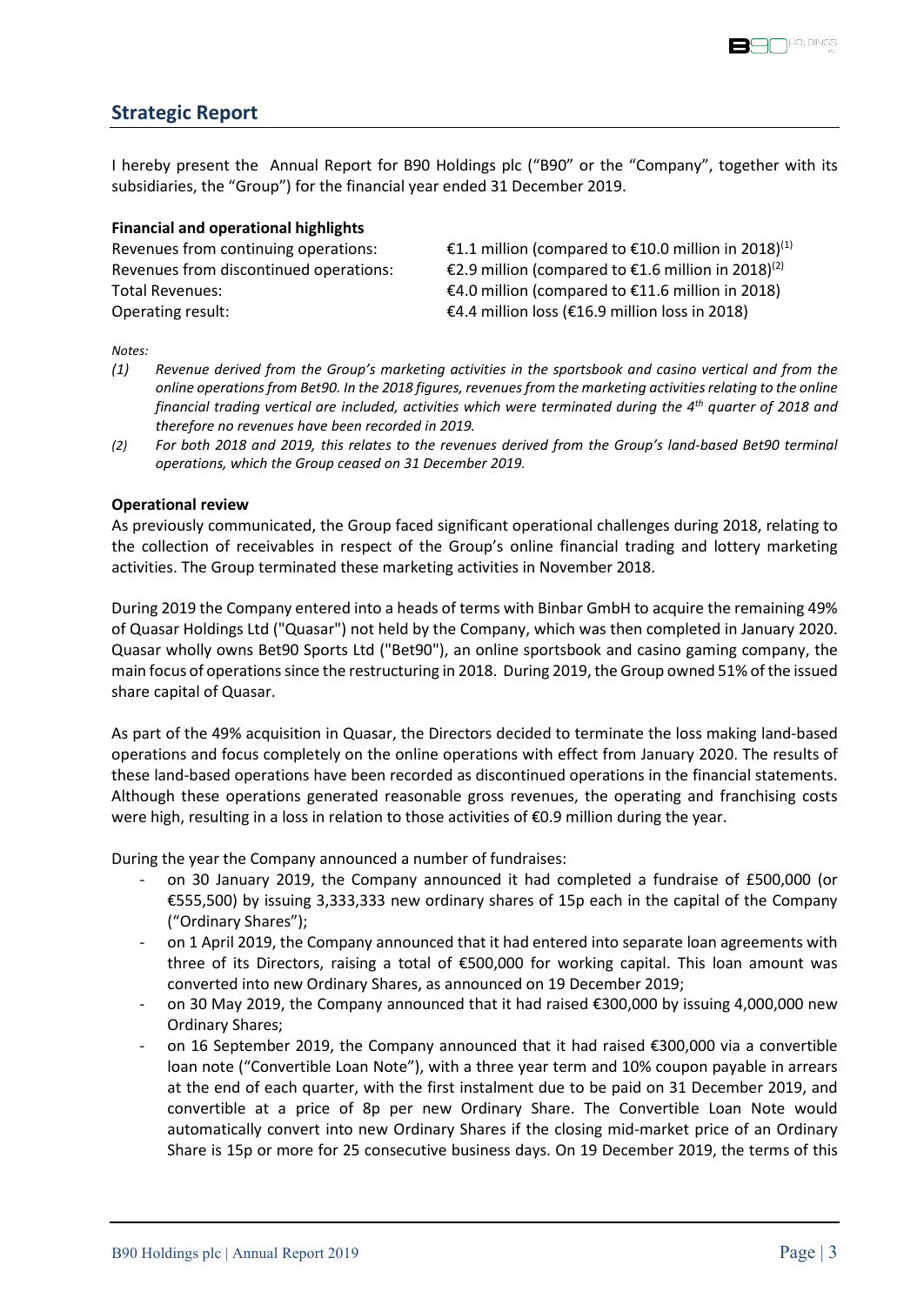

Convertible Loan Note were amended to match those of the 19 December 2019 Convertible Loan Note set out below;

on 19 December 2019, the Company announced that it had raised £500,000 (or €592,000) via a Convertible Loan Note. With a 3 year term and 5% annual coupon (payable in arrears at 30 June and 31 December) and convertible at a price of 5p per new Ordinary Share. The Convertible Loan note will automatically convert into new Ordinary Shares if the closing mid-price of an Ordinary Share is 10p or more for 25 consecutive business days.

Subsequent to year-end, the Company announced further fundraises:

- on 7 May 2020, that it had raised £450,000 (or approximately €515,000);
- on 11 September 2020, that it had raised €450,000;
- on 8 December 2020, that it had raised €700,000; and
- on 16 March 2021, that it had raised  $£1,847,000,$

all under the terms of the Convertible Loan Note announced on 19 December 2019 as stated above.

#### **Financial review**

Continuing from the restructuring during 2018, 2019 was as a year of significant challenges for the Group. During 2019, the Group shifted its focus to the marketing activities in the Casino and Sportsbook operations. With the acquisition of thr remaining 49% of Bet90, the Group's single-minded focus became the operations of the Bet90 sportsbook and casino brand.

Due to a significant reduction of marketing spend already during the second half of 2018, and the complete cessation of operations in other business verticals in 2019, revenues for the full year decreased to €4.0 million (2018: €11.6 million) of which €1.1 million relates to the online (i.e. continuing) operations. This revenue consists of revenue from the Groups' marketing contracts as well as from its online and landbased sportsbook and casino operations. Revenues relating to the loss making land-based sportsbook (i.e. discontinued) operations amounted to  $\epsilon$ 2.9 million (2018: 1.6 million); as a result of the completed acquisition of the remaining 49% in Quasar Holdings Ltd (a company that wholly owns Bet90 Sports Ltd), the Group ceased these operations from 1 January 2020.

The net result for the year amounted to a loss of €5.2 million (2018: €16.7 million loss). The results for 2018 were significantly impacted by the impairment of receivables from the online financial trading and lottery business of, in aggregate, €10.7 million, combined with the impairment of the relating intangible assets of €6.4 million. During 2019, the Group had to restructure its operations to re-align the organisation to its new business focus. Furthermore, due to the strategic changes to focus on the online operations of Bet90, an impairment charge on the intangible assets relating to Bet90 was recorded (€0.8 million vs nil in 2018). Also, an impairment charge of €0.3 million was recorded relating to the T4U Marketing domain name. Due to limited cash resources, the Group was unable to further increase the Bet90 market share during 2019.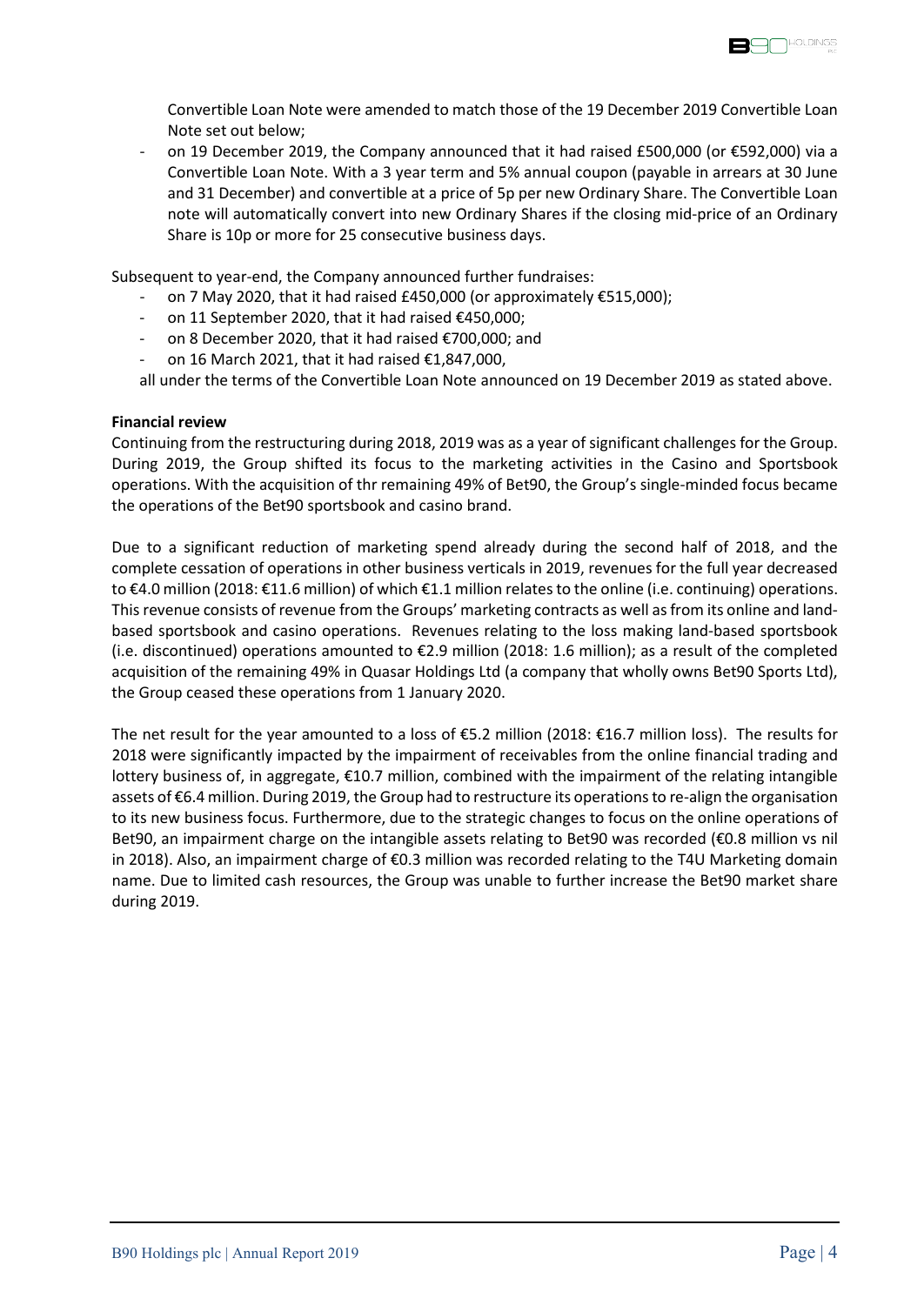#### **Cash Flow**

The Group used to be active in three major verticals (sportsbook and casinos, online lotteries and online financial trading) and had revenues and cost centres in numerous locations in Europe. The Group experienced operational difficulties in receiving agreed marketing commissions within the online financial trading and lottery verticals as previously announced, which ultimately led to an impairment of these receivables of €10.7 million during 2018. During 2019, there continued to be only limited cash flow from the Group's operations. As a result the Group underook a number of fund raises, either through issuance of new Ordinary Shares, as well as via convertible loans.

Post the period end, the Group raised £450,000 (approximately €515,000) through a subscription in a convertible loan with certain existing shareholders on 7 May 2020, to provide further working capital to the Group. A further €450,000 was raised on 11 September 2020, €700,000 was raised on 8 December 2020 and €1,847,000 was raised on 16 March 2021, all under the same terms.

#### **Board changes**

During the year, the Company made one change to its Board and senior management to reflect the changes in the Group's operations during the year.

On 30 January 2019, the Company announced the appointment of Paul Duffen as the new Chairman of the Group, replacing Gilles Ohana, who stepped down from the Board at the same time. Paul was subsequently appointed as the Group's Executive Chairman on 7 March 2019.

The Company continues to seek a new CEO and an independent Non-executive Director in-line with the developments of the Company and a further announcements will be made as and when appropriate.

#### **Principal risks and uncertainties**

The main operational risk factors are included on page 13 of this report.

#### **Current trading and outlook**

The Group's operations were highly impacted as a result of the COVID-19 pandemic, especially in the period between mid-March and mid-June 2020, due to the cancellation of the vast majority of sporting events in our target markets during that period. With some leagues restarting in June 2020, the revenue showed signs of recovery and trading during the second half of 2020 was in line with management's revised expectations.

Whilst trading during the second half of 2020 has been in line with the Board's revised expectations, the Group continues to reduce its operating costs to match the current operations and the Directors continue to manage the Group's cash resources carefully. Whilst the Group raised additional funds by way of the issue of convertible loan notes since the 2019 year-end, amounting in aggregate to €3.5 million (including the funds raised on 16 March 2021), it remains reliant, *inter alia*, on being able to manage its cash resources carefully, continuing to manage its creditors and trading being in-line with management's expectations. Whilst the €1,847,000 raised on 16 March 2021 providesthe Group with additional working capital and strengthensthe balance sheet, the Group continues to remain reliant on being able to manage its creditors. Furthermore, should trading not be in-line with mangement's expectations going forward, the Group's ability to meet its liabilities may be further impacted, in which case the Group will need to raise additional funding. In such circumstances, whilst the directors are confident of being able to raise the necessary funding, there is no certainty that such funding will be available and/or the terms of such funding.

A significant development as part of today's €1,847,000 fundraising, is the participation of Ronny Breivik, who contributed €500,000 via a convertible loan, on the terms described above. Ronny has an impressive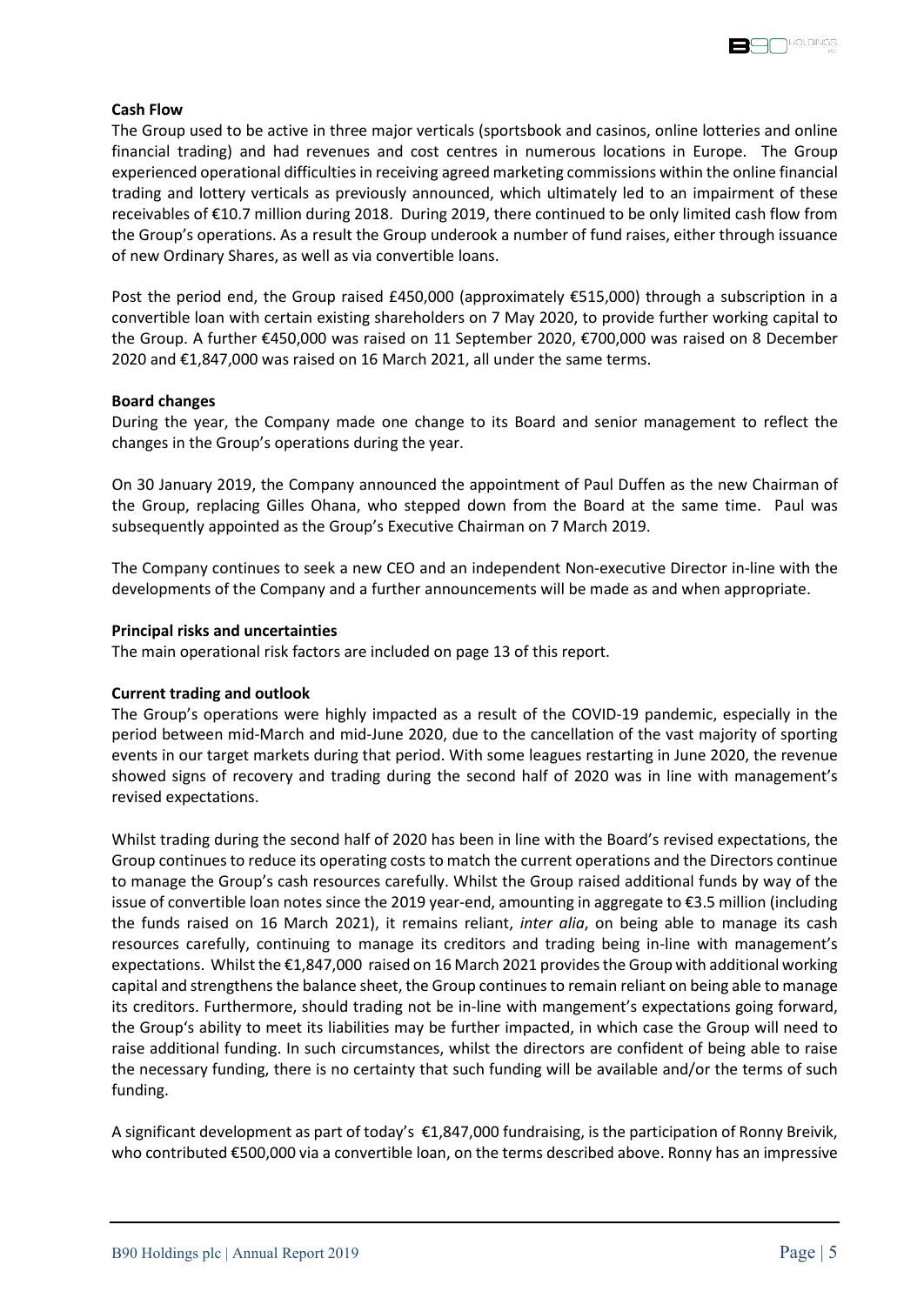track record operating in the online gaming sector and will be joining the Group in a senior role to oversee all operations.

As part of our focus on geographic expansion, the Group is in advanced discussions with regards to engaging Oddsen.nu, the leading Norwegian online gaming affiliate, to help us grow our revenues in that territory. A further announcement will be made with regard to details of this agreement, once it is finalised.

In addition, with the issue of the Convertible Loan today and receipt of proceeds thereof, the Group is expected to resume strategic marketing initiatives and partnerships with existing partners to drive revenue, including potentially launching new products and entering into new agreements in its existing markets.

The Board would like to express our thanks to both existing and new shareholders, who have supported the Group through challenging times and we look forward to the continued journey together.

#### **Dividend**

The Directors are not proposing a dividend for the year ended 31 December 2019.

Approved by the Board of Directors and signed on behalf of the Board.

#### **Paul J Duffen**

Executive Chairman, B90 Holdings plc 16 March 2021

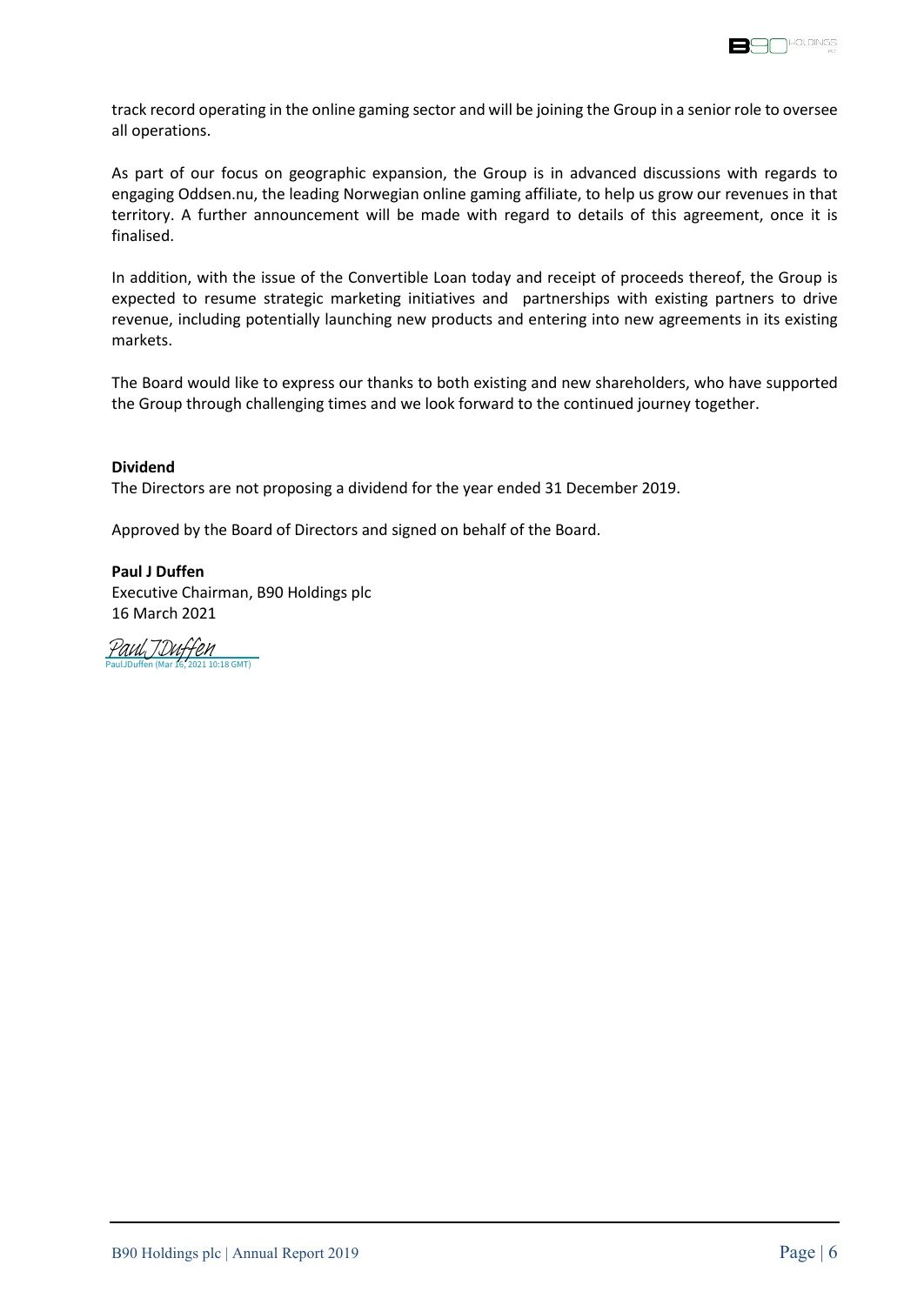

# **Directors' Report**

The Directors present their report and consolidated financial statements for the year ended 31 December 2019.

#### **Principal activities and review of the business**

B90 Holdings plc is a company focused on generating marketing leads and entering into marketing contracts for the activities of its sportsbook partner in sports betting and casinos games as well as operating its own Bet90 sportsbook and casino games, in which it initially had a 51% interest. During the fourth quarter of 2018, the Group ceased its marketing activities relating to lottery and online financial trading verticals. In December 2019, the Company entered into a non-binding heads of terms with Binbar GmbH to acquire the 49% of Quasar Holdings Ltd not already owned by it, a transaction that completed in January 2020. The Group therefore currently owns 100% of the Bet90 operations. In conjunction with the full ownership of the Bet90 Sports Ltd operations, the Company terminated the loss-making landbased operations from 1 January 2020.

The principal activities from 1 January 2020 are therefore focused completely on operating the online Sportsbook and casino operation using the domain Bet90.com. Furthermore, the Group operates an affiliate platform, currently focusing on the German speaking territory, using the tippen4you.com domain.

#### **Results and dividends**

The Group's results for the year, after taxation, amounted to a loss of  $\epsilon$ 5.2 million (2018: loss of  $\epsilon$ 16.7 million). The Group's 2019 results are impacted by the costs of restructuring the business, which continued into 2020, as well as a partial impairment of intangible assets relating to T4U Marketing Ltd and Quasar Holdings Ltd. The Group's 2018 results were highly impacted by the impairment of receivables and intangible assets relating to the Group's marketing activities and operations across its then three verticals. The operating earnings before interest, tax, depreciation and amortisation ("EBITDA") for the full year 2019 amounted to negative €4.2 million (2018: €0.5 million positive).

As a result of the above, the Directors are proposing not to pay a dividend forthe year ended 31 December 2019.

#### **Future developments**

Future developments are discussed in the Strategic Report.

#### **Financial Risk Management**

The Board is responsible for setting the objectives and underlying principles of financial risk management for the Group. The Board establishes the detailed policies such as authority levels, oversight responsibilities, risk identification and measurement and exposure limits.

#### *Capital risk management*

The Company's objectives when managing capital are to safeguard the Group's ability to continue as a going concern in order to provide returns for shareholders.

#### *Liquidity risk*

Liquidity risk exists where the Group might encounter difficulties in meeting its financial obligations as they become due. The Group monitors its liquidity in order to ensure that sufficient liquid resources are available to allow it to meet its obligations.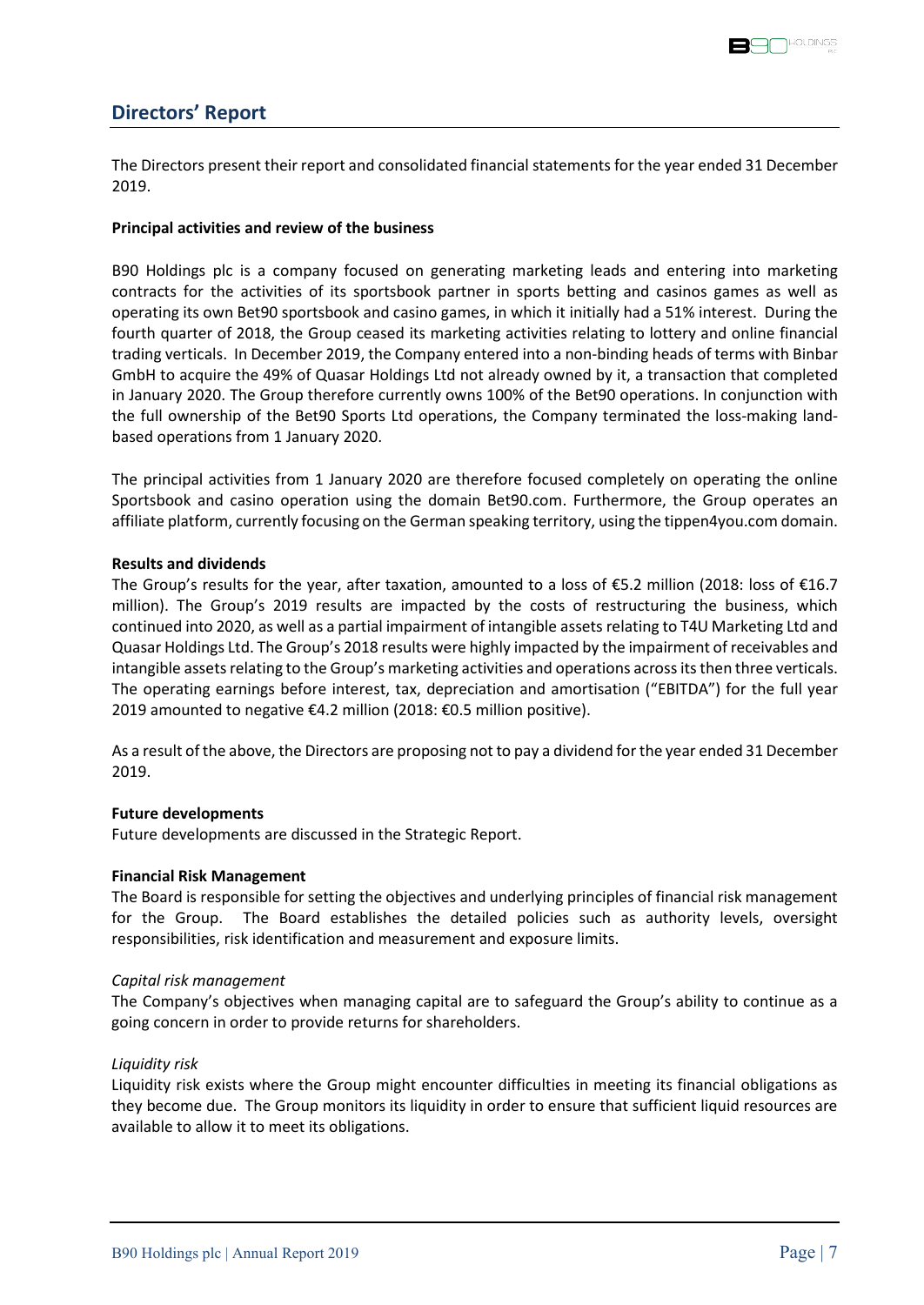#### *Large wins by customers*

Inherent to the business is that there is a risk that a few players and customers might win significant amounts of money during the same period thus reducing the earnings of the Group, in particular in regard to its sportsbook partner which has a higher concentration of VIP players. In respect of its marketing activities for its sportsbook partner, negative or highly impacted net revenues in any period are also carried forward and netted off against net revenues in future periods on which commission might otherwise be payable to the Group. Whilst the Group would not have to cover any gaming or gambling losses in the existing marketing agreements, the percentage of earnings retained by the Group might be greatly reduced as a result of this.

Gaming or gambling losses within the Group's own Bet90 operations would though need to be covered by the Group as and when they occur. Under the regulation of the Malta Gaming Authority, the Company must at all times have sufficient cash balances available to cover liabilities to customers. In the case of a large win by a customer, the Company would need to move funds from its current account to the accounts that cover the liability to customers, which would immediately negatively impact the Company's working capital and its earnings for the period.

#### *Currency risk*

The Group is exposed to translation and transaction foreign exchange risk. As the majority of the Group's transactions are denominated in Euros, the Directors deem the Group's exposure to exchange rate fluctuations to be minimal.

#### *Interest rate risk*

The Group's exposure to upside interest rate risk is limited. The loans on the balance sheet have a fixed interest rate. The Directors do not consider the impact of possible interest rate changes based on current market conditions to be material to the net result for the year or the equity position at the year-end for either the year ended 31 December 2019 or 31 December 2018.

#### *Credit risk*

The Group's credit risk is primarily attributable to trade receivables. Trade receivables consist of:

- Customers running the land based operations of Bet90, via Bet90 branded terminals (which has now been terminated); and
- Payment service providers (PSPs). PSPs are third-party companies that facilitate deposits and withdrawals of funds to and from customers' virtual wallets with the Group. These are mainly intermediaries that transact on behalf of credit card companies.

The risk is that a customer or a PSP would fail to discharge its obligation with regard to the balance owed to the Group.

The Group reduces this credit risk by:

- Monitoring balances with customers on a regular basis;
- Monitoring balances with PSPs on a regular basis; and
- Arranging for the shortest possible cash settlement intervals in all cases.

The Group considers that based on the factors above and on past experience, the customers and PSP receivables used in the current businesses are of good credit quality and there is a low level of potential bad debt as at year-end.

An additional credit risk the Group faces relates to customers in its own operations disputing charges made to their credit cards ("chargebacks") or any other funding method they have used in respect of the services provided by the Group. Customers may fail to fulfil their obligation to pay, which will result in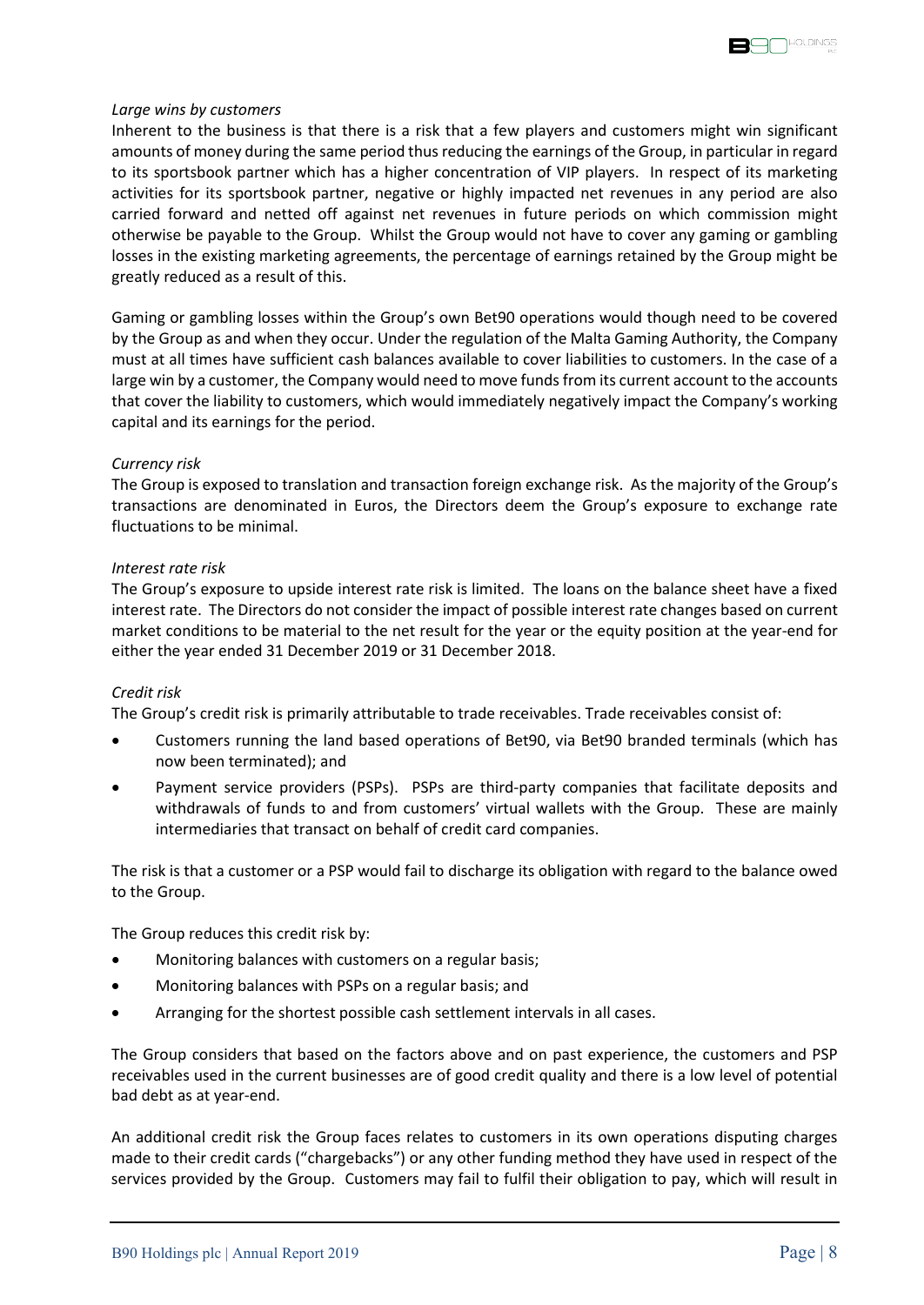

funds not being collected. These chargebacks and uncollected deposits, when occurring, will be deducted at source by the payment service providers from any amount due to the Group. The Group monitors the need for impairment provisions by considering all reasonable and supportable information, including that which is forward-looking. For the year ended 31 December 2019, the Group has not made any provision for this, as any provision would be immaterial.

#### *Regulatory risk*

Regulatory, legislative and fiscal regimes for betting and gaming in key markets can change, sometimes even at short notice. Such changes could benefit or have an adverse effect on the Group's operations and additional costs might be incurred in order to comply with any new laws or regulations in various jurisdictions.

The Group closely monitors regulatory, legislative and fiscal developments in key markets allowing the Group to assess, adapt and takes the necessary action where appropriate. Management takes external advice, which incorporates risk evaluation of individual territories. Regulatory updates are provided to the Board when changes are announced.

Whilst changing regulatory and tax regimes can offer opportunities to the Group as well as posing risks, a significant adverse change in jurisdictions in which the Group operates could have a significant impact on the Groups future profitability and cash generation.

#### **Going concern**

The Group continued to experience significant operational difficulties during 2019 after its restructuring in respect to marketing within the online financial trading and lottery verticals. As a result, the Company has completed a number of fund raises from investors during 2020 and in 2021.

As a result of the above, the Group achieved a net loss of €5.2 million for the year ended 31 December 2019. Furthermore, the Group had a negative cash flow from operations of €2.1 million for the year ended 31 December 2019 and the Group has recorded a further loss for the year ending 31 December 2020, expected to exceed €1.75 million.

Whilst trading during the second half of 2020 has been in line with the Board's revised expectations, the Group continues to reduce its operating costs to match the current operations and the Directors continue to manage the Group's cash resources carefully. Whilst the Group raised additional funds by way of the issue of convertible loan note since the 2019 year-end, amounting in aggregate to €3.5 million (including the funds raised on 16 March 2021), it remains reliant, *inter alia*, on being able to manage its cash resources carefully, continuing to manage its creditors and trading being in line with management's expectations. Whilst the funds raised on 16 March 2021 of €1,847,000 provide the Group with additional working capital and further strengthen the balance sheet, the Group continues to remain reliant on being able to manage its creditors. Furthermore, should trading not be in line with mangement's expectations going forward, the Group's ability to meet its liabilities may be impacted, in which case the Group will need to raise further funding. In the circumstance that this is needed and whilst the directors are confident of being able to raise such funding if required, there is no certainty that such funding will be available and/or the terms of such funding. These conditions are necessarily considered to represent a material uncertainty which may cast significant doubt over the Group's ability to continue as a going concern.

Whilst acknowledging this material uncertainty, the Directors remain confident that the recent fundraise will allow the Group to expand its operations and generate a positive operational cash flow within a reasonable time or, if needed, be able to raise additional funding when required, therefore the Directors consider it appropriate to prepare the financial statements on a going concern basis. The financial statements do not include the adjustments that would result if the Group and Company was unable to continue as a going concern.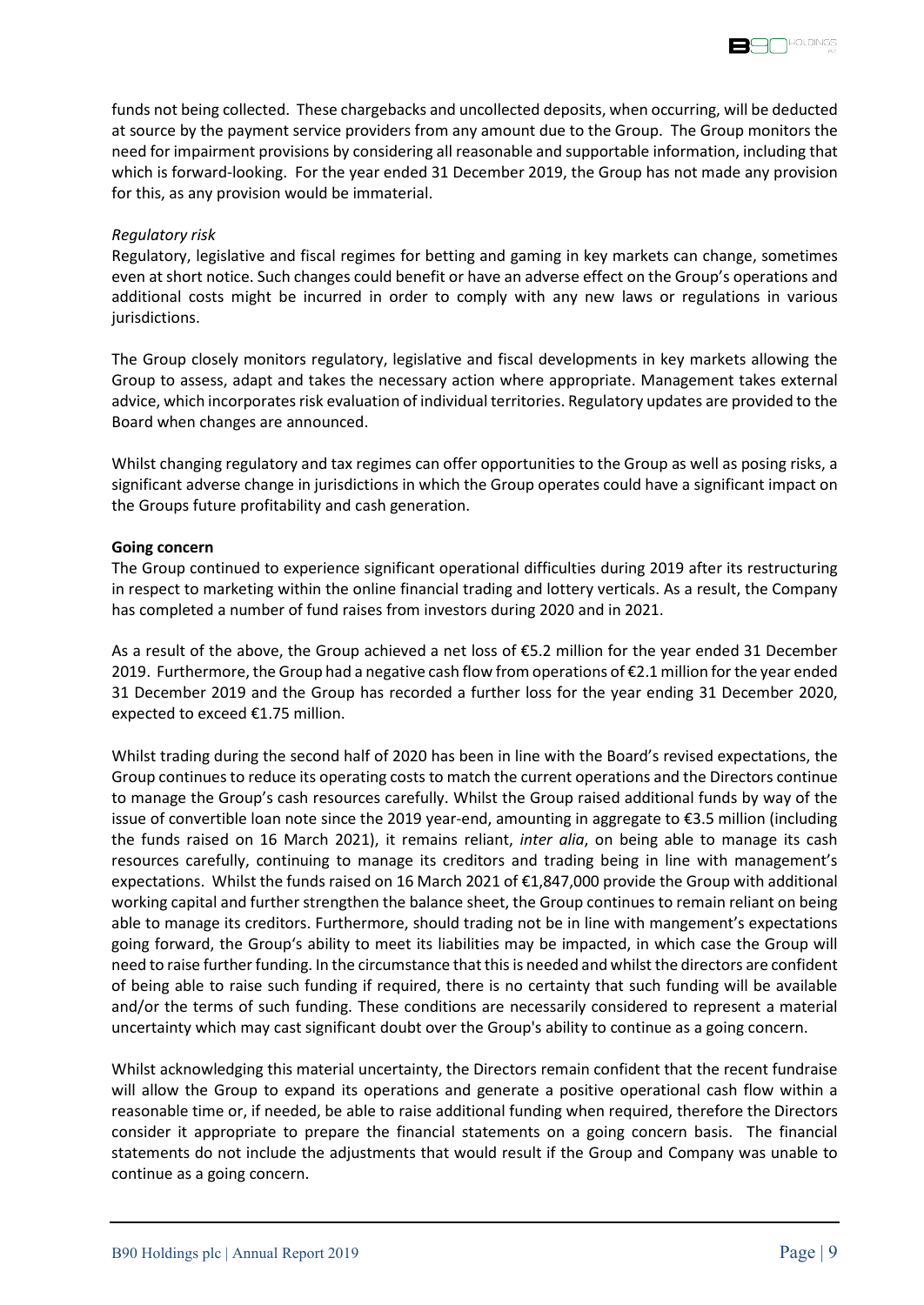

#### **Post balance sheet events**

On 17 January 2020 the Company announced that it had completed the acquisition of the 49% of Quasar Holdings Ltd ("Quasar") not owned by the Company from Binbar GmbH. Quasar wholly owns Bet90 Sports Ltd, the online sportsbook and casino gaming company.

On 3 February 2020, the Company announced that it had changed the Company's name to B90 Holdings plc. The ticker code on the London Stock Exchange changed from VLTY to B90 on that day.

In March 2020, The Company's business was negatively impacted by the cancellation of the vast majority of sporting events in its target markets as a result of the global COVID-19 pandemic (as declared by the World Health Organisation on 11 March 2020). In June 2020, some of the main events in the target markets restarted, however, in the months of March, April and May, the Company faced a significant reduction in the number of customers placing bets. This caused a significant reduction in the Group's revenue over that period and as it is still unsure how the pandemic develops globally, no certainty can be given about the Company's future revenues. During the second half of 2020, with the restart of the main football leagues in June and July, revenues did slowly recover, with results in line with management's revised expectations for Q4 of 2020.

On 7 May 2020, the Company announced that it had raised £450,000 (or approximately €515,000) pursuant to subscriptions for Convertible Loan Notes.

On 11 September 2020, the Company announced that it had raised €450,000 (or approximately £408,000) pursuant to subscriptions for Convertible Loan Notes.

On 9 December 2020, the Company announced that it had raised €700,000 (or approximately £638,000) pursuant to subscriptions for Convertible Loan Notes.

On 16 March 2021, the Company announced that it had raised €1,847,000 (or approximately £1,585,000) pursuant to subscriptions for Convertible Loan Notes.

#### **Directors and their interest**

The following Directors held share options as at 31 December 2019:

|                          | Number of options | Exercise<br>Price (£) | Date of grant    | Vesting<br>period |
|--------------------------|-------------------|-----------------------|------------------|-------------------|
| Paul Duffen              | 1,000,000         | 0.15                  | 14 February 2019 | 1-4 Years         |
| <b>Marcel Noordeloos</b> | 750,000           | 0.25                  | 30 June 2016     | 1-4 years         |
| <b>Marcel Noordeloos</b> | 550,000           | 0.15                  | 14 February 2019 | 1-4 years         |
| Mark Rosman              | 400,000           | 0.25                  | 30 June 2016     | 1-4 years         |
| Mark Rosman              | 550,000           | 0.15                  | 14 February 2019 | 1-4 years         |
| Gilles Ohana             | 800,000           | 0.25                  | 22 May 2017      | 1-4 Years         |
| Rainer Lauffs            | 250,000           | 0.15                  | 14 February 2019 | 1-4 Years         |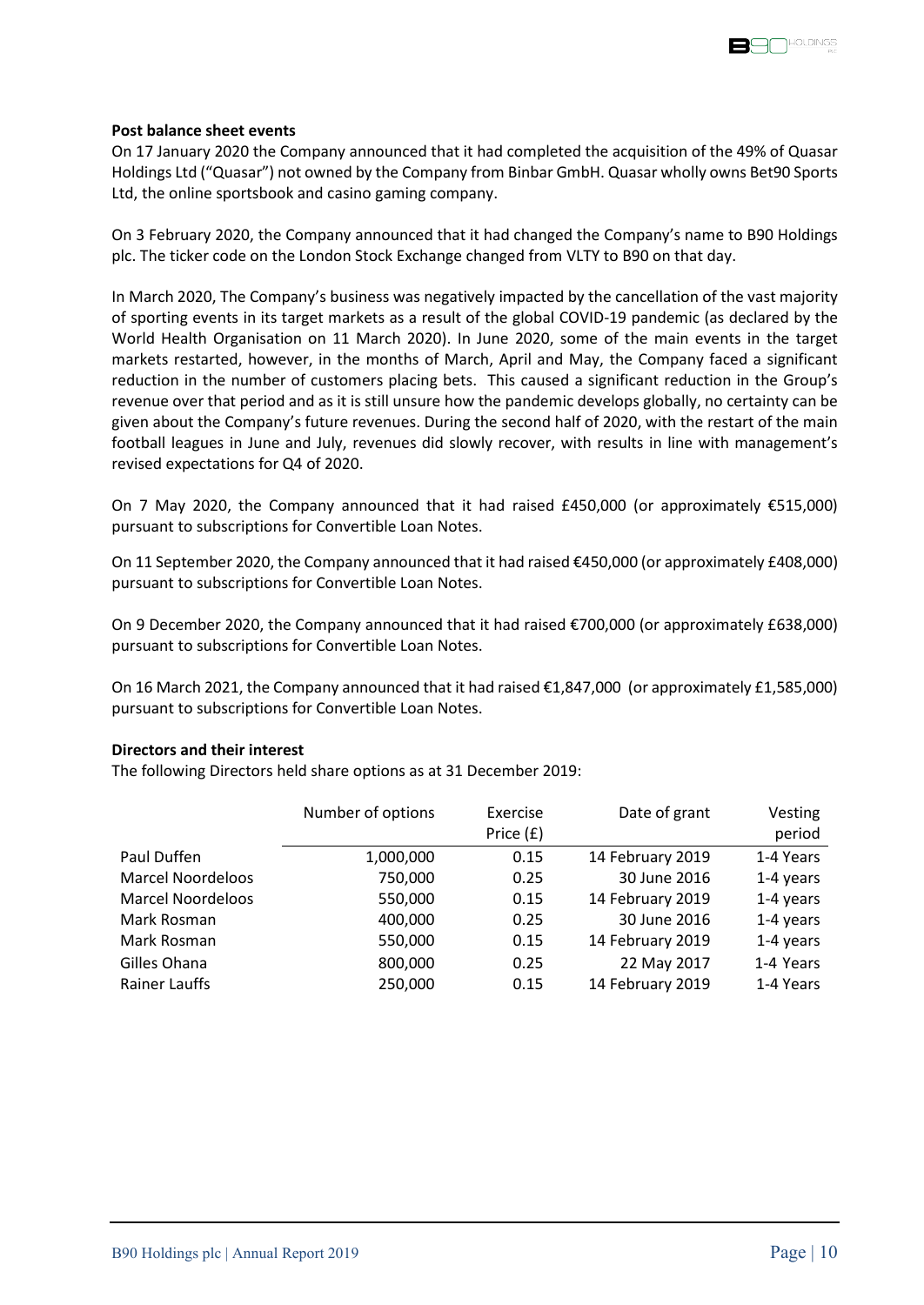

#### **Directors who served during the year**

|                          | Appointed        | Resigned        |
|--------------------------|------------------|-----------------|
| Gilles Ohana             | 20 November 2017 | 30 January 2019 |
| Paul Duffen              | 30 January 2019  |                 |
| Mark Rosman              | 19 March 2014    |                 |
| <b>Marcel Noordeloos</b> | 30 June 2016     |                 |
| Rainer Lauffs            | 26 March 2018    |                 |

On 30 January 2019, Paul Duffen was appointed as Chairman, replacing Gilles Ohana. Paul Duffen was appointed Executive Chairman on 7 March 2019.

#### **Directors' responsibilities**

The Directors are responsible for preparing the annual report and the financial statements in accordance with applicable law and regulations. Company law requires the Directors to keep reliable accounting records which allow financial statements to be prepared. In addition, the Directors have elected to prepare group financial statements in accordance with International Financial Reporting Standards as adopted by the European Union and applicable law. The financial statements are required to give a true and fair view of the state of affairs of the Group and of the profit or loss of the Group for that year. In preparing these financial statements, the Directors are required to:

- select suitable accounting policies and then apply them consistently;
- make judgments and accounting estimates that are reasonable and prudent;
- state whether applicable IFRSs have been followed, subject to any material departures disclosed and explained in the financial statements; and
- prepare the financial statements on the going concern basis unless it is inappropriate to presume that the Group will continue in business.

The Directors are responsible for keeping adequate accounting records that are sufficient to show and explain the Company's transactions and disclose with reasonable accuracy at any time the financial position of the Company and prepare financial statements. They are also responsible for safeguarding the assets of the Company and hence for taking reasonable steps for the prevention and detection of fraud and other irregularities.

The Directors are also responsible for ensuring that they meet their responsibilities under the AIM Rules.

The Directors are responsible forthe maintenance and integrity of the corporate and financial information included on the company's website. Legislation in the Isle of Man governing the preparation and dissemination of financial statements may differ from legislation in other jurisdictions.

In so far as each of the Directors is aware:

- there is no relevant audit information of which the Company's auditors are unaware; and
- the Directors have taken all steps that they ought to have taken to make themselves aware of any relevant audit information and to establish that the auditor is aware of that information.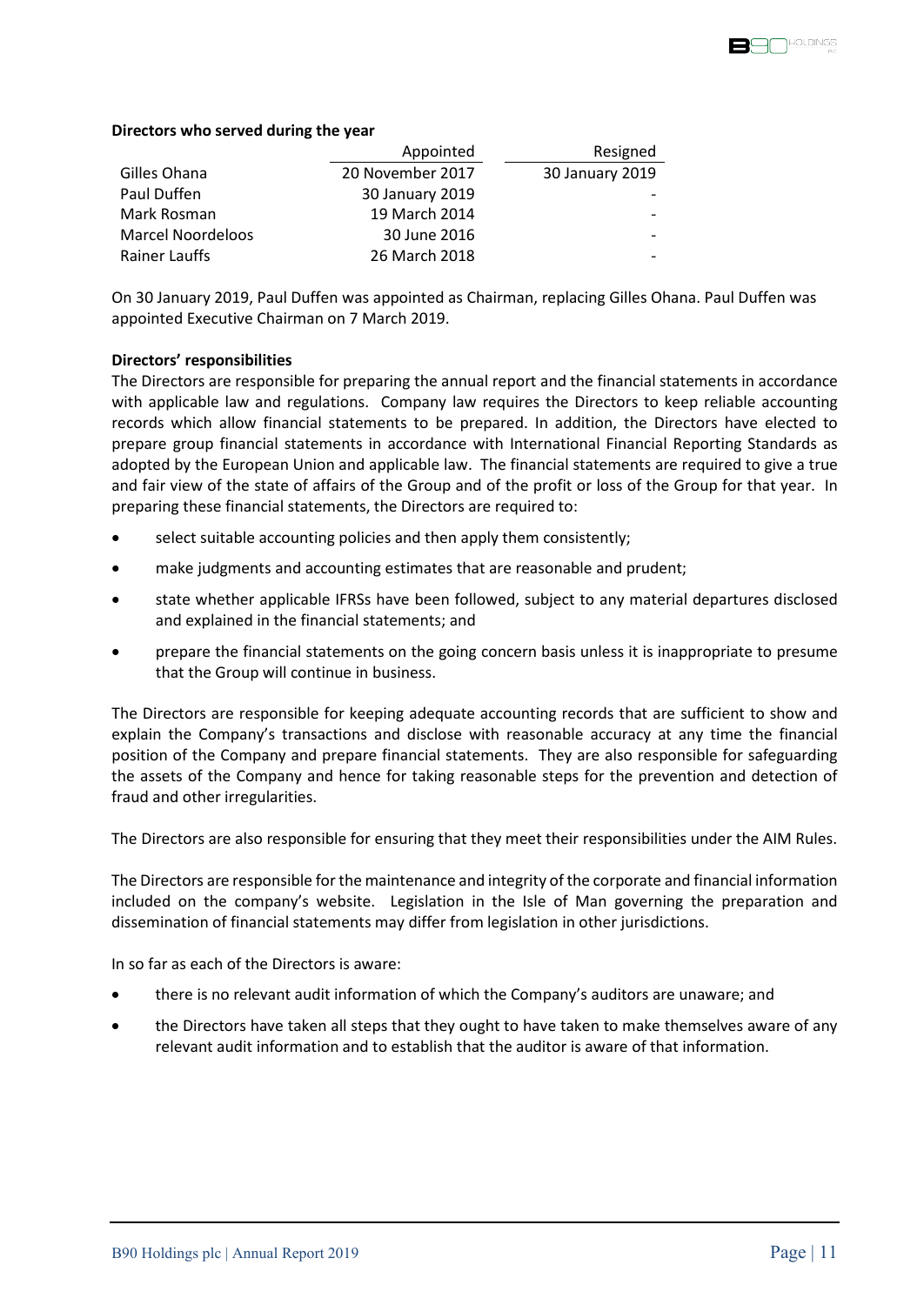

#### **Auditors**

The auditors of the Group are Nexia Smith & Williamson, Chartered Accountants. Last year it was proposed that the six-year term of the current senior statutory auditor be extended for a final year, due to the significant change in the business and management of the Group. 2019 will therefore be the final year of service of the current senior statutory auditor.

This report was authorised for issue by the Board on 16 March 2021.

**Paul J Duffen** Executive Chairman, B90 Holdings plc

 $\overline{O:18$  GMT) [PaulJDuffen](https://smithandwilliamson.eu1.echosign.com/verifier?tx=CBJCHBCAABAAT4kfSQ-rqUDyBDbmtyDKb0lUyDNnhkqR)

16 March 2021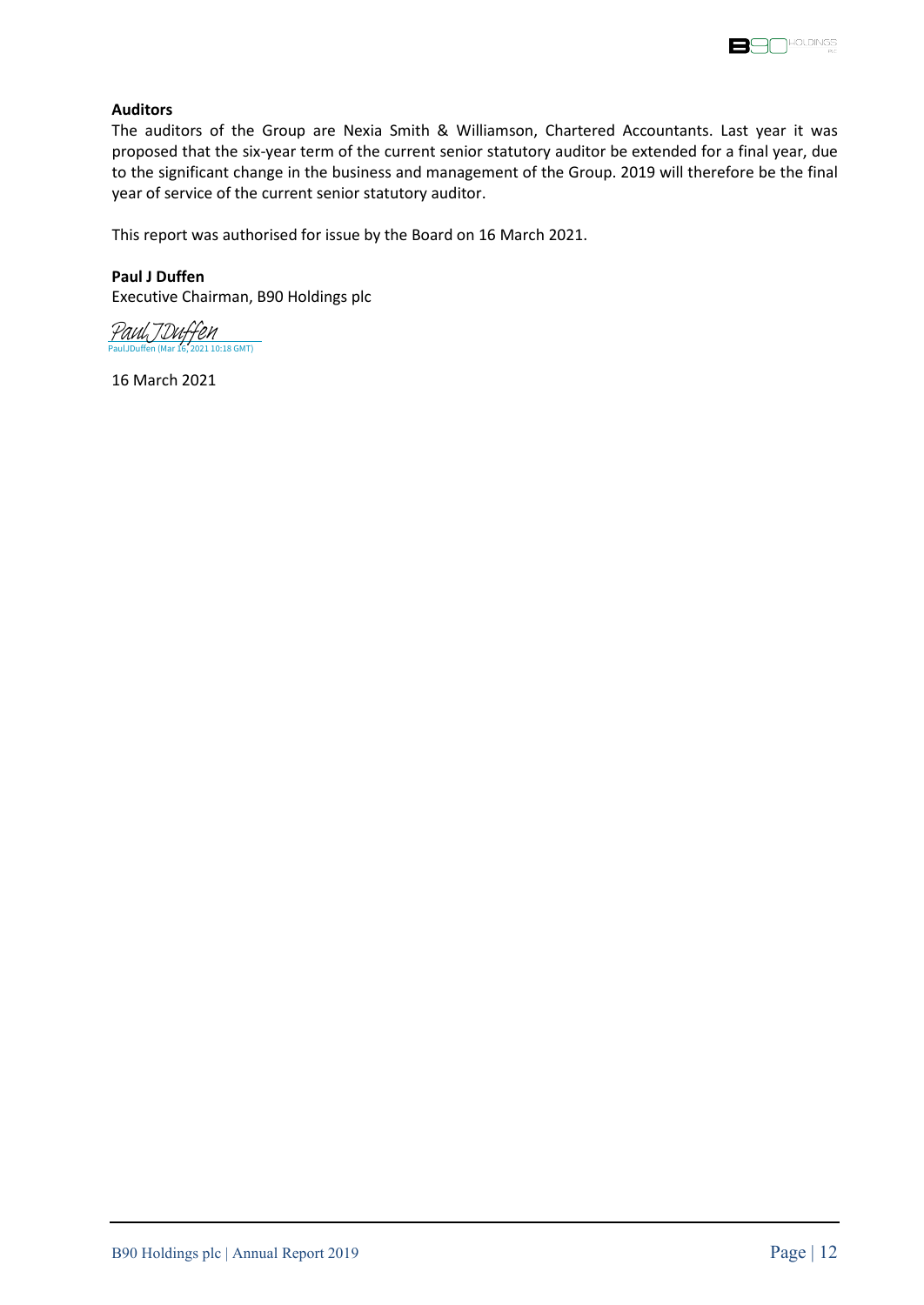

# **Risk factors**

The Board evaluates the operational risks facing the Group on an ongoing basis to monitor for changes in risks and risk impact and to set guidelines for risk mitigation. The most significant risks identified by the Board are listed below.

#### **Gambling laws and regulations are constantly evolving and increasing**

The regulatory framework of online gaming is dynamic and complex. Change in the regulatory regime in a specific jurisdiction can have a material adverse effect on business volume and financial performance in that jurisdiction. In addition, a number of jurisdictions have regulated online gaming, and in several of those jurisdictions the Group, or its operating partner, either holds a licence or is planning to obtain one, if the market is considered commercially viable. However, in some cases, lack of clarity in the regulations, or conflicting legislative and regulatory developments, mean that the Group may risk failing to obtain an appropriate licence, having existing licences adversely affected, or being subject to other regulatory sanctions, including internet service providers blocking, blocking options to make deposits, black-listing the Company and fines.

The Group is managing this risk by consulting with legal advisers in various jurisdictions where its services are marketed or which generate, or may generate, significant revenue for the Group. Furthermore, the Group obtains regular updates regarding changes in the law that may be applicable to its operations, working with local counsel to assess the impact of any changes on its operations. Furthermore, the Group's owned operations Bet90, blocks players from certain "blocked jurisdictions" using multiple technological methods as appropriate.

#### **Reliance on VIP players**

Although the focus of the Company is primarily on the operations of its own brand Bet90, a large percentage of the commission based revenue from the Group's marketing activities in the sportsbook and casino vertical is generated by a small group of high net worth players, described as "VIP Players". These are loyal players that regularly deposit high amounts on the websites. The Group knows these players and makes them feel valued. A VIP player (or also a non-VIP player) can have large winnings, in either the sportsbook or the casino, in a certain period, which can significantly impact the revenues on a monthly basis. A loss of any of the VIP Players could significantly adversely affect the Group's business, financial condition, results or future operations.

In respect of its own sportsbook and casino brand, Bet90, any large wins by VIP players could potentially lead to recording a loss in such cases. The Company has Terms & Conditions in place to limit the daily win of a single player to mitigate such a risk.

#### **Imposition of additional gaming or other indirect taxes**

Revenues earned from customers located in a particular jurisdiction may give rise to further taxes in that jurisdiction. If additional taxes are levied, this may have a material adverse effect on the amount of tax payable by the Group. Further taxes may include value added tax (VAT) or other indirect taxes. The Company may be subject to VAT or similar taxes on transactions, which have previously been treated as exempt.

The Company seeks to include geographical diversity in its operations. In order to mitigate the risks that arise, the Company actively identifies, evaluates, manages and monitors its tax risks and the geographies in which it operates. The Company works with external local tax advisers to assist them in this process.

#### **COVID-19 Pandemic**

In March 2020, the Company's business was negatively impacted by the cancellation of the vast majority of sporting events in its target markets as a result of the global COVID-19 pandemic. Only in June 2020, some of the main events in the target markets restarted, however, in the months of March, April and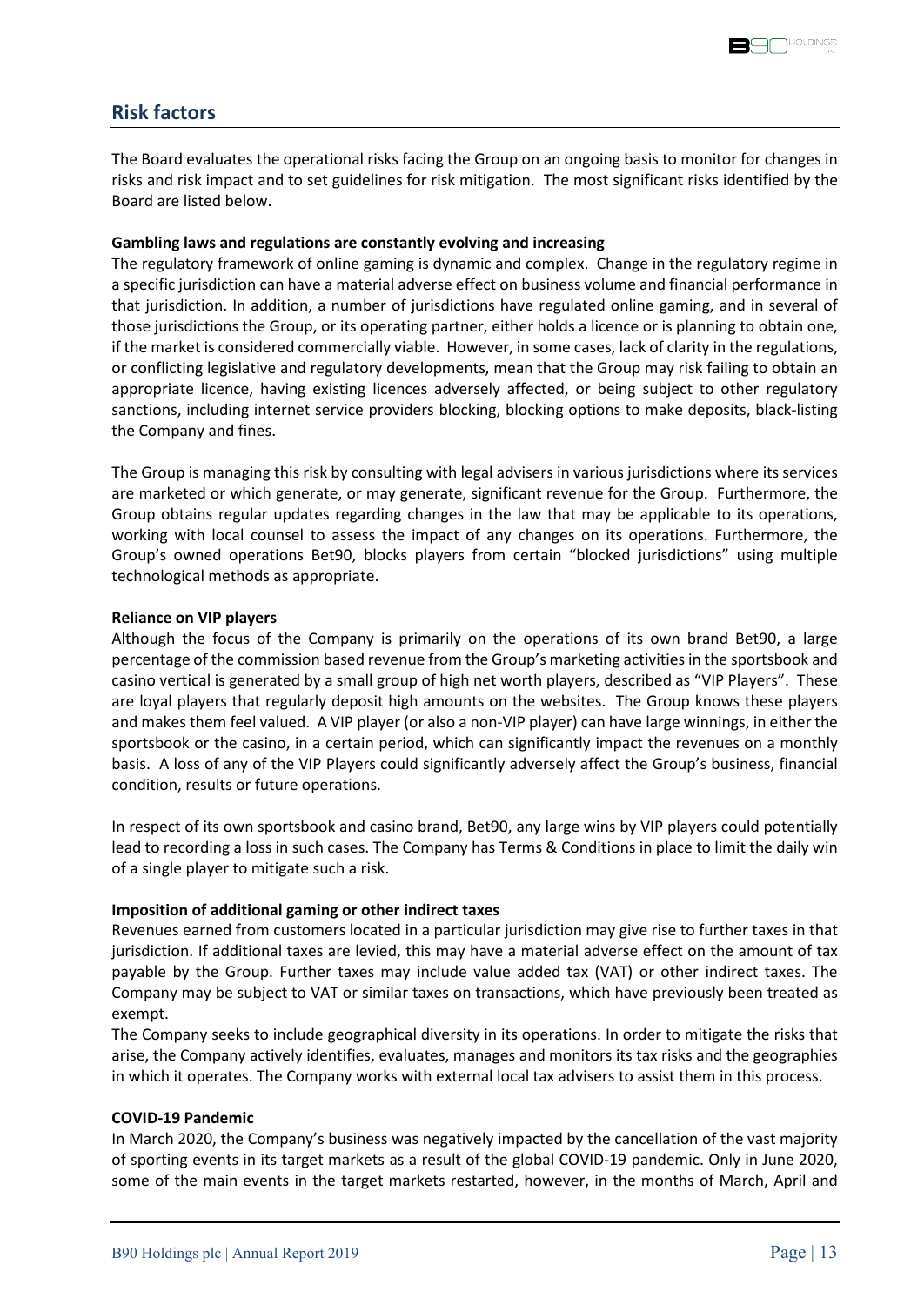

May, the Company faced a significant reduction in the number of customers placing bets. Whereas most sporting events have continued since the summer of 2020, there is no guarantee that a future cancellation of some sporting events in the Group's key markets will not occur. In that situation, revenue of the Group may be significantly impacted without a proportionate reduction (if at all) in costs.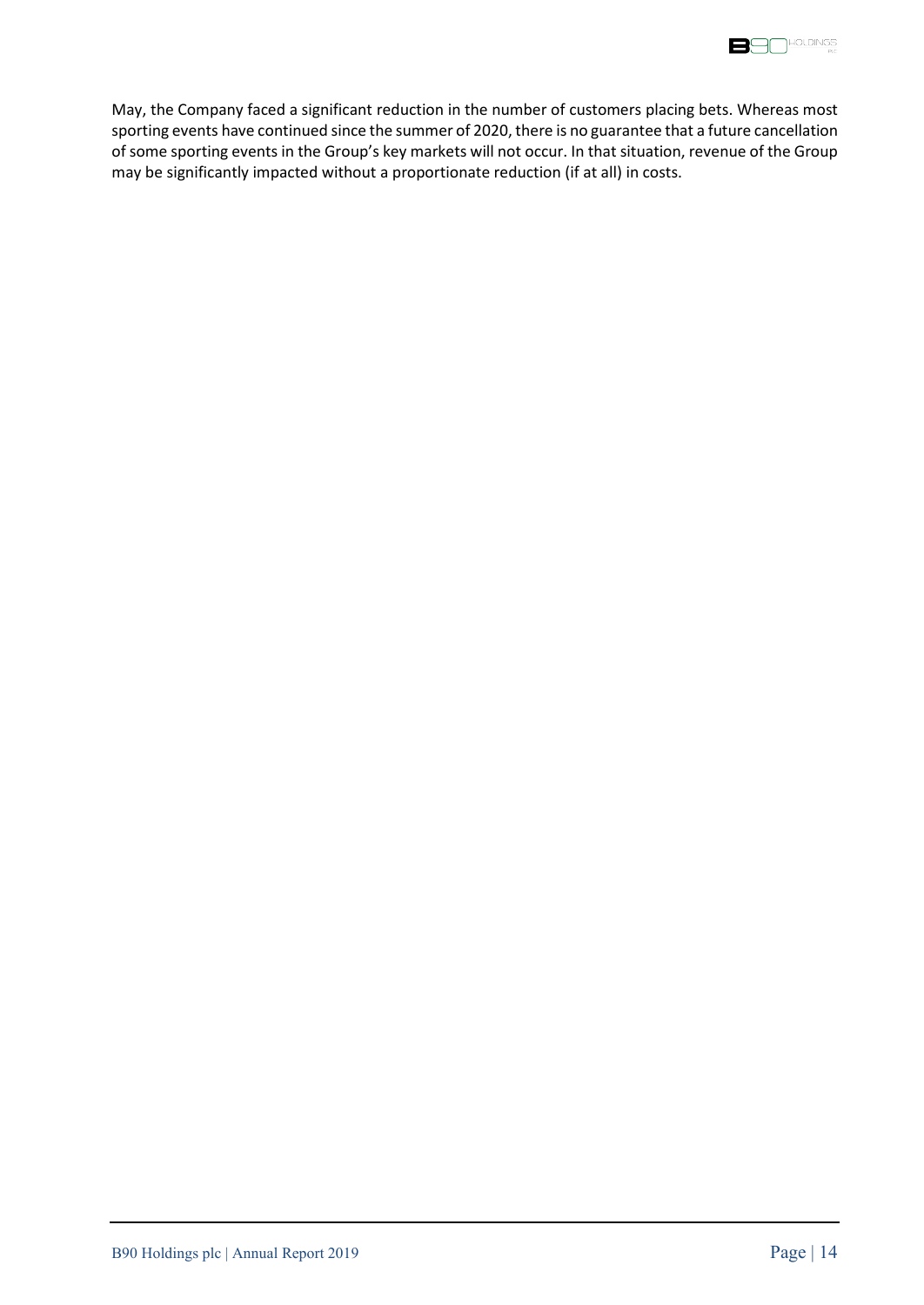

# **Corporate Governance Report**

As an AIM-quoted company, B90 and its subsidiaries (together, the "Group") are required to apply a recognised corporate governance code, demonstrating how the Group complies with such corporate governance code and where it departs from it.

The Board of Directors of the Company ("Directors" or "Board") have adopted the QCA Corporate Governance Code (the "QCA Code"). The Board recognises the principles of the QCA Code, which focus on the creation of medium to long-term value for shareholders, without stifling the entrepreneurial spirit in which small to medium sized companies, such as B90, have been created.

#### **Application of the QCA Code**

In the spirit of the QCA Code it is the Board's job to ensure that the Group is managed for the long-term benefit of all shareholders and other stakeholders with effective and efficient decision-making. Corporate governance is an important part of that job, reducing risk and adding value to the Group. The Board will continue to monitor the governance framework of the Group as it grows.

B90 is an online marketing and operating company that seeks to grow shareholder value through organic growth and acquisitions. B90's aim is to build a portfolio of gaming brands through a combination of strong organic growth as well as strategic acquisitions that complement the current business.

The Board aims to achieve these objectives through the adoption of best working practices and by leveraging its industry knowledge and expertise. We believe that the senior management team as well as the Board, together with their industry leading partners and networks, have the necessary capabilities to achieve organic and external growth in the future, as demonstrated, for example, by the acquisition in 2017 of the 51% interest in online sportsbook and casino gaming company, Bet90. The Company acquired the remaining 49% in January 2020 and therefore now owns 100% of the operations.

In accordance with the AIM Rules, B90 applies (and in some cases departs from) the QCA Code in the following way:

#### **Principle 1 – Establish a strategy and business model which promote long-term value for shareholders**

B90 is an online marketing and operating company in the gaming sector that seeks to grow shareholder value through organic growth and acquisitions, key aspects of which are ensuring customer satisfaction on both a B2B and B2C basis and strengthening the B90 brand.

#### **Principle 2 – Seek to understand and meet shareholder needs and expectations.**

B90 has engaged in active dialogue with shareholders through regular communication and the Company's Annual General and one-on-one discussions. New information is released via the regulatory news service (RNS) before anywhere else and the website is update accordingly.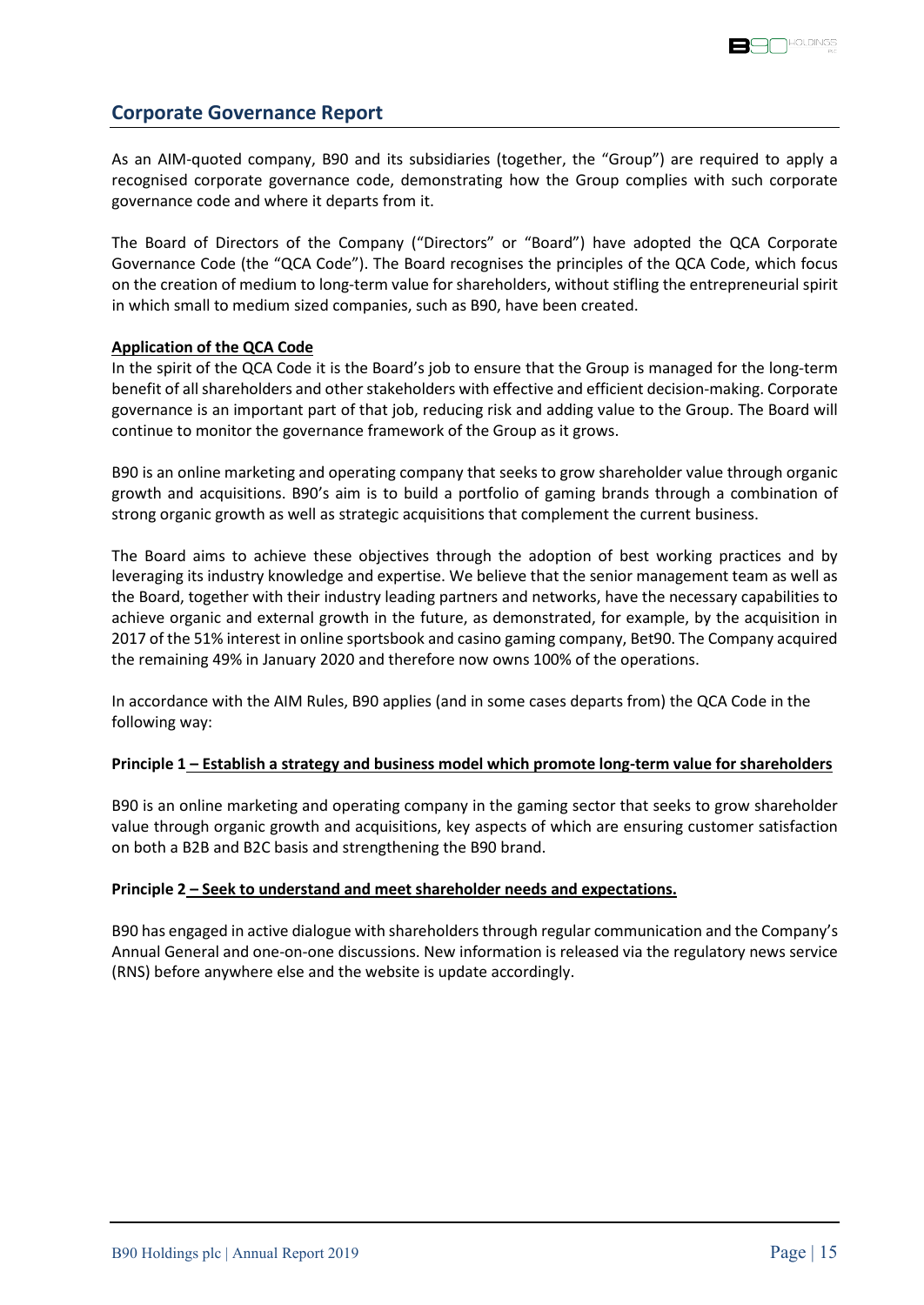

## **Principle 3 – Take into account wider stakeholder and social responsibilities and their implications for long-term success**

The Board recognises the importance of its wider stakeholders – employees, contractors, suppliers, customers, regulators and advisors – to itslong-term success. The Board has established expectationsthat these key resources and relationships are valued and monitored. In particular, the Company's business model of outsourcing some its key activities requires reliable dialogue with contractors to ensure the successful pursuit of its long-term strategic objectives. Furthermore, the Board intends to actively seek to engage regularly with its corporate advisers to ensure proactive communication regarding the Company's activities. In doing so, the Company is able to take any feedback into account and adjust its actions accordingly to ensure it stays focused on long-term performance. The Board recognises that the Company operates within a competitive and fast changing industry and strives to remain alert to developments in a wider industry/society context.

#### **Principle 4 – Embed effective risk management, considering both opportunities and threats, throughout the organisation**

B90 operates within a complex business environment and an industry that is fundamentally driven by regulatory processes. The Board has set out its understanding of the principal risks and uncertainties in its Annual Report and regularly reviews its strategies for minimising any adverse impact to the Company or its investors.

The Directors acknowledge their responsibility for the Group's system of internal control, which is designed to ensure adherence to the Group's policies whilst safeguarding the assets of the Group, in addition to ensuring the completeness and accuracy of the accounting records. Responsibility for implementing a system of internal financial control is delegated to the CFO.

The essential elements of the Group's internal financial control procedures involve:

- *Strategic business planning* The Board regularly reviews and discusses the Group's performance and strategic objectives.
- *Performance review*

The Directors monitor the Group's performance through the preparation and consideration of monthly management accounts and daily through KPIs and regular reviews of its expenditure and projections. In addition, detailed financial projections for each financial year are prepared and are subject to formal and regular review against actual trading by the Board.

#### **Principle 5 – Maintain the Board as a well-functioning, balanced team led by the Chairman**

The Board comprises four Directors of which three are Executives and one is a Non-executive, reflecting a blend of different experience and backgrounds. Considering the 2020 fundraises, in which the Group's Non-excutive Director Mark Rosman has participated, the Board considers, at this moment, none of the Directors to be completely independent as a Director in terms of the QCA guidelines. Accordingly, the composition of the Board does currently not satisfy the QCA recommendation that there are at least two independent Non-executive Directors on the Board.

The Board meets throughout the year and all major decisions are taken by the Board as a whole. The Group's day-to-day operations are managed by the Executive Directors. All Directors have access to the Company information and any Director needing independent professional advice in the furtherance of his/her duties may obtain this advice at the expense of the Group.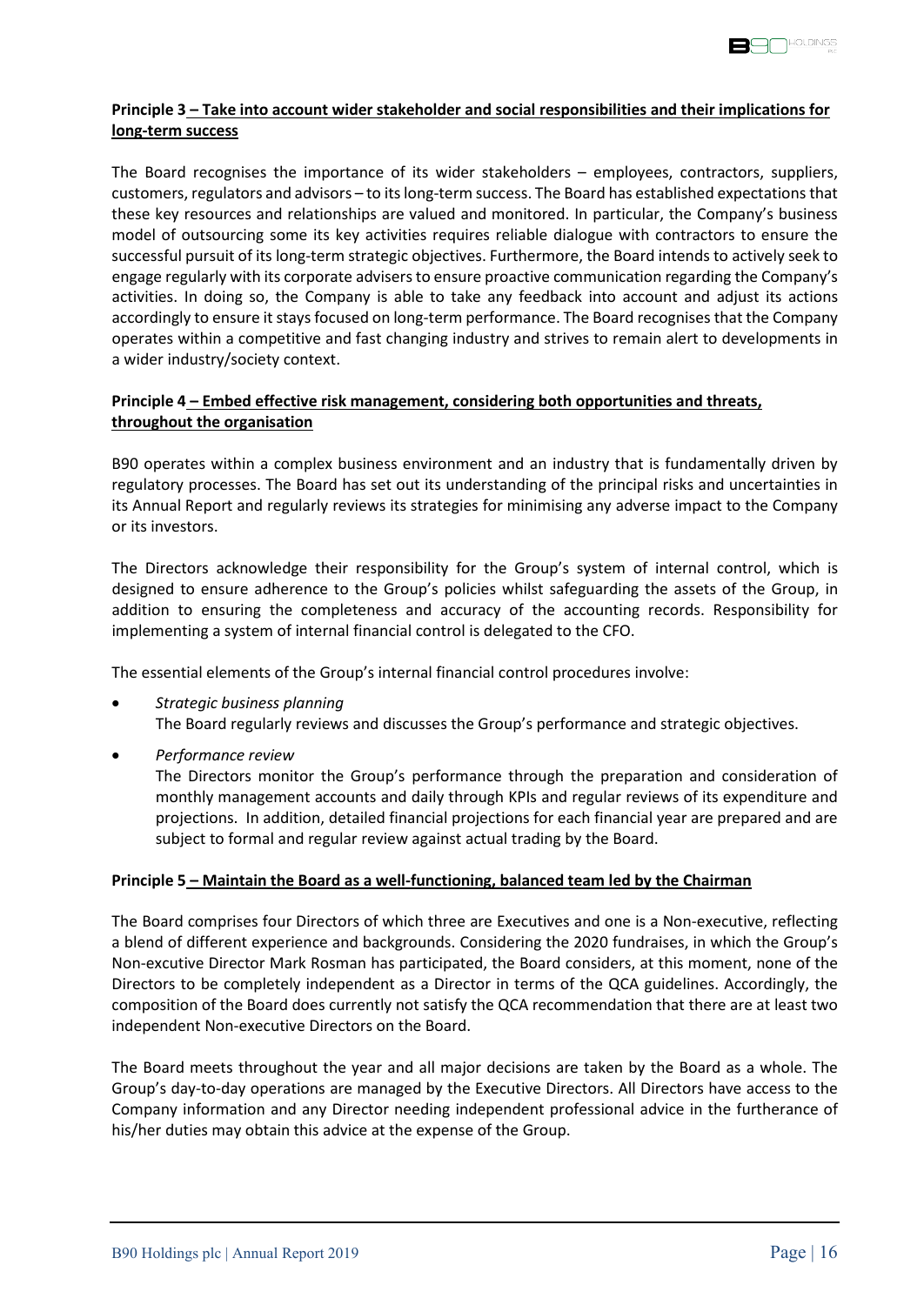Although the Board is satisfied that it has a suitable balance of knowledge of the Group, experience and skills to enable it to discharge its duties and responsibilities effectively, and that all Directors have adequate time to fill their roles, the Group intends to appoint an independent Non-Executive Director in due course and we will make further announcements as and when appropriate.

The role of the Chairman is to provide leadership of the Board and ensure its effectiveness on all aspects of its remit to maintain control of the Group. In addition, the Chairman is responsible for the implementation and practice of sound corporate governance.

Our Non-executive directoris expected to devote as much time asis necessary forthe proper performance of his duties. Executive directors are full-time employees or services providers and expected to devote as much time as is necessary for the proper performance of their duties.

During 2019 the Board held seven (7) formal meetings either in person or by call, all of which were attended by all Directors. The Board also passed ten (10) unanimous written resolutions.

#### **Principle 6 – Ensure that between them the directors have the necessary up to-date experience, skills and capabilities**

The Board considers its current composition to be appropriate and suitable with the adequate and up-todate experience, skills and capabilities to make informed decisions. Each member of the Board brings a different set of skills, expertise and experience, making the Board a diverse unit equipped with the necessary set of skills required to create maximum value for the Company.

The Board is fully committed to ensuring its members have the right skills. Members of the Board must be re-elected by the shareholders of the Company if they have not been re-elected at the previous two annual general meetings in accordance with the Company's Articles of Association, thereby providing shareholders the ability to decide on the election of the Company's Board.

The biographical details of the Directors are:

**Paul J Duffen**, Executive Chairman, aged 62, brings over 35 years in management experience in various industries and being an entrepreneur. Paul was co-founder and Chief Executive Officer (until 2006) of Catalyst Media Group plc, which specialised in the sports, media and entertainment sectors, including motor racing in the USA and Horse Racing in the UK. He subsequently served as Executive Chairman of Hull City Football Club, securing their first promotion to the Premier League in 2008 and Chairman of Newsdesk Media Ltd, an international publishing Group. He currently serves as a Director of Greenacre Capital Ltd, a property investment company and as a non-executive Director of Animus Associates Ltd, a business intelligence consultancy.

**Marcel Noordeloos**, Chief Financial Officer, aged 52, was Group Finance Director at Playlogic International NV between 2006 and 2009 and Chief Financial Officer at Playlogic Entertainment Inc from March 2009 until December 2010 prior to becoming Chief Financial Officer at the Company. Marcel has held several management positions with among others Nike EMEA (2002-2006) and PwC (1992-2001). Marcel holds an RA Degree (Registered Accountant) from the University of Amsterdam.

**Rainer Lauffs,** Chief Operating Officer, aged 48, is a business graduate from Philipps University of Marburg (Germany) and has been working in the online gaming world since 2006. Among other projects, he was significantly involved in building up PartyGaming's business in German and Dutch territories.

**Mark Rosman**, Non-Executive Director, aged 53, has over 15 years of experience advising on private equity investments and managing private equity portfolios. Mark worked for Galladio Capital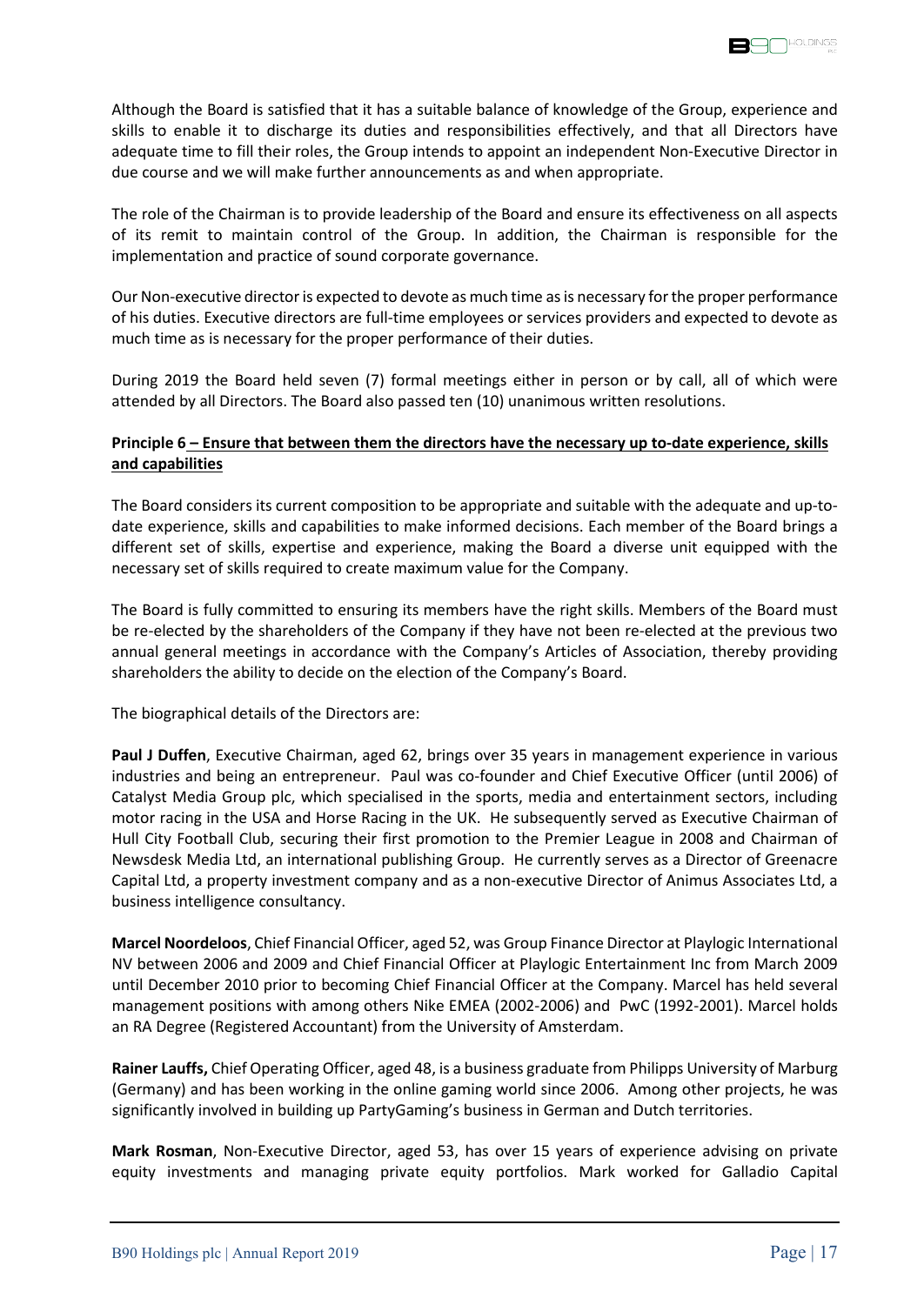

Management B.V. for eleven years and held the role of chief operating officer from 2006 until his departure in 2010. Since leaving Galladio, Mark has served as chief executive officer of The Nestegg B.V., a private equity management and advisory firm that advises high net worth individuals on the structuring and management of investments. Mark is a law graduate from VU University Amsterdam and has an MBA from Rotterdam School of Management.

The Board also consults with external advisers, such as it Nominated Adviser and the Company's lawyers, and with executives of the Company on various matters as deemed necessary and appropriate by the Board.

#### **Principle 7 – Evaluate Board performance based on clear and relevant objectives, seeking continuous improvement**

B90's Board is small and extremely focussed on implementing the Group's strategy. However, given the size and nature of the Group, the Board does not consider it appropriate to have a formal performance evaluation procedure in place, as described and recommended in Principle 7 of the QCA Code. The Board will closely monitor the situation as it grows.

#### **Principle 8 – Promote a corporate culture that is based on ethical values and behaviours**

We are committed to acting ethically and with integrity. We expect all employees, officers, directors and other persons associated with us to conduct their day-to-day business activities in a fair, honest and ethical manner.

For that purpose, we have adopted a Code of Business Conduct and Ethics ("Code") which applies to all our workforce personnel. Pursuant to the Code, employees, directors and other relevantstakeholders are required to comply with all laws, rules and regulations applicable to us. These include, without limitation, laws covering anti-bribery, copyrights, trademarks and trade secrets, data privacy, insider trading, illegal political contributions, antitrust prohibitions, rules regarding the offering or receiving of gratuities, environmental hazards, employment discrimination or harassment, occupational health and safety, false or misleading financial information or misuse of corporate assets. The Code also includes provisions for disclosing, identifying and resolving conflicts of interest of the employees and Board members.

The Code includes provisions requiring all employees to report any known or suspected violation and ensures that all reports of violations of the Code will be handled sensitively and with discretion. We also recognise the benefits of a diverse workforce and are committed to providing a working environment that is free from discrimination.

We have also adopted a share dealing code, regulating trading and confidentiality of inside information by persons discharging managerial responsibility and persons closely associated with them ("PDMRs").

We take all reasonable steps to ensure compliance by PDMRs and any relevant employees with the terms of the dealing code.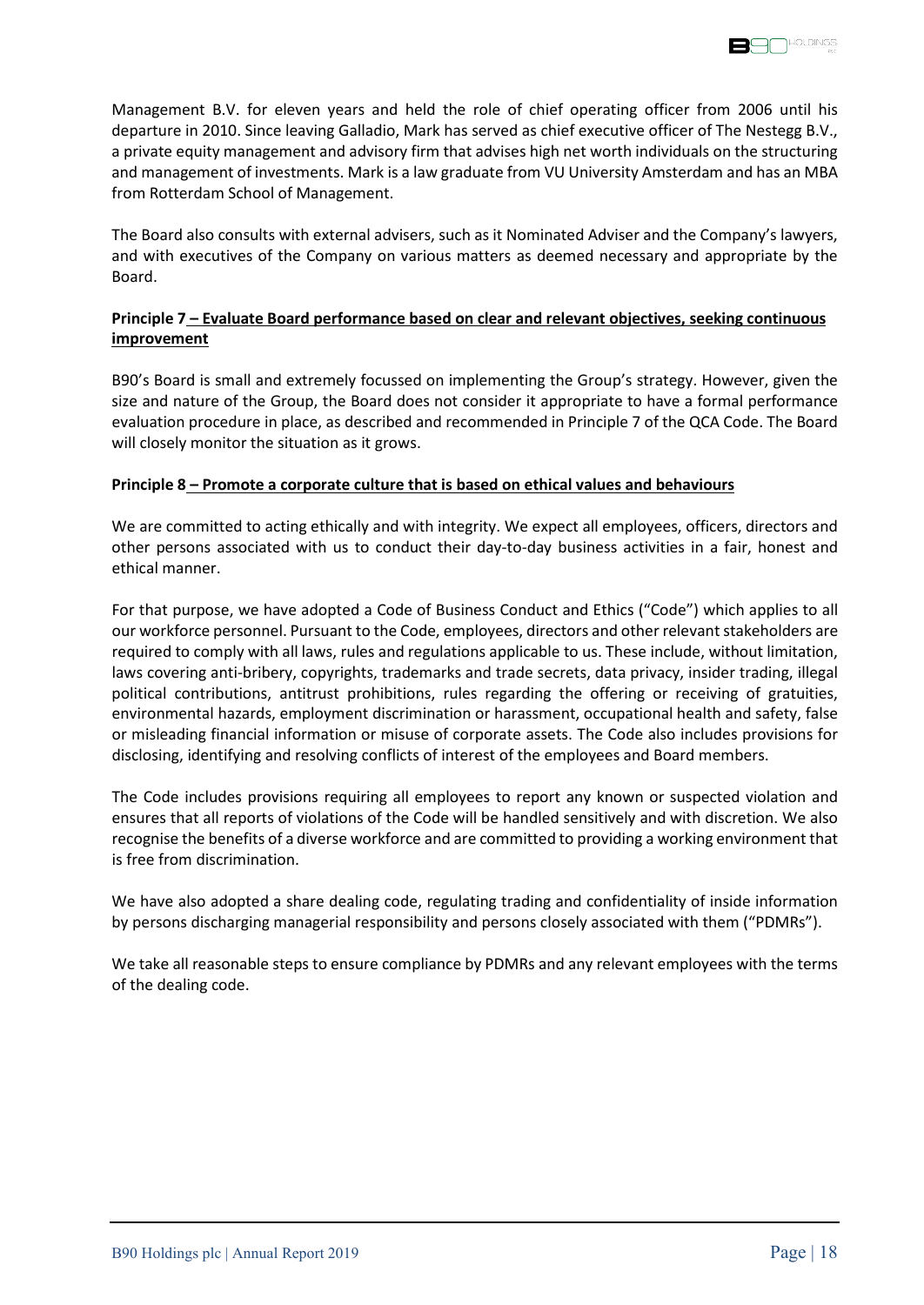#### **Principle 9 – Maintain governance structures and processes that are fit for purpose and support good decision-making by the Board**

#### *Corporate Governance Committees*

The Board has established two committees, of which the composition is as follows:

**Audit committee** Mark Rosman (Chairman) Paul J Duffen

#### **Remuneration committee**

Mark Rosman (Chairman) Paul J Duffen

#### The Audit Committee

The Audit Committee meets twice during the year to review the published financial information, the effectiveness of external audit and internal financial controls including the specific matters set out below.

The terms of reference of the Audit Committee are to assist all the Directors in discharging their individual and collective legal responsibilities and during the meetings to ensure that:

- The Group's financial and accounting systems provide accurate and up-to-date information on its current financial position, including all significant issues and going concern;
- The integrity of the Group's financial statements and any formal announcements relating to the Group's financial performance and reviewing significant financial reporting judgments contained therein are monitored;
- The Group's published financial statements represent a true and fair reflection of this position; and taken as a whole are balanced and understandable, providing the information necessary for shareholders to assess the Group's performance, business model and strategy;
- The external audit is conducted in an independent, objective, thorough, efficient and effective manner, through discussions with management and the external auditor; and
- A recommendation is made to the Board for it to put to shareholders at a general meeting, in relation to the reappointment, appointment and removal of the external auditor and to approve the remuneration and terms of engagement of the external auditor.

The Audit Committee does not consider there is a need for an internal audit function given the size and nature of the Group.

Significant issues considered by the Audit Committee during the year have been the Principal Risks and Uncertainties (which are set out in the this annual report) and their effect on the financial statements. The Audit Committee tracked the Principal Risks and Uncertainties through the year and kept in contact with the Group's Management, External Service Providers and Advisers and received regular updates. The Audit Committee is satisfied that there has been appropriate focus and challenge on the high-risk areas.

Nexia Smith & Williamson, our external auditors, have been in office since 2013.

The external auditors are invited to attend the Audit Committee meeting to present their findings and this provides them with a direct line of communication to the Non-executive Director.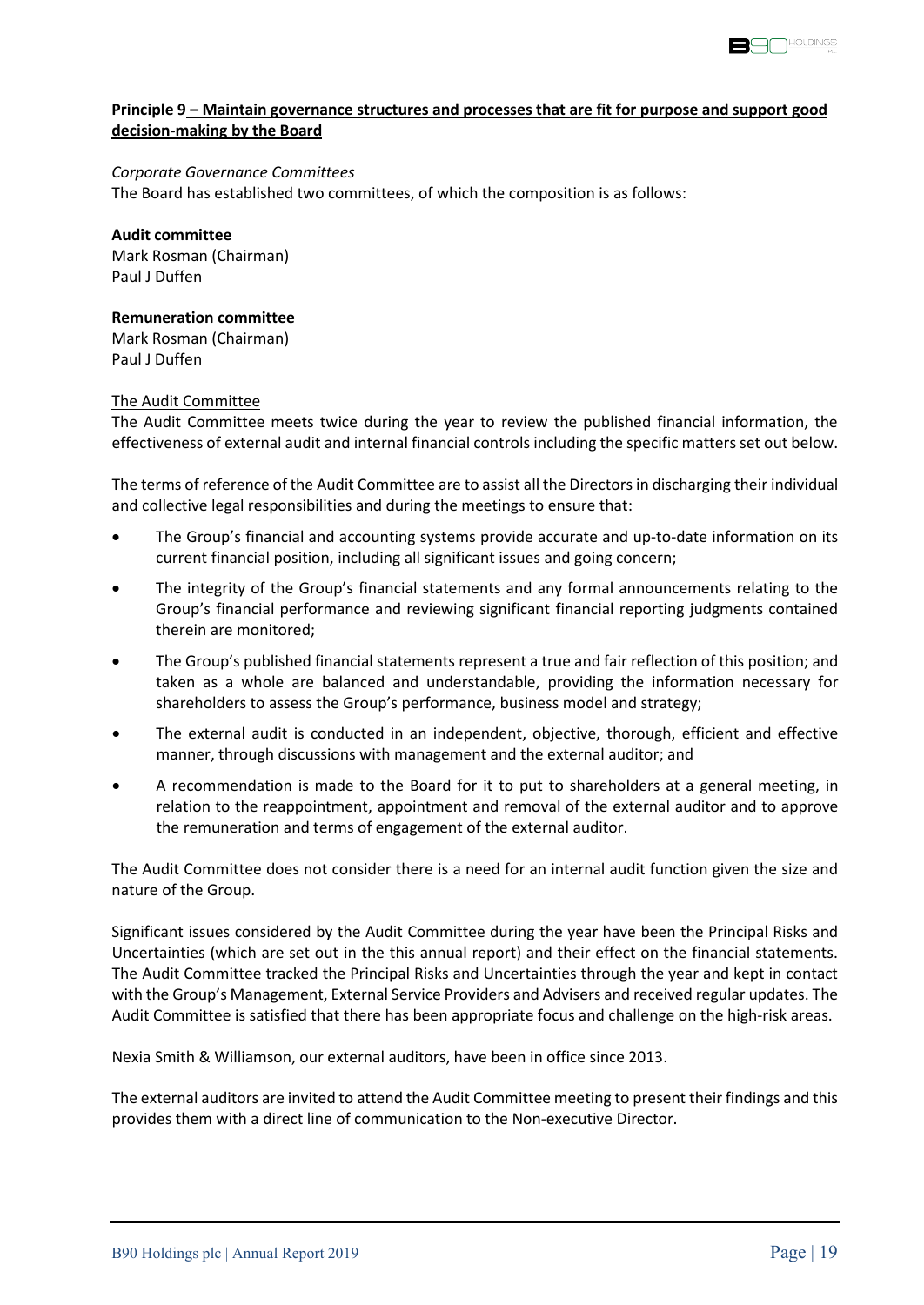

#### The Remuneration Committee

The terms of reference of the Remuneration Committee are to:

- recommend to the Board a framework for rewarding senior management, including Executive Directors, bearing in mind the need to attract and retain individuals of the highest calibre and with the appropriate experience to make a significant contribution to the Group; and
- ensure that the elements of the remuneration package are competitive and help in underpinning the performance-driven culture of the Group.

#### **Principle 10 – Communicate how the company is governed and is performing by maintaining a dialogue with shareholders and other relevant stakeholders**

The Board is committed to maintaining good communication with its shareholders and in promoting effective dialogue regarding the Group's strategic objectives and performance. Institutional shareholders and analysts have the opportunity to discuss issues and provide feedback via meetings with the Company. The Annual General Meeting and any other General Meetings that are held throughout the year are for shareholders to attend and question the Directors on the Company's performance. Regular progress reports are also made via RNS announcements and the point of contacts are Paul J. Duffen, Executive Chairman and Marcel Noordeloos, CFO.

Our Audit Committee Report is included on pages 21 to 22 of this Annual Report. Our Remuneration Committee Report is included on page 23 of this Annual Report.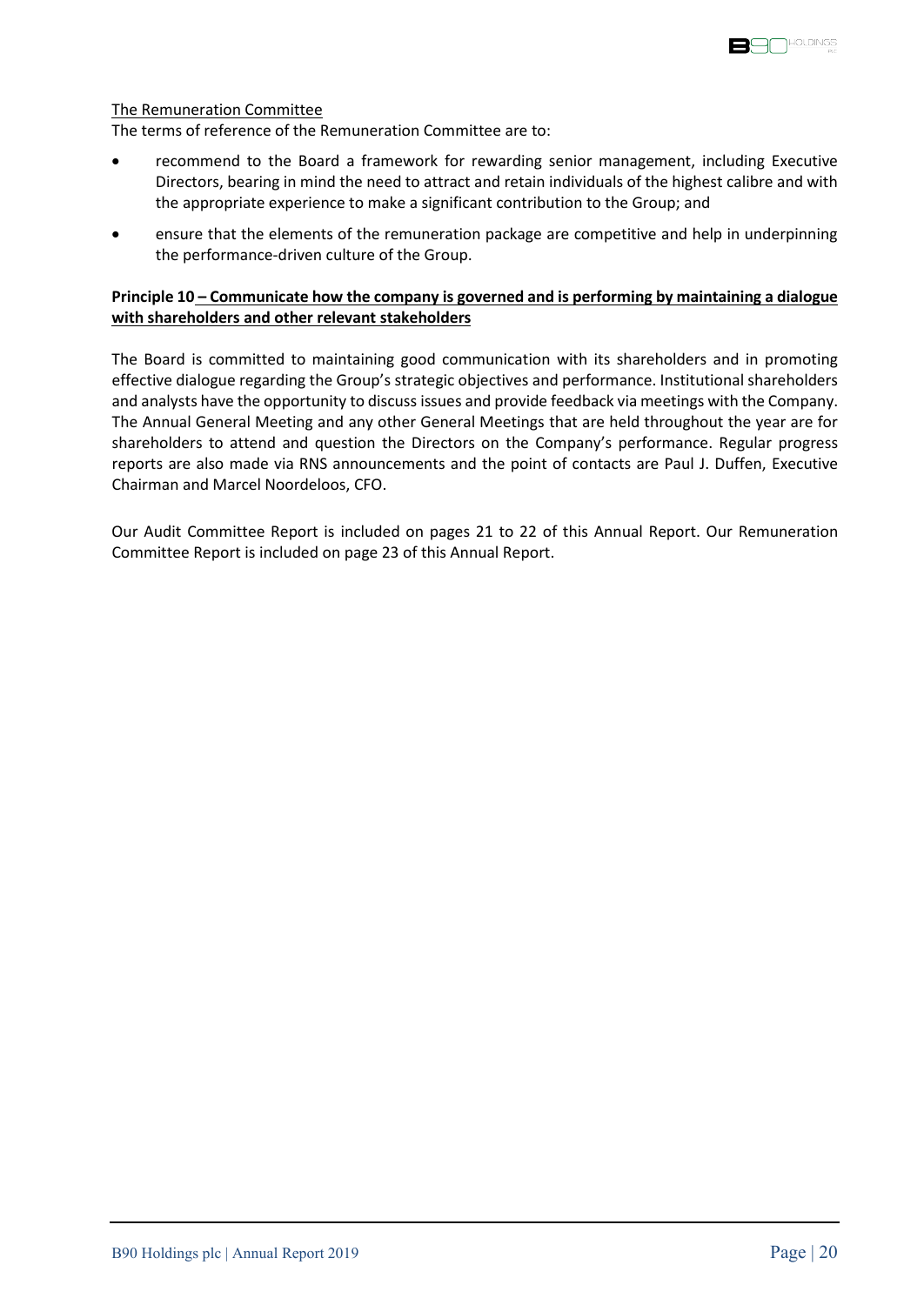# **Audit Committee Report**

#### **General and Composition of the Audit Committee**

The Audit Committee is a sub-committee of the Board. The Audit Committee chairman reports formally to the Board on all matters within the Committee's duties and responsibilities and on how the Audit Committee discharges its responsibilities. The Audit Committee members are Mark Rosman (Chairman) and Paul Duffen.

The Audit Committee consists of two members, Mark Rosman (Chairman) and Paul Duffen. Mark Rosman is considered to be independent.

The biographies of the Audit Committee members are on pages 17-18 under principle six, as well as on the Company's website at www.b90holdings.com/corporate-info .

The Audit Committee meets at twice a year at appropriate times in the reporting and audit cycle and otherwise as required. The Audit Committee also meets regularly with the Company's external auditors.

#### **Purpose and Responsibilities of Audit Committee**

The purpose of the Audit Committee is to assist the Board to carry out the following functions more efficiently and fully:

- Oversight of the integrity of the Group's formal reports, statements and announcements relating to the Group's financial performance; and
- Reviewing compliance with internal guidelines, policies and procedures and other prescribed internal standards of behaviour.

To achieve such purposes, the Audit Committee has been assigned with the following responsibilities:

- Reviewing the half-year and full-year financial statements with management and with the external auditors as necessary prior to their approval by the Board;
- Reviewing financial results announcements of the Group and any other formal announcements relating to the Group's financial performance and recommending them to the Board for approval;
- Reviewing recommendations from the CFO and the external auditors on the key financial and accounting principles to be adopted by the Group in the preparation of the financial statements;
- Reviewing the Group's systems for internal financial control;
- Considering and making recommendations to the Board, to put to shareholders for approval at the AGM, the appointment, re-appointment and removal of the Company's external auditors and oversee the relationship with the external auditors;
- Reviewing and approving the external audit plan and regularly monitoring the progress of implementation of the plan;
- Determining and monitoring the effectiveness and independence of the external auditors.

#### **Main Activities in 2019**

On 28 June 2019 the Audit Committee reviewed the financial statements for FY2018.

On 30 September 2019 the Audit Committee reviewed the financial results of the Company for H1 2019.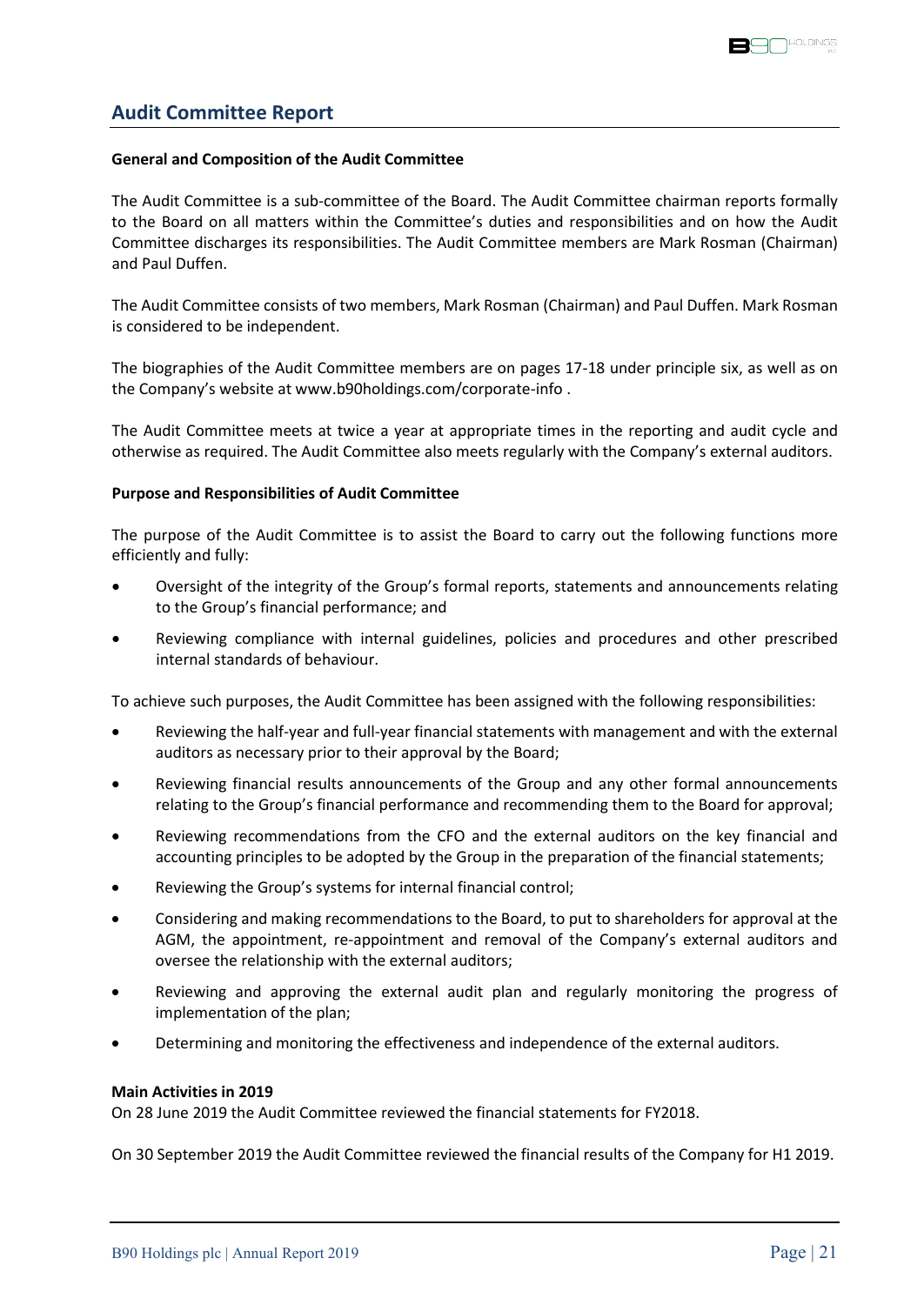#### **External Auditors**

The external auditors of the Company are Nexia Smith & Williamson ("NS&W"). The appointment of NS&W as auditors by the Audit Committee was based on their performance during past years. The Audit Committee review of the external auditors confirmed the appropriateness of their reappointment and included assessment of their independence, qualification, expertise and resources, and effectiveness of their audit process.

Both the Board and the external auditors have safeguards in place to avoid the possibility that the auditors' objectivity and independence could be compromised. The services provided by the external auditors include the Audit-related services. In recognition of public concern over the effect of consulting services on auditors' independence, the external auditors are not invited to general consulting work which can affect their independence as external auditors.

The total remuneration of the external auditors for 2019 and for 2018 was as listed in the table below:

|                                    | 2019    | 2018    |
|------------------------------------|---------|---------|
| <b>Auditor's remuneration</b>      |         |         |
| Audit services                     | €89,000 | €65,000 |
| Acquisition and assurance services | -       |         |
| Taxation compliance                | -       |         |

The Audit Committee remains mindful of the attitude investors have to the auditors performing non-audit services. The Committee has clear policies relating to the auditors undertaking non-audit work and monitors the appointment of the auditors for any non-audit work, with a view to ensuring that non-audit work does not compromise the Company's auditors objectiveness and independence.

The Audit Committee and the auditors found that the external audit plan for 2019, the audit work of the external auditors for 2019 and the remuneration of the external auditors for 2019 did not undermine the independence of the external auditors.

#### **Financial Reporting**

The Group's trading performance is monitored on an ongoing basis. An annual budget is prepared, and specific objectives and targets are set. The budget is reviewed and approved by the Board. The key trading aspects of the business are monitored daily and internal management and financial accounts are prepared monthly. The results are compared to budget and prior year performance.

The Audit Committee has taken and will continue to take further steps to ensure the Group's control environment is working effectively and efficiently.

-------------------------------- Mark J. Rosman (Mar 16, 2021 11:19 GMT+1) [Mark J. Rosman](https://smithandwilliamson.eu1.echosign.com/verifier?tx=CBJCHBCAABAAT4kfSQ-rqUDyBDbmtyDKb0lUyDNnhkqR)

Mark Rosman Chairman of the Audit Committee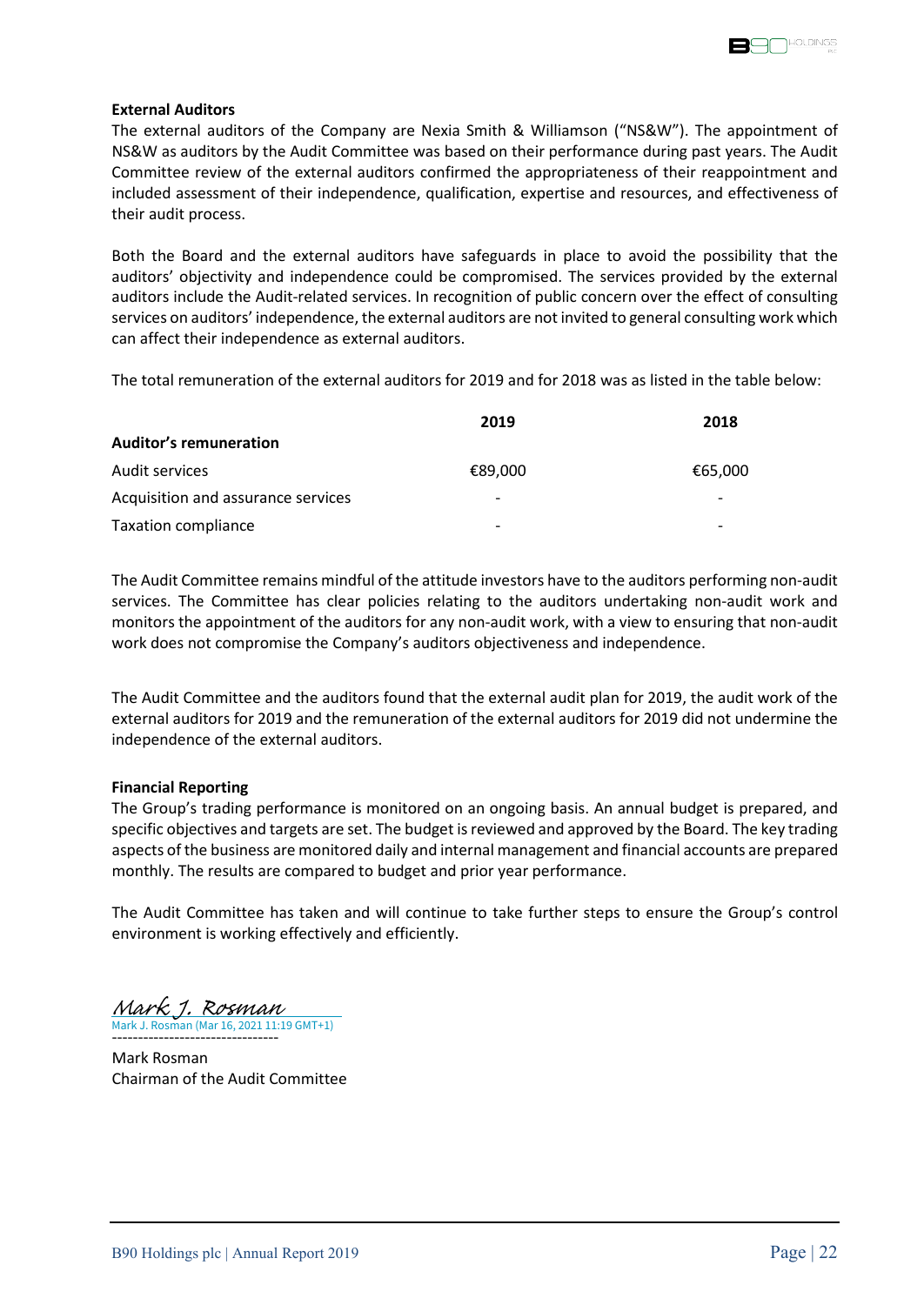# **Remuneration Committee Report**

#### **General**

The Remuneration Committee is responsible for determining and recommending to the Board the framework for the remuneration of the Board chairman, executive directors and other designated senior executives and, within the terms of the agreed framework, determining the total individual remuneration packages of such persons including, where appropriate, bonuses, incentive payments and share options or other share awards.

The Remuneration Committee consists of two members, Mark Rosman (Chairman) and Paul Duffen. Mark Rosman is considered independent. The Remuneration Committee meets at least once a year and otherwise as required.

#### **Key elements in Remuneration**

As an AIM-quoted company, the Company is not required to comply with the remuneration reporting requirements applicable to fully listed companies in the UK. However, set out below are certain disclosures relating to directors' remuneration:

- The remuneration of executive directors and certain other senior executives is set by comparison to market rates at levels aimed to attract, retain and motivate the best staff, recognising that they are key to the ongoing success of the business.
- The remuneration of non-executive directors is a matter for the Chairman and the executive directors to determine.
- No Director is involved in any decision as to his or her own remuneration.
- The remuneration of senior management includes equity-based payments (stock options) vested over time to retain their employment.

#### **Responsibilities of the Remuneration Committee**

The responsibilities of the Remuneration Committee include the below and other responsibilities as set forth in the Charter of the Committee:

- Setting the remuneration policy for all executive directors. Paul Duffen is not involved in setting his own remuneration, this is determined by Mark Rosman only;
- Recommending and monitoring the level and structure of remuneration for senior management personnel;
- Reviewing the design of all share incentive plans for approval by the Board and shareholders.

#### **Share option scheme**

On 17 May 2016, the Company adopted a "long term incentive senior management and Directors' stock option plan" ("the Plan"). Options granted under the Plan will entitle the participant to acquire Ordinary Shares at a price determined in accordance with the rules of the Plan.

The Directors' interests in the Company's share options for the year ended 31 December 2019 are shown on page 10.

The Committee remains committed to a fair and responsible approach to executive pay whilst ensuring it remains in line with best practice and appropriately incentivises executive directors over the longer term to deliver the Group's strategy.

#### [Mark J. Rosman](https://smithandwilliamson.eu1.echosign.com/verifier?tx=CBJCHBCAABAAT4kfSQ-rqUDyBDbmtyDKb0lUyDNnhkqR)

--------------------------------- Mark J. Rosman (Mar 16, 2021 11:19 GMT+1)

Mark Rosman, *Chairman of the Remuneration Committee*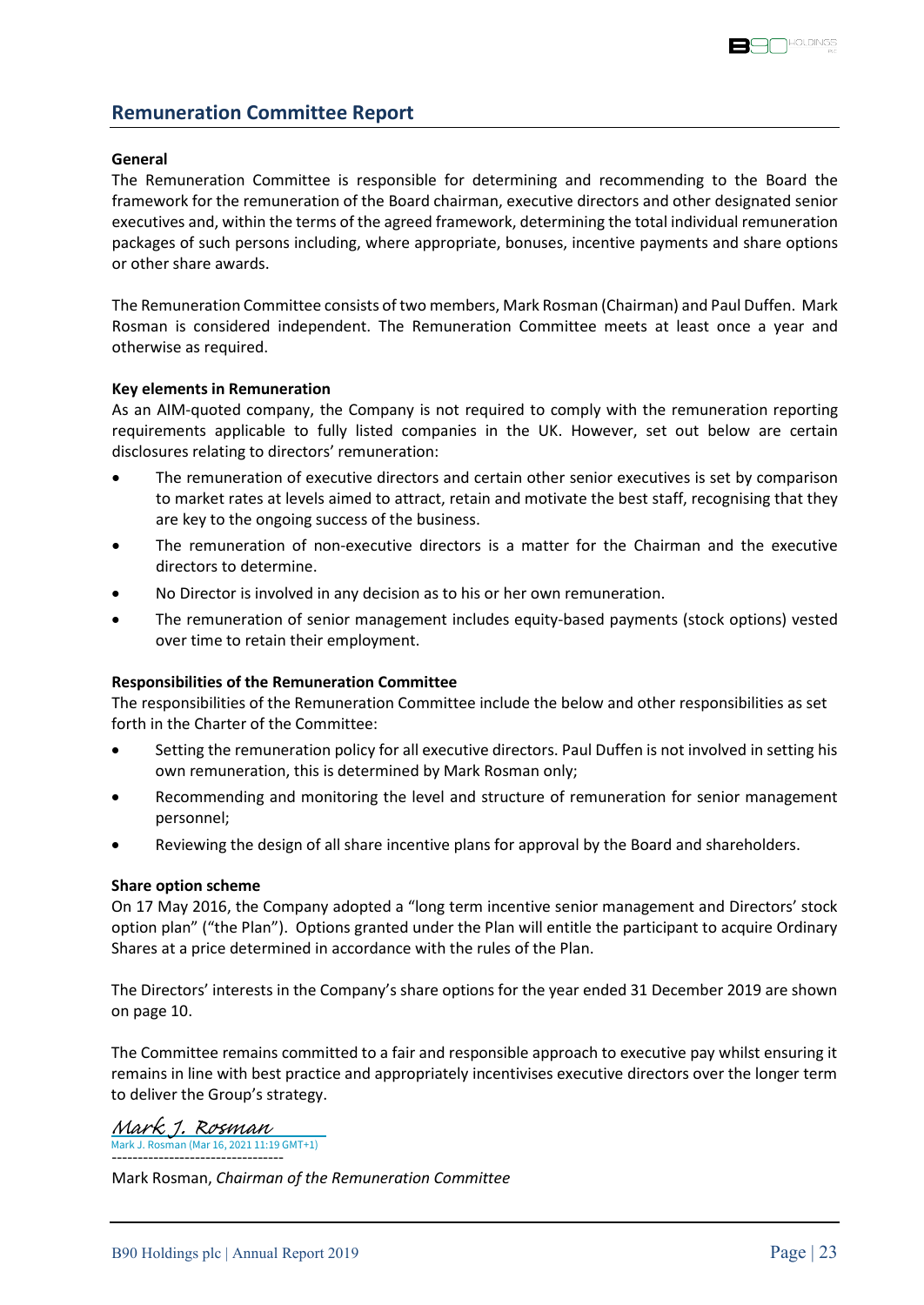# 日 Nexia<br>4D Smith & Williamson

#### **INDEPENDENT AUDITOR'S REPORT TO THE MEMBERS OF B90 HOLDINGS PLC**

#### **Opinion**

We have audited the consolidated financial statements of B90 Holdings PLC (the 'Parent Company') and its subsidiaries (the 'Group') for the year ended 31 December 2019 which comprise the Consolidated Statement of Comprehensive Income, the Consolidated Statement of Financial Position, the Consolidated Statement of Changes in Equity, the Consolidated Statement of Cash Flows, and the notes to the consolidated financial statements, including a summary of significant accounting policies. The financial reporting framework that has been applied in their preparation is applicable law and International Financial Reporting Standards (IFRSs) as adopted by the European Union.

In our opinion, the financial statements:

- give a true and fair view of the state of the Group's affairs as at 31 December 2019 and of its loss for the year then ended;
- have been properly prepared in accordance with IFRSs as adopted by the European Union.

#### **Basis for opinion**

We conducted our audit in accordance with International Standards on Auditing (UK) (ISAs (UK)) and applicable law. Our responsibilities under those standards are further described in the Auditor's responsibilities for the audit of the financial statements section of our report. We are independent of the Group in accordance with the ethical requirements that are relevant to our audit of the financial statements in the UK, including the FRC's Ethical Standard as applied to listed entities, and we have fulfilled our other ethical responsibilities in accordance with these requirements. We believe that the audit evidence we have obtained is sufficient and appropriate to provide a basis for our opinion.

#### **Material uncertainty related to going concern**

We draw attention to note 1 in the financial statements, which indicates that at 31 December 2019 the Group is only able to continue as a going concern if it receives sufficient positive cash flows from its existing operations as projected by the Directors. This is contingent on future marketing activity being successful, players not having large wins, receivables being collected as they fall due and the continued support of creditors. If projected revenues are not achieved in quantum or timing, then the Group will need to raise equity or debt in order to meet its liabilities as they fall due.

The Group has made a loss for the year of €5.2m, has net current liabilities of €3.4m as at 31 December 2019, has cash outflow of €0.6m in 2019 and is projected to make losses for the year ended 31 December 2020. The business has raised €1.7m in convertible loan finance during the year ended 31 December 2020, and a further €1.8m in convertible loan finance subsequent to the year ended 31 December 2020 to fund the operations of the business.

In any event the Directors consider that further funding is likely to be required for working capital purposes and whilst they are confident of being able to raise such funding if required, there is no certainty that such funding will be available and/or the terms of such funding. If the business continues to make trading losses, the other intangible assets held by the Group at €0.25m and the goodwill held at €1.4m may be impaired, additional liabilities may arise and assets and liabilities currently classified as noncurrent may become current.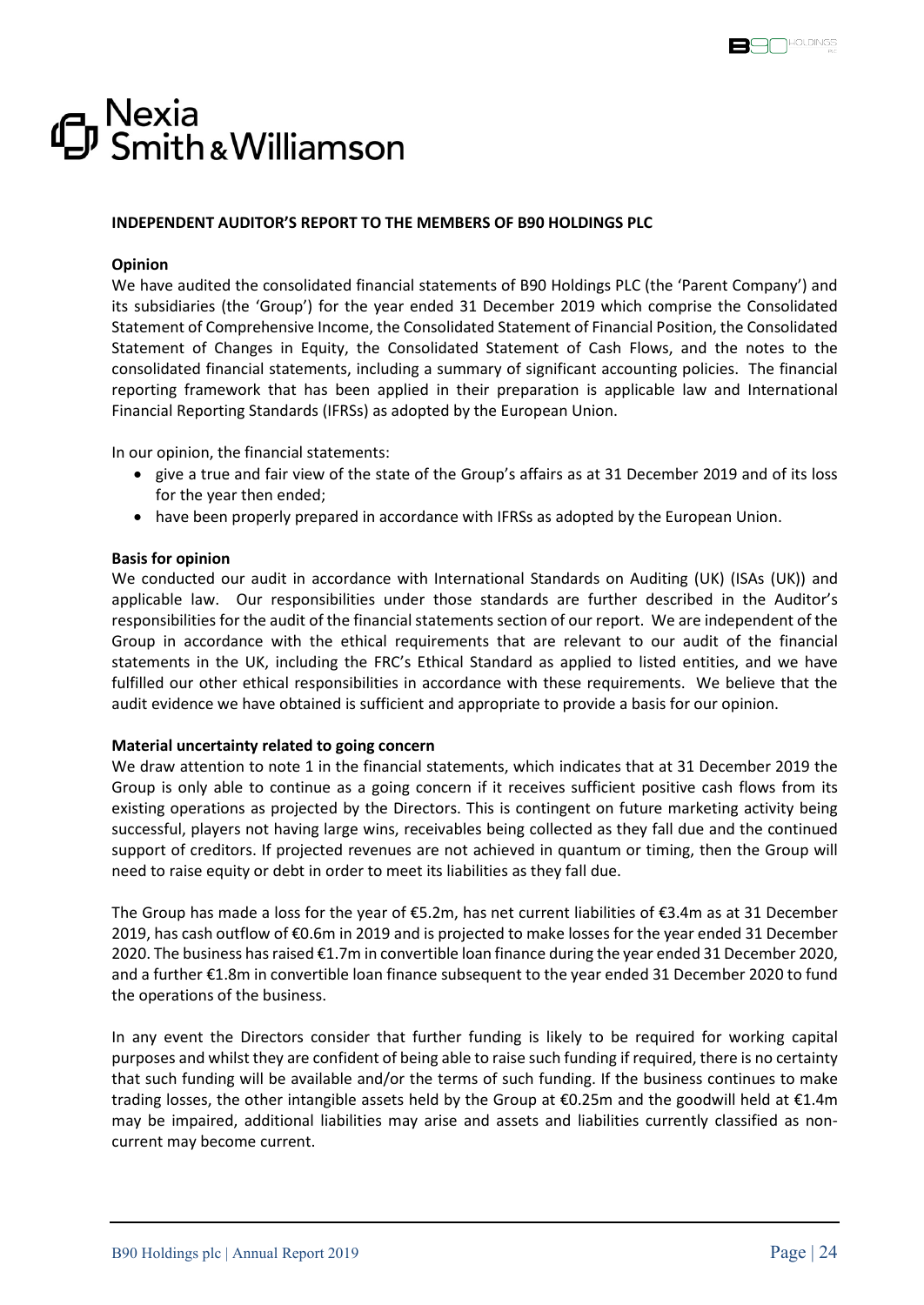

These conditions represent a material uncertainty that may cast significant doubt on the Group's ability to continue as a going concern. Our opinion is not modified in respect of this matter.

#### **Key audit matters**

In addition to the matter around going concern described above, we identified the key audit matters described below as those that were of most significance in the audit of the financial statements of the current period. Key audit matters include the most significant assessed risks of material misstatement, including those risks that had the greatest effect on our overall audit strategy, the allocation of resources in the audit and the direction of the efforts of the audit team.

In addressing these matters, we have performed the procedures below which were designed to address the matters in the context of the financial statements as a whole and in forming our opinion thereon. Consequently, we do not provide a separate opinion on these individual matters.

| <b>Key audit</b><br>matter    | <b>Description of risk</b>                                                                                                                                                                                                                                                                                                                                                                                                     | How the matter was addressed in the<br>audit and key observations arising<br>with respect to that risk                                                                                                                                                                                                                                                                                                                                                                                                                                                                                                                                                                                                                                                                                                                                                                                                       |  |  |  |
|-------------------------------|--------------------------------------------------------------------------------------------------------------------------------------------------------------------------------------------------------------------------------------------------------------------------------------------------------------------------------------------------------------------------------------------------------------------------------|--------------------------------------------------------------------------------------------------------------------------------------------------------------------------------------------------------------------------------------------------------------------------------------------------------------------------------------------------------------------------------------------------------------------------------------------------------------------------------------------------------------------------------------------------------------------------------------------------------------------------------------------------------------------------------------------------------------------------------------------------------------------------------------------------------------------------------------------------------------------------------------------------------------|--|--|--|
| <b>Revenue</b><br>recognition | Revenue is a key performance<br>indicator of the Group. The<br>Group is reliant on revenues<br>from its main business lines<br>with the Bet90 sports and<br>casino activity and T4U.<br>Revenue expectations may<br>place pressure on the<br>Directors to distort revenue<br>recognition. This may result in<br>overstatement or deferral of<br>revenues to assist in meeting<br>current or future targets or<br>expectations. | The Group's revenue recognition<br>policies are stated in note 3.<br>We evaluated the design and<br>implementation of relevant internal<br>controls that the Group uses to ensure<br>the completeness, accuracy and timing<br>of revenue recognised.<br>In testing revenue recognition we have:<br>Reviewed the Group's material<br>$\bullet$<br>contracts with customers.<br>Performed detailed testing on<br>$\bullet$<br>a sample of revenue<br>transactions, including<br>agreement to third party<br>reports.<br>Where cash has been received<br>$\bullet$<br>it has been agreed to bank<br>statements and remittance<br>advice.<br>agreed the receipt of income in<br>respect of the land based<br>terminal operations in Bet90,<br>to the set off agreement with a<br>supplier that recovered income<br>from these contracts as an<br>offset to their costs that would<br>otherwise have been payable |  |  |  |
|                               |                                                                                                                                                                                                                                                                                                                                                                                                                                | by the Group.<br>Agreed that revenue is being<br>recognised correctly in line<br>with IFRS 15.                                                                                                                                                                                                                                                                                                                                                                                                                                                                                                                                                                                                                                                                                                                                                                                                               |  |  |  |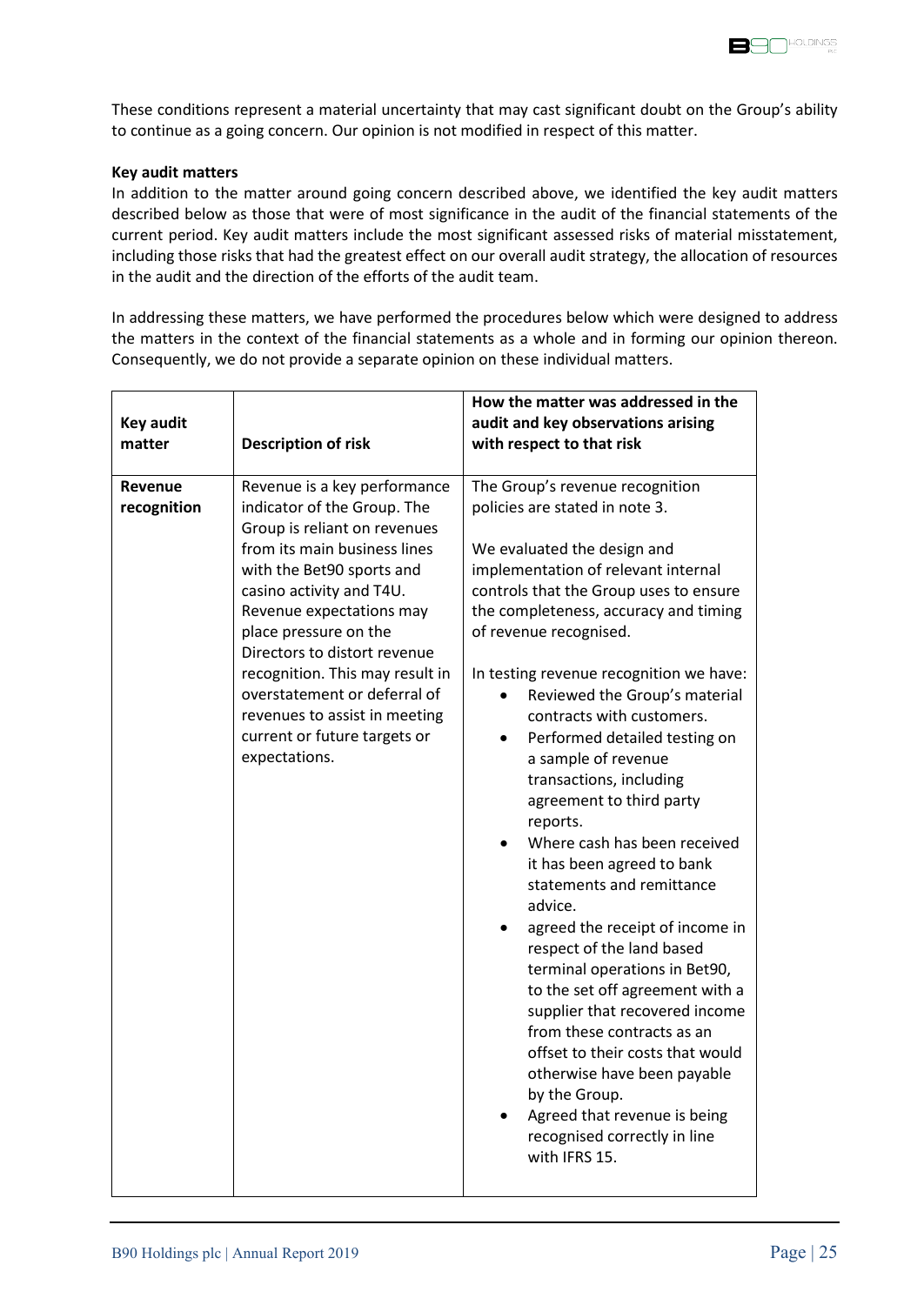

| <b>Carrying</b><br>amount and<br>impairment of<br>other<br>intangible<br>assets | As at 31 December 2019 the<br>Group holds other intangible<br>assets with a net book value<br>of €300k. Of this balance,<br>€225k relates to the brand<br>and domain name of Bet90<br>Sports Limited and €25k to the<br>domain name for T4U<br>Marketing Limited.<br>The Group has impaired<br>€1.0m of intangible assets in<br>the year.<br>The Group's assessment of the<br>carrying amount requires<br>significant judgement, in<br>particular regarding cash<br>flows, growth rates, discount<br>rates and sensitivity<br>assumptions. | We challenged the assumptions used in<br>the impairment model for intangible<br>assets, described in note 10.<br>As part of our procedures we:<br>considered historical trading<br>$\bullet$<br>performance by comparing both<br>revenue and operating profit of the<br>Group's trading platforms of Bet90<br>sports and casino activity and T4U<br>with projected revenues and<br>operating profits;<br>assessed the appropriateness of<br>٠<br>the assumptions concerning<br>growth rates and inputs to the<br>discount rate against latest market<br>expectations;<br>considered the Directors'<br>assertions about the Group's future<br>utilisation of assets by cash<br>generating unit; and<br>considered sensitivity analysis of<br>key variables included within the<br>value in use calculations.<br>In performing our procedures, we used<br>our internal valuation specialists and<br>third party evidence to assess the<br>appropriateness of the discount rate<br>applied.<br>The Directors have impaired €782k in<br>respect of the domain name for Bet 90<br>Sports Limited, and €260k of the brand<br>and domain name in T4U Marketing<br>Limited. |
|---------------------------------------------------------------------------------|--------------------------------------------------------------------------------------------------------------------------------------------------------------------------------------------------------------------------------------------------------------------------------------------------------------------------------------------------------------------------------------------------------------------------------------------------------------------------------------------------------------------------------------------|---------------------------------------------------------------------------------------------------------------------------------------------------------------------------------------------------------------------------------------------------------------------------------------------------------------------------------------------------------------------------------------------------------------------------------------------------------------------------------------------------------------------------------------------------------------------------------------------------------------------------------------------------------------------------------------------------------------------------------------------------------------------------------------------------------------------------------------------------------------------------------------------------------------------------------------------------------------------------------------------------------------------------------------------------------------------------------------------------------------------------------------------------------------------|
| <b>Carrying</b><br>amount and<br>impairment of<br>goodwill                      | As at 31 December 2019 the<br>Group holds goodwill with a<br>net book value of €1.4m.<br>€1.4m of this balance relates<br>to the acquisition of Bet90<br>Sports Limited.<br>The Group's assessment of<br>carrying amount requires<br>significant judgement, in<br>particular regarding cash<br>flows, growth rates, discount                                                                                                                                                                                                               | We challenged the assumptions used in<br>the impairment model for goodwill,<br>described in note 9.<br>As part of our procedures we:<br>considered historical trading<br>performance of both revenue and<br>operating profit in respect of the<br>Bet 90 sports and casino activity;<br>assessed the appropriateness of<br>the assumptions concerning<br>growth rates and inputs to the                                                                                                                                                                                                                                                                                                                                                                                                                                                                                                                                                                                                                                                                                                                                                                             |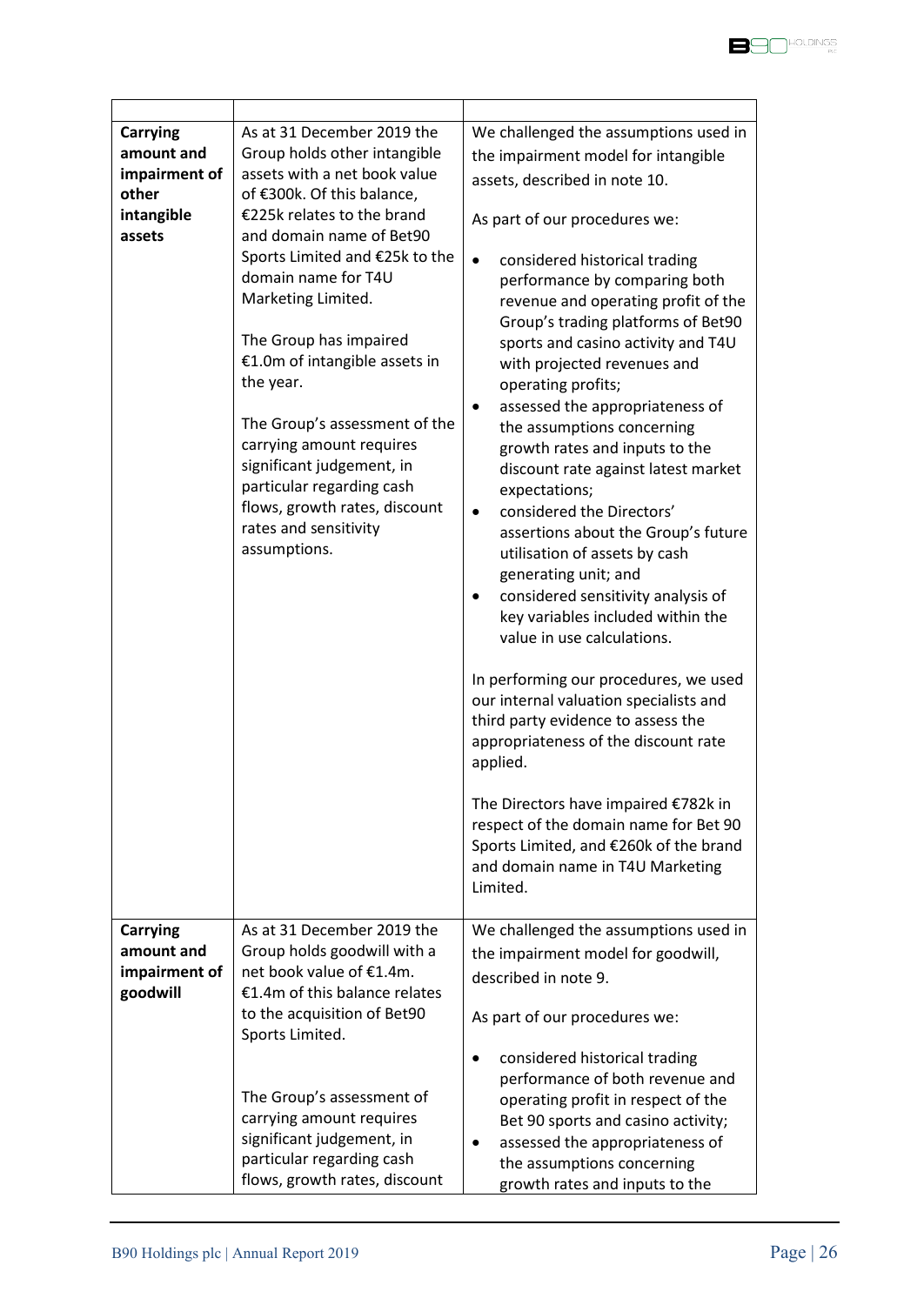| rates and sensitivity<br>assumptions. | discount rate against latest market<br>expectations;<br>considered the Directors'<br>assertions about the Group's future<br>utilisation of assets by cash<br>generating unit; and<br>considered sensitivity analysis of<br>key variables included within the<br>value in use calculations.<br>In performing our procedures, we used<br>our internal valuation specialists and<br>third party evidence to assess the<br>appropriateness of the discount rate<br>applied. |
|---------------------------------------|-------------------------------------------------------------------------------------------------------------------------------------------------------------------------------------------------------------------------------------------------------------------------------------------------------------------------------------------------------------------------------------------------------------------------------------------------------------------------|
|                                       | The Directors have determined that no<br>impairment on the goodwill balance for<br>Bet 90 Sports Limited was necessary.                                                                                                                                                                                                                                                                                                                                                 |

#### **Materiality**

The materiality for the financial statements as a whole was set at €79,000. This has been determined with reference to the benchmark of the Group's revenue.

#### **An overview of the scope of our audit**

Of the Group's 14 reporting components, we subjected all components to specific audit procedures where the extent of our audit work was based on our assessment of the risk of material misstatement and of the materiality of the Group.

The components within the scope of our work covered: 100% of the Group's revenue, loss before tax and net assets.

#### **Other information**

The other information comprises the information included in the Annual Report and Accounts, other than the financial statements and our auditor's report thereon. The Directors are responsible for the other information. Our opinion on the financial statements does not cover the other information and we do not express any form of assurance conclusion thereon.

In connection with our audit of the financial statements, our responsibility is to read the other information and, in doing so, consider whether the other information is materially inconsistent with the financial statements or our knowledge obtained in the audit or otherwise appears to be materially misstated. If we identify such material inconsistencies or apparent material misstatements, we are required to determine whether there is a material misstatement in the financial statements or a material misstatement of the other information. If, based on the work we have performed, we conclude that there is a material misstatement of this other information, we are required to report that fact.

We have nothing to report in this regard.

#### **Responsibilities of Directors**

As explained more fully in the Directors' responsibilities statement set out on page 9, the Directors are responsible for the preparation of the financial statements and for being satisfied that they give a true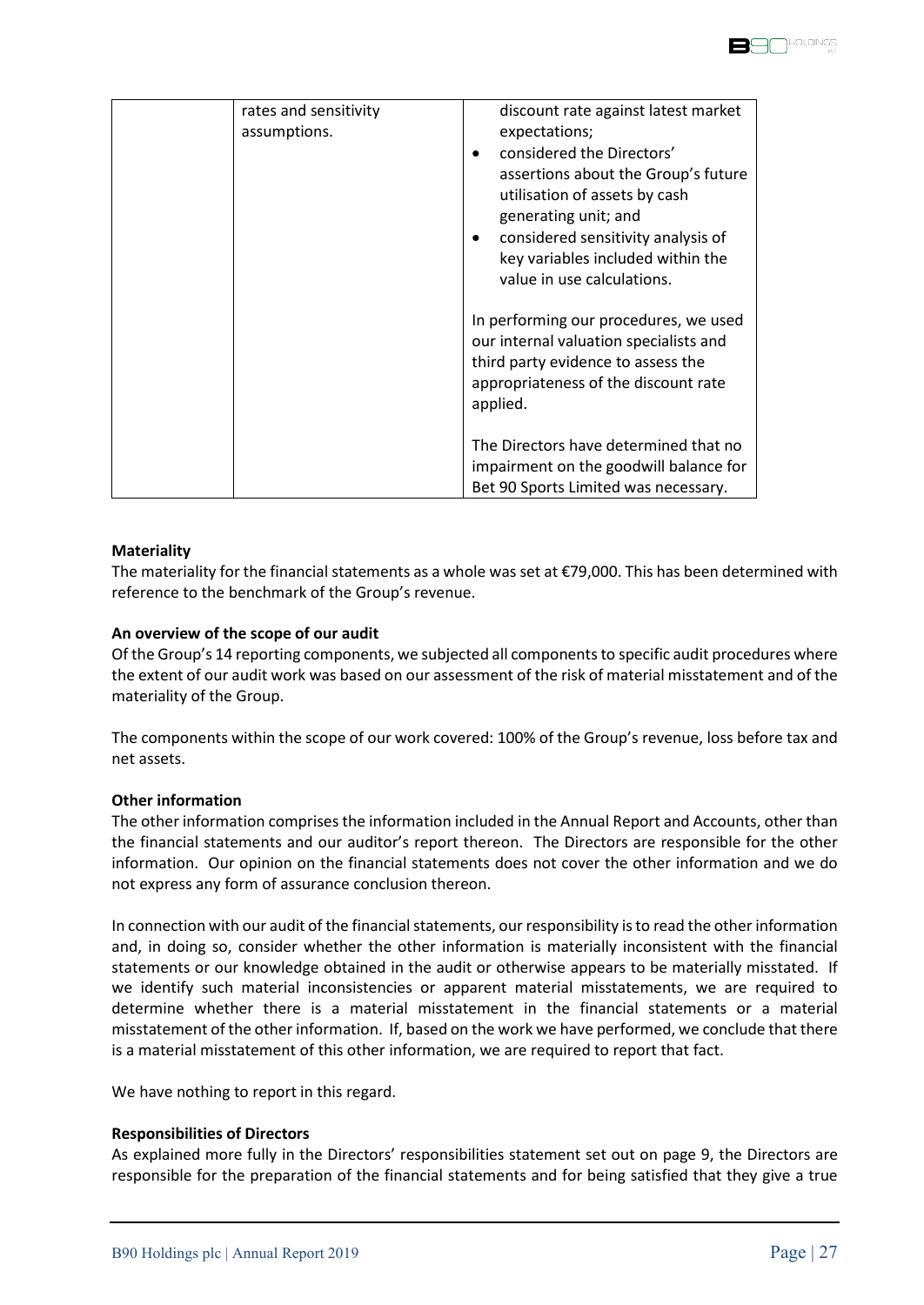and fair view, and for such internal control as the Directors determine is necessary to enable the preparation of financial statements that are free from material misstatement, whether due to fraud or error.

In preparing the financial statements, the Directors are responsible for assessing the Group's ability to continue as a going concern, disclosing, as applicable, matters related to going concern and using the going concern basis of accounting unless the Directors either intend to liquidate the Group or to cease operations, or have no realistic alternative but to do so.

#### **Auditor's responsibilities for the audit of the financial statements**

Our objectives are to obtain reasonable assurance about whether the financial statements as a whole are free from material misstatement, whether due to fraud or error, and to issue an auditor's report that includes our opinion. Reasonable assurance is a high level of assurance, but is not a guarantee that an audit conducted in accordance with ISAs (UK) will always detect a material misstatement when it exists. Misstatements can arise from fraud or error and are considered material if, individually or in the aggregate, they could reasonably be expected to influence the economic decisions of users taken on the basis of these financial statements.

A further description of our responsibilities for the audit of the financial statements is located on the Financial Reporting Council's website at: [www.frc.org.uk/auditorsresponsibilities.](http://www.frc.org.uk/auditorsresponsibilities) This description forms part of our auditor's report.

#### **Use of our report**

This report is made solely to the Company's members, as a body, in accordance with our engagement letter dated 19 February 2018. Our audit work has been undertaken so that we might state to the Company's members those matters we are required to state to them in an auditor's report and for no other purpose. To the fullest extent permitted by law, we do not accept or assume responsibility to anyone other than the Company and the Company's members as a body, for our audit work, for this report, or for the opinions we have formed.

#### Nexia Smith & Williamson (Mar 16, 2021 10:28 GMT) [Nexia Smith & Williamson](https://smithandwilliamson.eu1.echosign.com/verifier?tx=CBJCHBCAABAAT4kfSQ-rqUDyBDbmtyDKb0lUyDNnhkqR)

**Nexia Smith & Williamson** 25 Moorgate Statutory Auditor **London London** Chartered Accountants EC2R 6AY

16 March 2021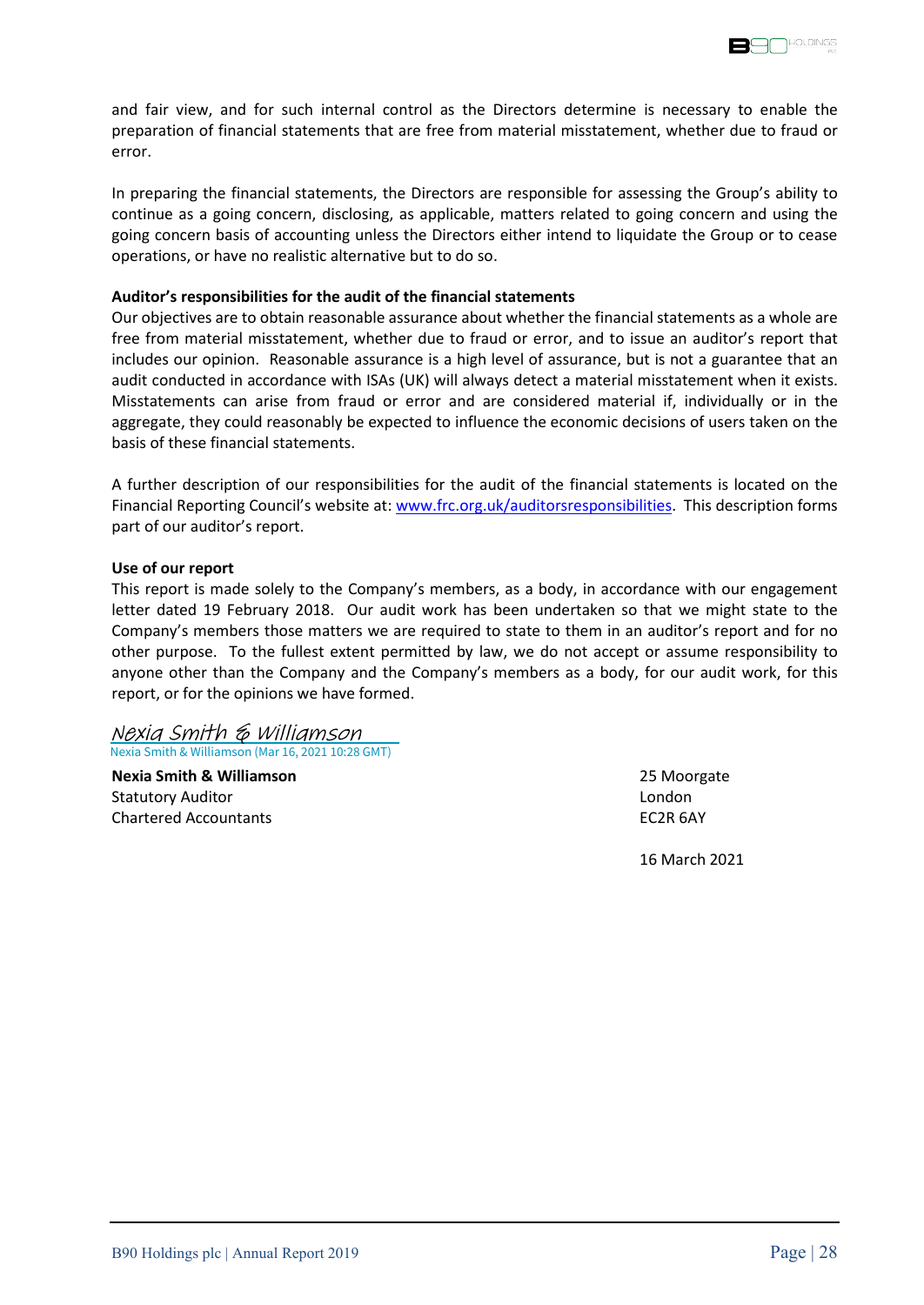

#### **CONSOLIDATED STATEMENT OF COMPREHENSIVE INCOME**

|                                                                                            |              | Year ended    | Year ended     |
|--------------------------------------------------------------------------------------------|--------------|---------------|----------------|
|                                                                                            |              | 31 December   | 31 December    |
|                                                                                            | <b>Notes</b> | 2019          | $2018^{(1)}$   |
|                                                                                            |              | €             | €              |
| Revenues                                                                                   | 4            | 1,065,612     | 10,041,732     |
| Salary expense                                                                             |              | (1,347,425)   | (1,352,887)    |
| Marketing and selling expense                                                              |              | (931, 978)    | (5,381,050)    |
| General administrative expense                                                             |              | (1,981,042)   | (2,613,684)    |
| <b>Bad Debt write-off</b>                                                                  | 12           |               | (10, 712, 715) |
| Depreciation, amortisation and impairment expense                                          | 9,10,11      | (1, 181, 601) | (6,887,272)    |
| <b>Total administrative expenses</b>                                                       |              | (5,442,046)   | (26, 947, 608) |
| <b>Operating loss</b>                                                                      |              | (4,376,434)   | (16,905,876)   |
| Financial income/(expense)                                                                 |              | (26, 454)     | 38,851         |
| Loss before tax                                                                            | 6            | (4,402,888)   | (16, 867, 025) |
| Taxation                                                                                   | 7            | 104,150       | 555,800        |
| Loss for the period from continuing operations                                             |              | (4, 298, 738) | (16, 311, 225) |
| <b>Discontinued operations</b>                                                             |              |               |                |
| Loss for the period from discontinued operations                                           | 4            | (907, 418)    | (392, 077)     |
| Loss and total comprehensive loss for the period                                           |              | (5,206,156)   | (16, 703, 302) |
| <b>Attributable to:</b>                                                                    |              |               |                |
| Equity holders of the Company                                                              |              | (3,799,744)   | (15, 177, 112) |
| Non-controlling interests                                                                  |              | (1,406,412)   | (1,526,190)    |
|                                                                                            |              | (5,206,156)   | (16, 703, 302) |
| Loss per share attributable to equity holders of the Company                               |              |               |                |
| - Basic (in €)                                                                             | 8            | (0.0472)      | (0.2029)       |
| - Diluted (in $\epsilon$ )                                                                 | 8            | (0.0472)      | (0.2029)       |
| Loss per share on continuing operations, attributable<br>to equity holdings of the Company |              |               |                |
| - Basic (in €)                                                                             | 8            | (0.0414)      | (0.2002)       |
| - Diluted (in $\epsilon$ )                                                                 | 8            | (0.0414)      | (0.2002)       |
| Loss per share on discontinued operations,                                                 |              |               |                |
| attributable to equity holdings of the Company                                             |              |               |                |
| - Basic (in €)                                                                             | 8            | (0.0058)      | (0.0027)       |
| - Diluted (in $\epsilon$ )                                                                 | 8            | (0.0058)      | (0.0027)       |

*The Notes on pages 33 to 58 form part of these financial statements*

(1) *the 2018 Conslidated Statement of Comprehensive Income has been restated to report the continued and discontinued operations as per the 2019 statement, which shows the land-based operations of Bet90 as being discontinued.*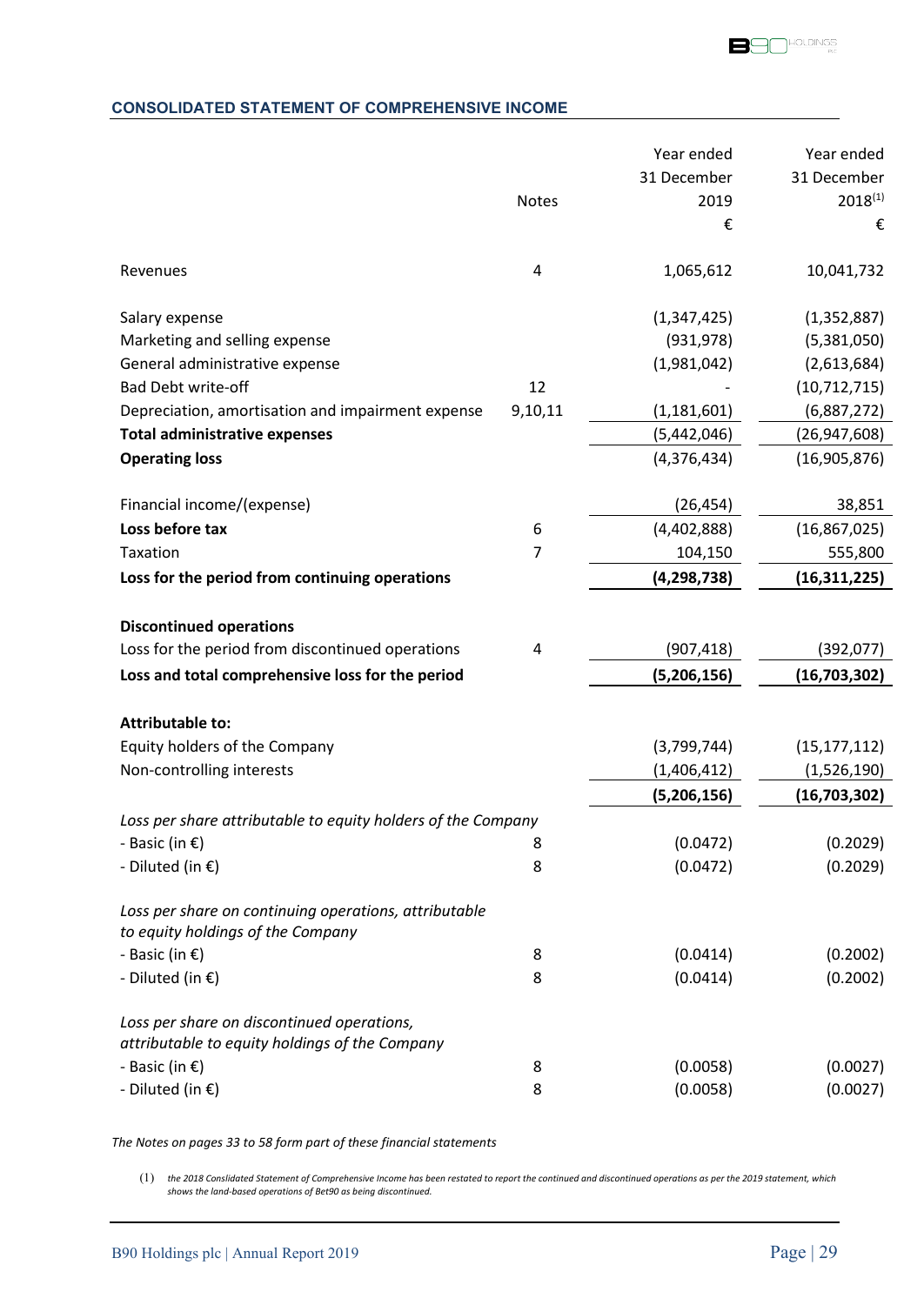

#### **CONSOLIDATED STATEMENT OF FINANCIAL POSITION**

|                                             |             | 31 December | 31 December   |
|---------------------------------------------|-------------|-------------|---------------|
|                                             | <b>Note</b> | 2019        | 2018          |
|                                             |             | €           | €             |
| <b>Non-current assets</b>                   |             |             |               |
| Goodwill                                    | 9           | 1,410,931   | 1,410,931     |
| Other intangible assets                     | 10          | 251,563     | 1,431,925     |
| Property, plant and equipment               | 11          |             | 1,238         |
| <b>Total non-current assets</b>             |             | 1,662,494   | 2,844,094     |
| <b>Current assets</b>                       |             |             |               |
| Trade and other receivables                 | 12          | 130,883     | 854,215       |
| Cash and cash equivalents                   | 13          | 430,626     | 1,031,071     |
| <b>Total current assets</b>                 |             | 561,509     | 1,885,286     |
| <b>Total assets</b>                         |             | 2,224,003   | 4,729,380     |
| <b>Equity and liabilities</b>               |             |             |               |
| Share capital                               | 14          |             |               |
| Additional paid-in capital                  | 15          | 15,162,647  | 14,344,702    |
| Reverse asset acquisition reserve           | 16          | (6,046,908) | (6,046,908)   |
| <b>Equity portion Convertible Bond</b>      | 19          | 149,836     |               |
| Retained earnings                           | 17          | (8,910,238) | (5, 262, 376) |
| Equity attributable to owners of the parent |             | 355,337     | 3,035,418     |
| Non-controlling interests                   |             | (2,817,990) | (1,411,578)   |
| Total shareholders' equity                  |             | (2,462,653) | 1,623,840     |
| <b>Non-current liabilities</b>              |             |             |               |
| <b>Borrowings</b>                           | 19          | 774,891     | 27,858        |
| <b>Total non-current liabilities</b>        |             | 774,891     | 27,858        |
| <b>Current liabilities</b>                  |             |             |               |
| Trade and other payables                    | 20          | 3,887,543   | 2,980,836     |
| Corporate income tax payable                |             | 24,222      | 96,846        |
| <b>Total current liabilities</b>            |             | 3,911,765   | 3,077,682     |
| <b>Total equity and liabilities</b>         |             | 2,224,003   | 4,729,380     |

Approved by the board on 16 March 2021 and signed on its behalf by:

Paul<br>21 10:18 GMT) [PaulJDuffen](https://smithandwilliamson.eu1.echosign.com/verifier?tx=CBJCHBCAABAAT4kfSQ-rqUDyBDbmtyDKb0lUyDNnhkqR)

Paul Duffen Chairman

*The Notes on pages 33 to 58 form part of these financial statements*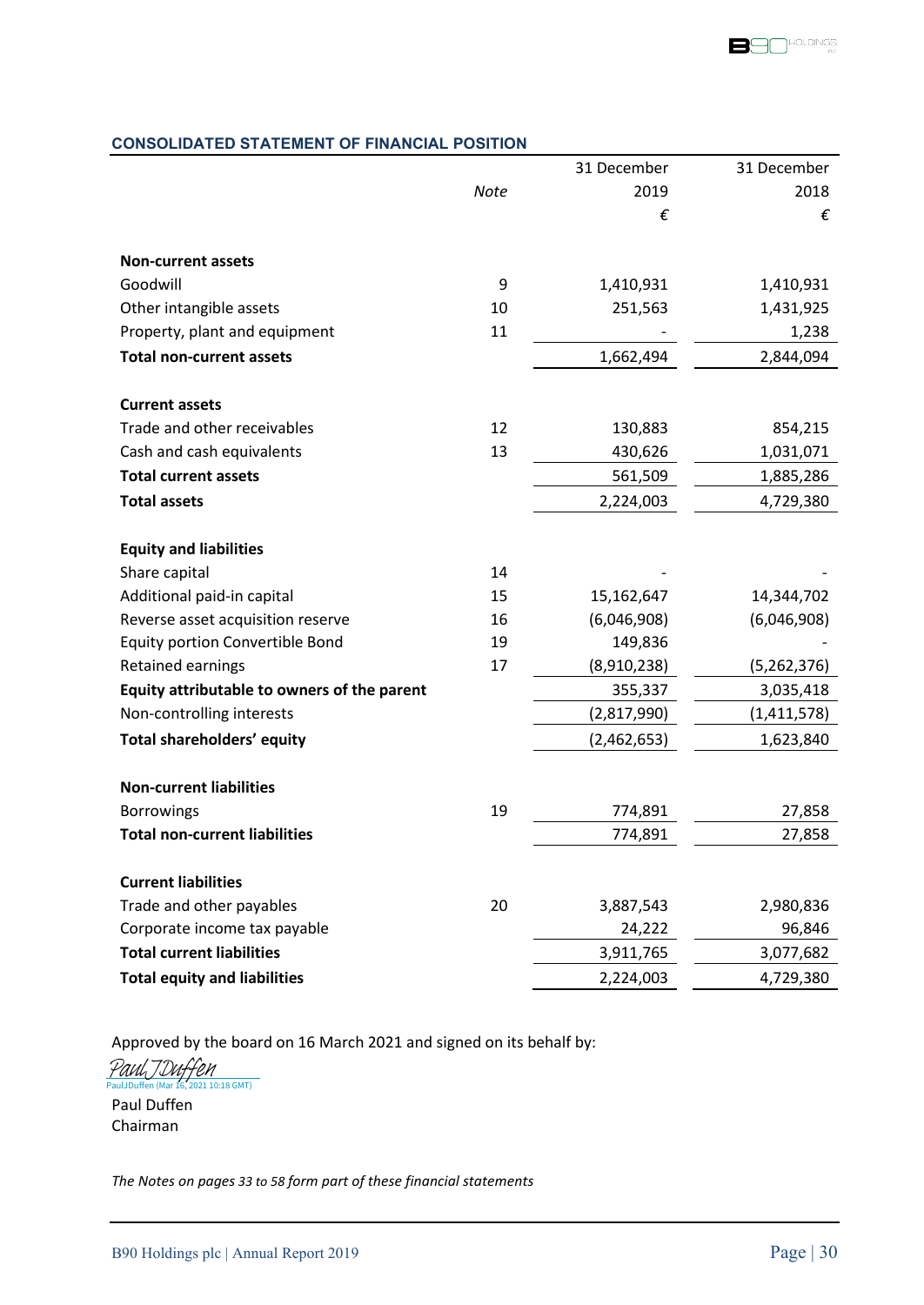

## **CONSOLIDATED STATEMENT OF CHANGES IN EQUITY**

|                                |         | Additional | Equity portion<br>convertible | Other reserves -             |                |                | Non-        |                |
|--------------------------------|---------|------------|-------------------------------|------------------------------|----------------|----------------|-------------|----------------|
|                                | Share   | paid in    | Loan                          | Reverse asset<br>acquisition | Retained       |                | controlling | Total          |
|                                | capital | capital    | Note                          | reserve                      | earnings       | Total          | interest    | Equity         |
|                                | €       | €          | €                             | €                            | €              | €              | €           | €              |
| Loss for the financial period  |         |            |                               |                              | (15, 177, 112) | (15, 177, 112) | (1,526,190) | (16, 703, 302) |
|                                |         |            |                               |                              |                |                |             |                |
| Dividend paid                  |         |            |                               | $\blacksquare$               | (210, 914)     | (210, 914)     | (68, 355)   | (279, 269)     |
| Share based payments           |         |            |                               | $\overline{\phantom{a}}$     | 176,744        | 176,744        |             | 176,744        |
| Shares to be issued            |         | 555,500    |                               |                              |                | 555,500        |             | 555,500        |
| Issue of share capital         |         | 123,969    |                               |                              |                | 123,969        |             | 123,969        |
| Balance as at 31 December 2018 |         | 14,344,702 |                               | (6,046,908)                  | (5, 262, 378)  | 3,035,416      | (1,411,578) | 1,623,838      |
| Loss for the financial period  |         |            |                               |                              | (3,799,744)    | (3,799,744)    | (1,406,412) | (5, 206, 156)  |
| Convertible loan note          |         |            | 149,836                       |                              |                | 149,836        |             | 149,836        |
| Share based payments           |         |            |                               |                              | 151,884        | 151,884        |             | 151,884        |
| Issue of share capital         |         | 817,945    |                               |                              |                | 817,945        |             | 817,945        |
| Balance as at 31 December 2019 |         | 15,162,647 | 149,836                       | (6,046,908)                  | (8,910,238)    | 355,337        | (2,817,990) | (2,462,653)    |

*The Notes on pages pages 33 to 58 form part of these financial statements*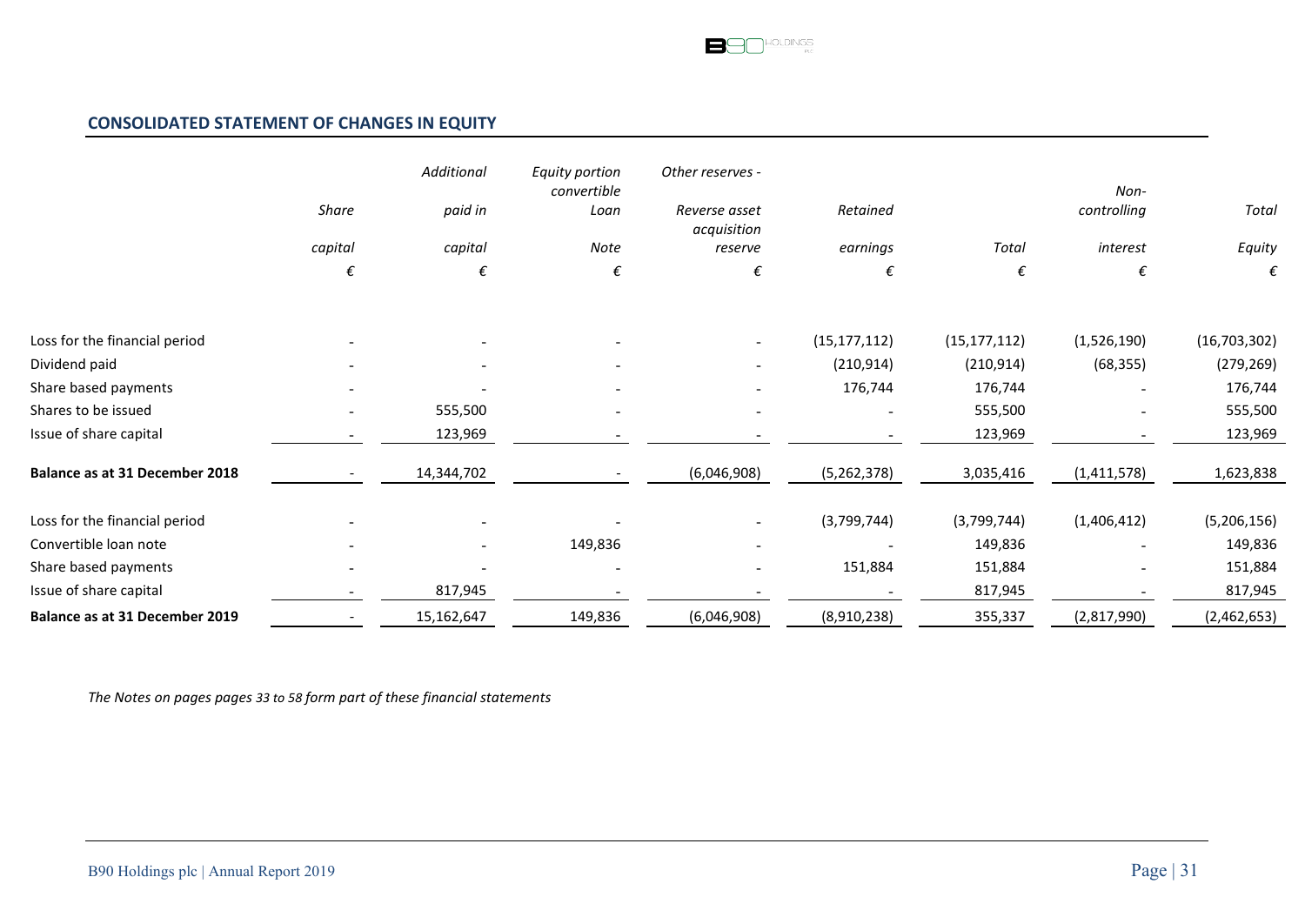

## **CONSOLIDATED STATEMENT OF CASH FLOWS**

|                                                    | 31 December | 31 December    |
|----------------------------------------------------|-------------|----------------|
|                                                    | 2019        | 2018           |
|                                                    | €           | €              |
| Cash flows from operating activities               |             |                |
| <b>Operating loss</b>                              | (5,283,852) | (17, 297, 953) |
| Adjustments for:                                   |             |                |
| Share based payments                               | 151,884     | 176,744        |
| Depreciation                                       | 1,238       | 1,292          |
| Amortisation of intangibles                        | 137,697     | 403,222        |
| Impairment of intangibles                          | 1,042,665   | 6,482,752      |
| Bad debt impairment                                |             | 10,737,715     |
| Cash flow from operations before working capital   |             |                |
| changes                                            | (3,950,368) | 503,772        |
| Decrease/(increase) in trade and other receivables | 723,329     | (1,058,697)    |
| Increase in trade and other payables               | 935,022     | 533,580        |
| <b>Cash flow from operations</b>                   | (2,292,017) | (21, 345)      |
|                                                    |             |                |
| Tax paid                                           |             | (86, 823)      |
| Cash flow from operating activities                | (2,292,017) | (108, 168)     |
| Cash flow from investing activities                |             |                |
| Interest received/(paid)                           |             | 38,851         |
| Net cash inflow from investing activities          |             | 38,851         |
|                                                    |             |                |
| <b>Cash flow from financing activities</b>         |             |                |
| Proceeds of issue of new shares                    | 300,000     | 679,469        |
| Dividends paid                                     |             | (279, 273)     |
| Receipts from loans                                | 1,391,572   |                |
| Net cash inflow from financing activities          | 1,691,572   | 400,196        |
| Net (decrease)/increase in cash and cash           |             |                |
| equivalents                                        | (600, 445)  | 330,879        |
| Cash and cash equivalents at start of period       | 1,031,071   | 700,192        |
| Cash and cash equivalents at end of period         | 430,626     | 1,031,071      |

*The Notes on pages 33 to 58 form part of these financial statements*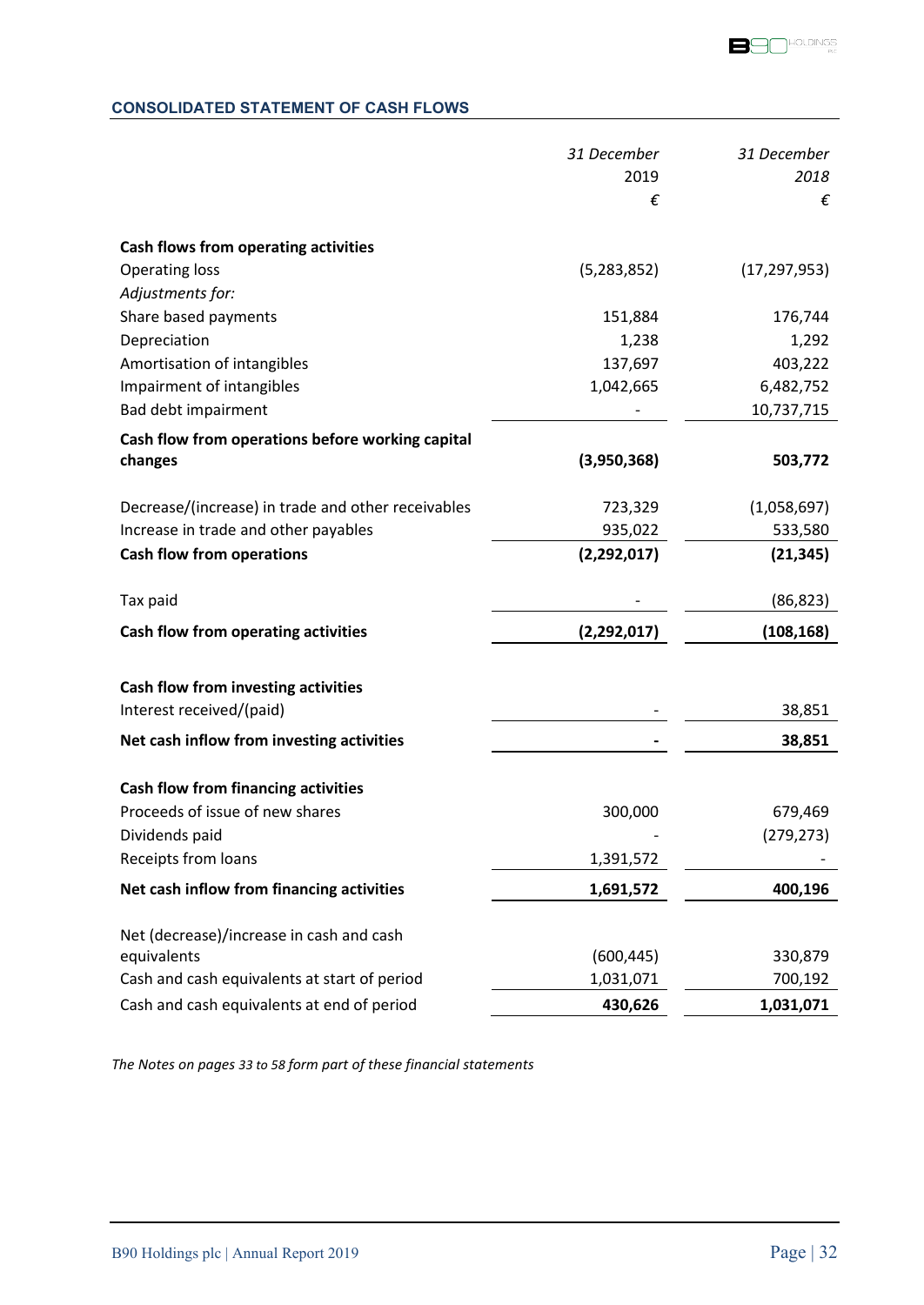

# **Notes to the Consolidated Financial Statements**

For the year ended 31 December 2019

#### **Note 1: General Information**

#### **Company descriptions and activities**

B90 Holdings plc (the "Company") and its subsidiaries (together the "Group") was founded in 2012 in the Isle of Man (Company number 9029V). In July 2013, the Company listed on the AIM market of the London Stock Exchange and completed a reverse merger in June 2016.

The Company was named Veltyco Group plc until a name change to B90 Holdings plc was executed on 3 February 2020.

The Group is focused on the operation of its own online Sportsbook and Casino product (Bet90 Sports Ltd) as well as marketing activities for other online gaming companies.

#### **Accounting policies**

The principal accounting policies as adopted by the Group in the preparation of its consolidated financial statements for the year ended 31 December 2019 are set out below. The accounting policies have been consistently applied, unless otherwise stated.

#### *Basis of preparation*

The Consolidated Financial Statements have been prepared in accordance with International Financial Reporting Standards (''IFRS'') as adopted by the European Union and issued by the International Accounting Standards Board (''IASB''). These accounting policies comply with each IFRS that is mandatory for accounting periods ending on or after 1 January 2019. The Consolidated Financial Statements have been prepared under the historical cost convention and on a going concern basis.

#### *Basis of consolidation*

The Consolidated Financial Statements incorporate the results of B90 Holdings plc (the "Company") and entities controlled by the Company (its subsidiaries) (collectively the "Group"). Control is achieved where the Company has the power to govern the financial and operating policies of an entity.

The results of subsidiaries disposed of are included in the consolidated statement of comprehensive income to the effective date of loss of control and those acquired from the date on which control is transferred to the Group.

#### **Going concern**

The Group continued to experience significant operational difficulties during 2019 after its restructuring in respect to marketing within the online financial trading and lottery verticals. As a result, the Company has completed a number of fund raises from investors during 2020 and in 2021.

As a result of the above, the Group achieved a net loss of €5.2 million for the year ended 31 December 2019. Furthermore, the Group had a negative cash flow from operations of €2.1 million for the year ended 31 December 2019 and the Group has recorded a further loss for the year ending 31 December 2020, expected to exceed €1.75 million.

Whilst trading during the second half of 2020 has been in line with the Board's revised expectations, the Group continues to reduce its operating costs to match the current operations and the Directors continue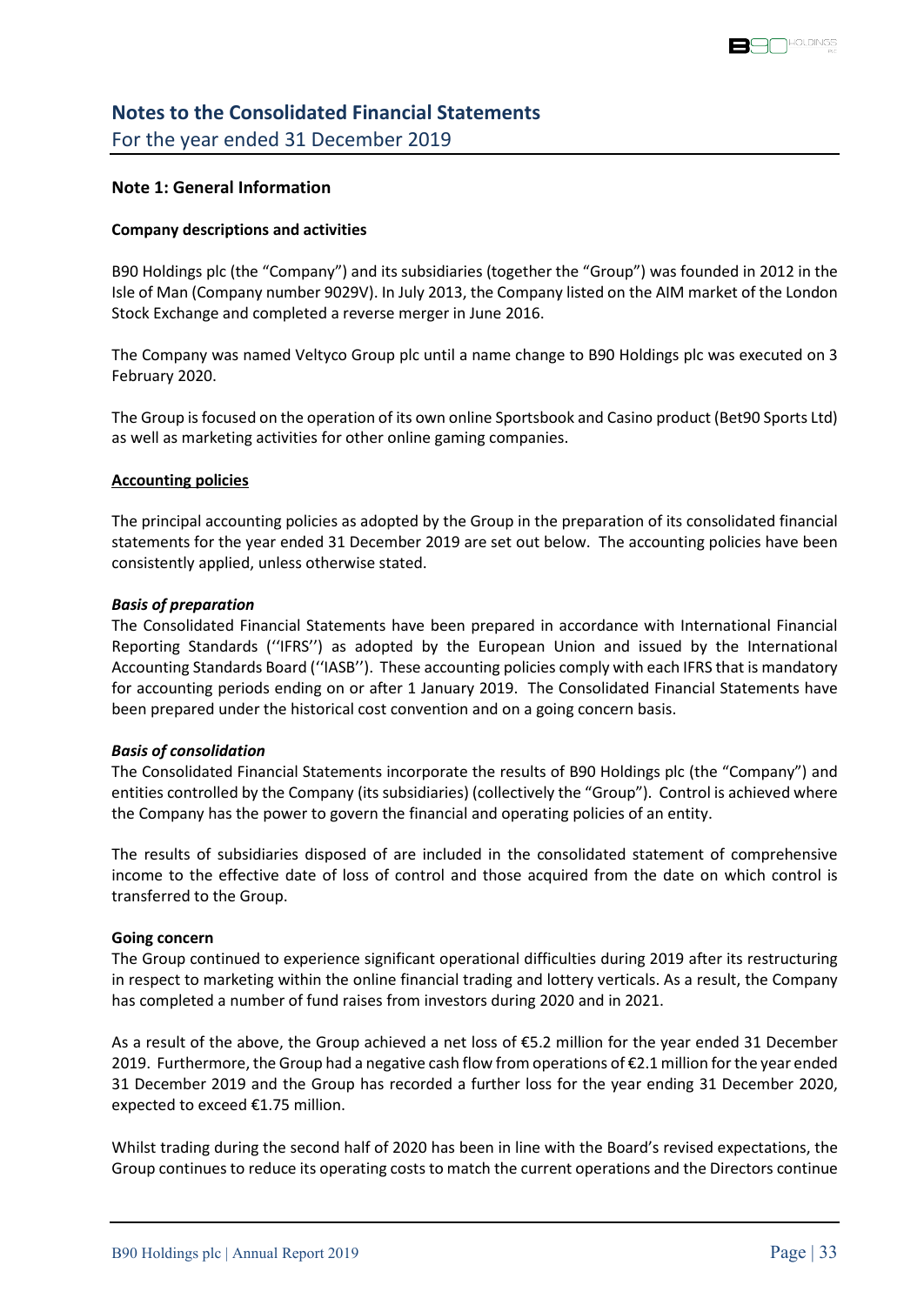to manage the Group's cash resources carefully. Whilst the Group raised additional funds by way of the issue of convertible loan note since the 2019 year-end, amounting in aggregate to €3.5 million (including the funds raised on 16 March 2021), it remains reliant, *inter alia*, on being able to manage its cash resources carefully, continuing to manage its creditors and trading being in line with management's expectations. Whilst the funds raised on 16 March 2021 of €1,847,000 provide the Group with additional working capital and further strengthen the balance sheet, the Group continues to remain reliant on being able to manage its creditors. Furthermore, should trading not be in line with mangement's expectations going forward, the Group's ability to meet its liabilities may be impacted, in which case the Group will need to raise further funding. In the circumstance that this is needed and whilst the directors are confident of being able to raise such funding if required, there is no certainty that such funding will be available and/or the terms of such funding. These conditions are necessarily considered to represent a material uncertainty which may cast significant doubt over the Group's ability to continue as a going concern.

Whilst acknowledging this material uncertainty, the Directors remain confident that the recent fundraise will allow the Group to expand its operations and generate a positive operational cash flow within a reasonable time or, if needed, be able to raise additional funding when required, therefore the Directors consider it appropriate to prepare the financial statements on a going concern basis. The financial statements do not include the adjustments that would result if the Group and Company was unable to continue as a going concern.

#### **Note 2: Critical accounting policies, estimates and judgements**

The preparation of the Consolidated Financial Statements requires the Directors to make judgements, estimates and assumptions that affect the application of accounting policies and the reported amounts of assets and liabilities, income and expense. Actual results may differ from these estimates.

#### **Areas of estimation**

#### *Impairment of Goodwill and other intangible fixed assets*

Determining whether goodwill and other intangible fixed assets with a definite or indefinite useful life are impaired requires an estimation of the value-in-use of the cash-generating units. The value-in-use calculation requires the entity to estimate the future cash flows expected to arise from the cashgenerating unit and select a suitable discount rate in order to calculate present value together with an assessment as to whether future cash flows are subject to any degree of uncertainty. The work to assess the existence of impairment indicators and, where applicable, to evaluate the impairment of goodwill and intangible assets was conducted internally by the Directors. Further details are provided in Notes 9 and 10 of this report. However, there is a risk of a further impairment next year. There is a risk that there are insufficient future cash flows to support the value in use of these assets.

#### *Share-Based Payments*

Certain employees (including Directors and senior Executives) of the Company receive remuneration in the form of share-based payment transactions.

The fair value is determined using the Black-Scholes valuation model. The Directors believe this is appropriate considering the effects of the vesting conditions, expected exercise period and the dividend policy of the Company.

Due to limited trading history, the expected volatility has been based on the 5-year historical volatility of a mix of share prices from other companies in the same industry, as well as the overall market volatility.

#### *Convertible Bond Note*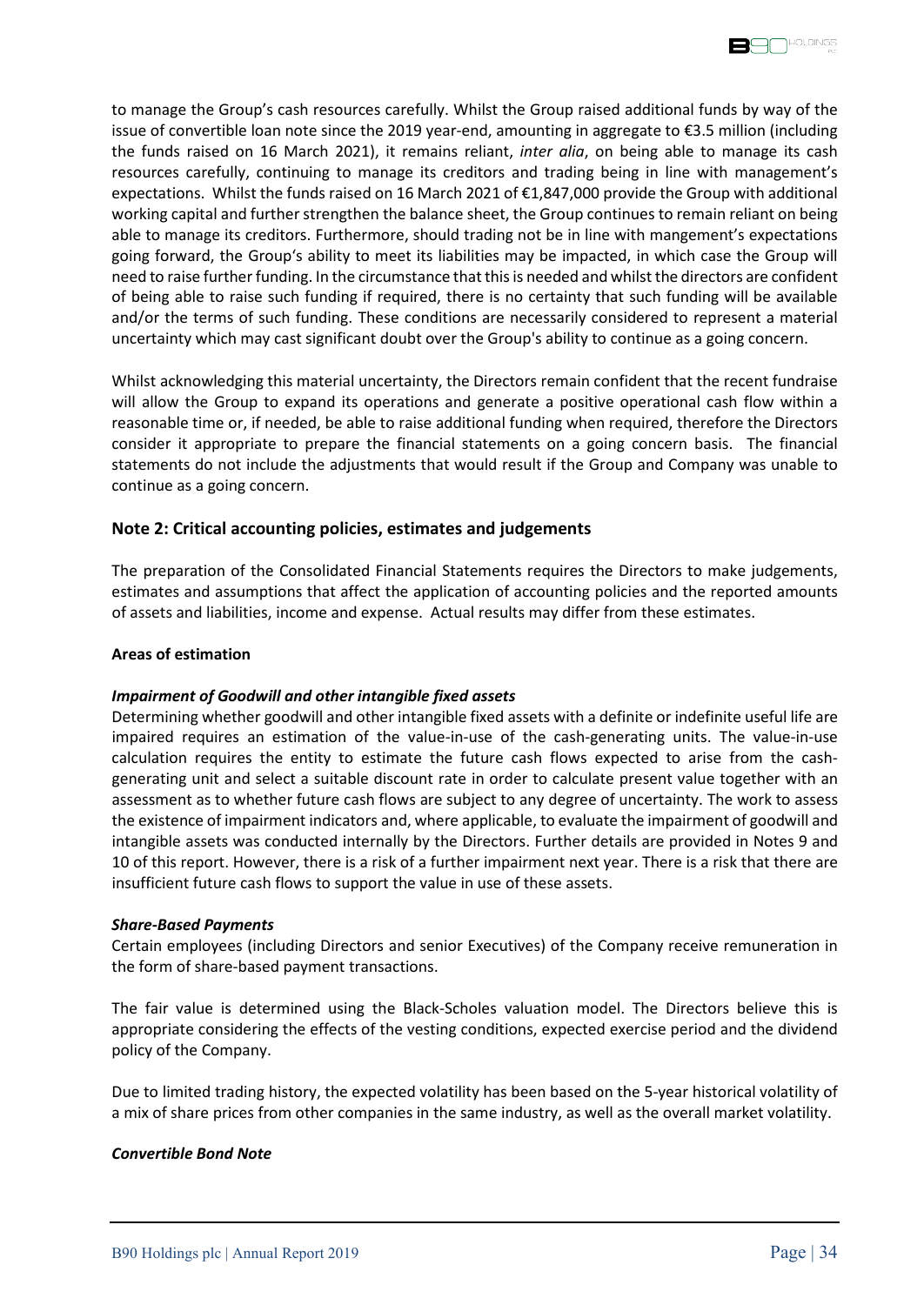In September and December 2019 respectively, the Company issued a €300,000 and a £500,000 (€591,200 at year-end) secured convertible bonds of 5%. Interest is paid twice a year or accrued at the request of the lender. The bonds are repayable three years from their issue date, they can be converted at any time into shares at a price of 5p per New Ordinary Share ("Conversion Price") at request of the holder. An automatic conversion is triggered when the Company's shares are trading above 10p for 25 consecutive dealing days.

Under IAS 32, the convertible bonds are accounted for as a compound financial instrument. For the calculation of the fair value, the Company has reviewed the market interest rates for a comparable unsecured loan, with a 3 year term. The market interest rate used in the calculations is 12%.

#### *New Standards, interpretations and amendments adopted by the Group*

The following interpretation and amendments to International Financial Reporting Standards, issued by the IASB and adopted by the EU, were effective from 1 January 2019 and have been adopted by the Group during the year with no significant impact on the parent company or on the consolidated results or financial position:

- Amendments to IAS28 Long-term Interests in Associates and Joint Ventures
- Annual Improvements to IFRS Standards 2015-2017 Cycle
- IFRIC Interpretation 23 Uncertainty over Income Tax Treatments
- Amendments to IAS19: Plan Amendment, Curtailment or Settlement
- Amendments to IFRS 9: Prepayment Features with Negative Compensation

#### *Changes in accounting policies*

Initial adoption of new financial reporting and accounting standards and amendments to existing financial reporting and accounting standards:

#### **Initial adoption of IFRS 16: "Leases"**

IFRS 16 Leases – IFRS 16 was issued in January 2016 and it replaces IAS 17 Leases, IFRIC 4 Determining whether an Arrangement contains a Lease, SIC-15 Operating Leases-Incentives and SIC-27 Evaluating the Substance of Transactions Involving the Legal Form of a Lease. IFRS 16 Leases requires lessees to recognise right-of-use assets and lease liabilities for most leases. A contract is (or contains) a lease if it conveys the right to control the use of an identified asset for a period of time in exchange for consideration.

Right-of-use assets are initially measured at cost and depreciated by the earlier of the end of the useful life of the right-of-use asset or the end of the lease term. The cost of right-of-use assets comprises of initial measurement of the lease liability, any lease payments made before or at the commencement date and initial direct costs. The lease liability is initially measured at the present value of the lease payments that are not paid at the commencement date and subsequently measured at amortised cost with the interest expense recognised within finance income (expense) in the consolidated statement of income.

The Group only has one short term lease agreement in place, for which the costs are expensed in the year in which the rent arises.

In accordance with the transition provisions in IFRS 16, the Group is entitled to choose to apply the modified retrospective approach. Underthis approach, a lessee does not restate comparative information and recognise the cumulative effect of initially applying IFRS 16 as an adjustment to the opening balance of retained earnings at the date of initial application. The Company nor its subsidiaries do not have any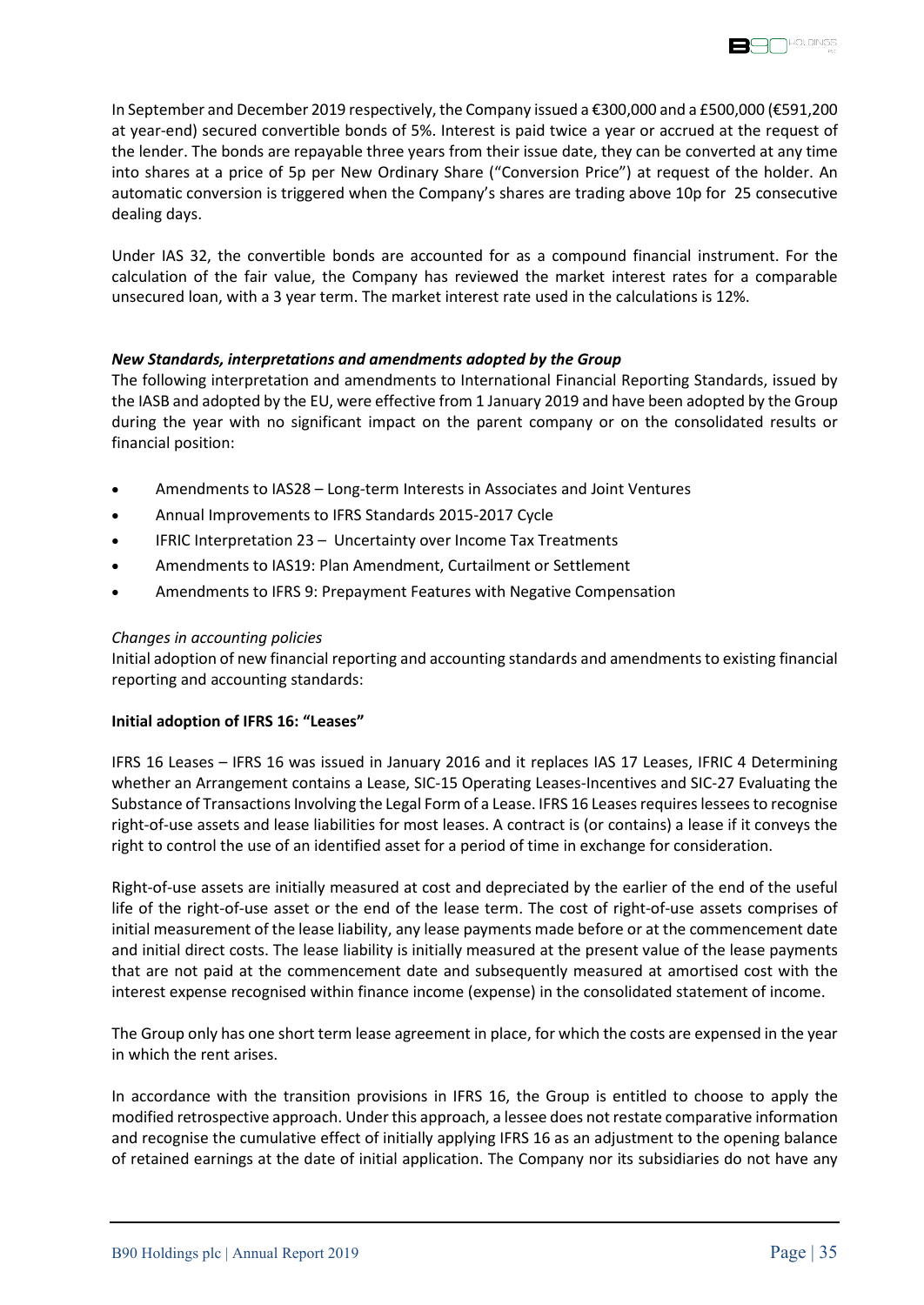

lease commitments that exceed 12 months after the year-end and therefore there is no impact on the 2019 figures.

#### **New standards that have not been adopted by the Group as they were not effective for the year:**

The following relevant interpretations and amendments to existing standards issued by the IASB, have not been adopted by the Group as they were either not effective for the year or not yet endorsed for use in the EU. The Group is currently assessing the impact of these interpretations and amendments will have on the presentation of, and recognition in, parent company or consolidated results or financial position in future periods:

- Amendments to References to the Conceptual Framework in IFRS Standards, Effective date 1 January 2020
- Amendments to IAS 1 and IAS 8: Definition of Material, Effective date 1 January 2020

The Directors do not expect the adoption of these standards and interpretations to have a material impact on the consolidated or company financial statements in the period of initial application.

#### **Note 3: Significant accounting policies**

The principal accounting policies applied in the preparation of these Consolidated Financial Statements are set out below. The policies have been consistently applied to all years presented, unless otherwise stated.

#### *Revenue*

Revenue from contracts with customers is recognised when the control over the services is transferred to the customer. The transaction price is the amount of the consideration that is expected to be received based on the contract terms.

In determining the amount of revenue from contracts with customers, the Group evaluates whether it is a principal or an agent in the arrangement. The Group is principal when the Group controls the promised services before transferring them to the customer. In these circumstances, the Group recognises revenue for the gross amount of the consideration. When the Group is an agent, it recognises revenue for the net amount of the consideration, after deducting the amount due to the principal.

#### *Marketing commission revenue*

Revenue from marketing contracts with customers is recognised when the reports are received from the customers on which the Company is basing the amounts to be invoiced. The transaction price is the commission amount of the consideration that is expected to be received based on the contract terms. The performance obligation of a revenue contract is satisfied at the point a player's losses are incurred. Operators typically pay a month in arrears. This gives rise to contract assets on a short term basis.

#### *Sportsbook and casino revenue*

Revenue is recognised provided that it is probable that economic benefits will flow to the Group and the revenue can be reliably measured. Revenue is recognised in the accounting periods in which the transactions occurred and after adding the fees and charges applied to customer accounts, and is measured at the fair value of the consideration received or receivable.

Revenue consists of income from activities and income generated on customer deposit and withdrawals and account fees.

Revenue from these activities comprises: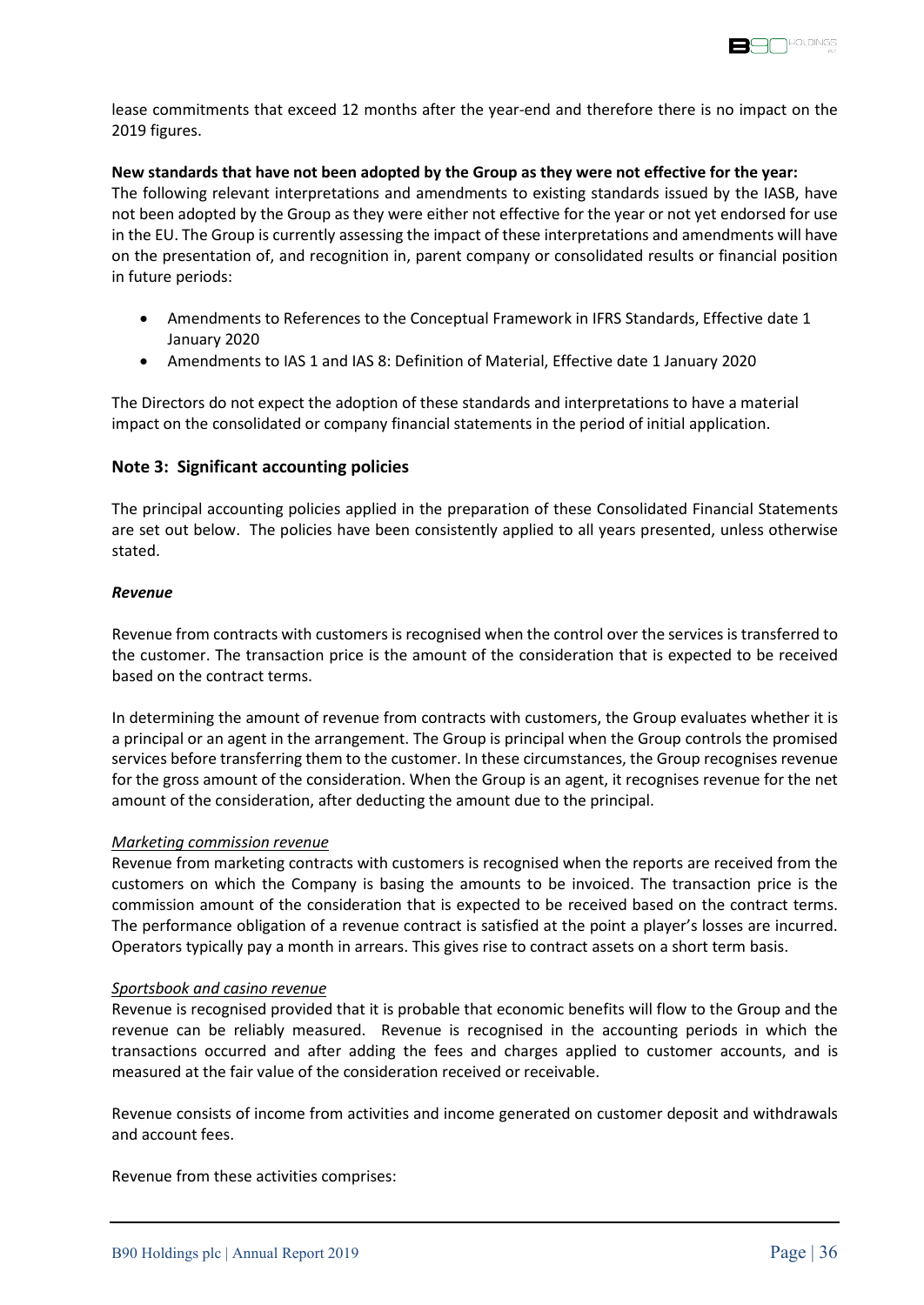

#### *Sportsbook*

Sport online gaming revenue comprises bets placed less pay-outs to customers, adjusted for the fair value of open betting positions, adjusted for the fair value of certain promotional bonuses granted to customers.

Landbased revenue comprises of the bets placed less pay-outs to customers. Commissions paid to the shop owners are recorded as cost of sale.

#### *Casino*

Casino and Bingo online gaming revenue is represented by the difference between the amounts of bets placed by customersless amounts won, adjusted forthe fair value of certain promotional bonuses granted to customers.

#### *Administrative expenses*

Administrative expenses consist primarily of staff costs (including contractors), corporate professional expenses, and depreciation and amortisation. All expenses are recognised on an accruals' basis.

#### *Foreign currencies*

Transactions in foreign currency are recorded at the rates of exchange prevailing on the dates of the transactions. At each statement of financial position date, monetary assets and liabilities that are denominated in foreign currencies are retranslated at the rates prevailing on the statement of financial position date. Any gains or losses arising on translation are taken to the profit and loss.

#### *Retirement benefit costs and pensions*

The Group does not operate any defined benefit pension schemes for employees or Directors. The Group has no payment obligations relating to retirement and pension plans.

#### *Taxation*

#### *Current tax*

Current tax for each taxable entity in the Group is based on the local taxable income at the local statutory tax rate enacted or substantively enacted at the statement of financial position date and includes adjustments to tax payable or recoverable in respect of previous periods.

#### *Deferred tax*

Deferred taxation is calculated using the liability method, on temporary differences arising between the tax bases of assets and liabilities and their carrying amounts in the Consolidated Financial Statements. However, if the deferred tax arises from the initial recognition of an asset or liability in a transaction other than a business combination that at the time of the transaction affects neither accounting nor taxable profit or loss, it is not accounted for. Deferred tax is determined using tax rates and laws that have been enacted (or substantively enacted) by the date of the statement of financial position and are expected to apply when the related deferred tax asset is realised or the deferred tax liability is settled.

Deferred tax liabilities are provided in full.

Deferred tax assets are recognised to the extent that it is probable that future taxable profits will be available against which the temporary differences can be utilised.

Changes in deferred tax assets or liabilities are recognised as a component of tax expense in the profit and loss, except where they relate to items that are charged or credited directly to equity in which case the related deferred tax is also charged or credited directly to equity.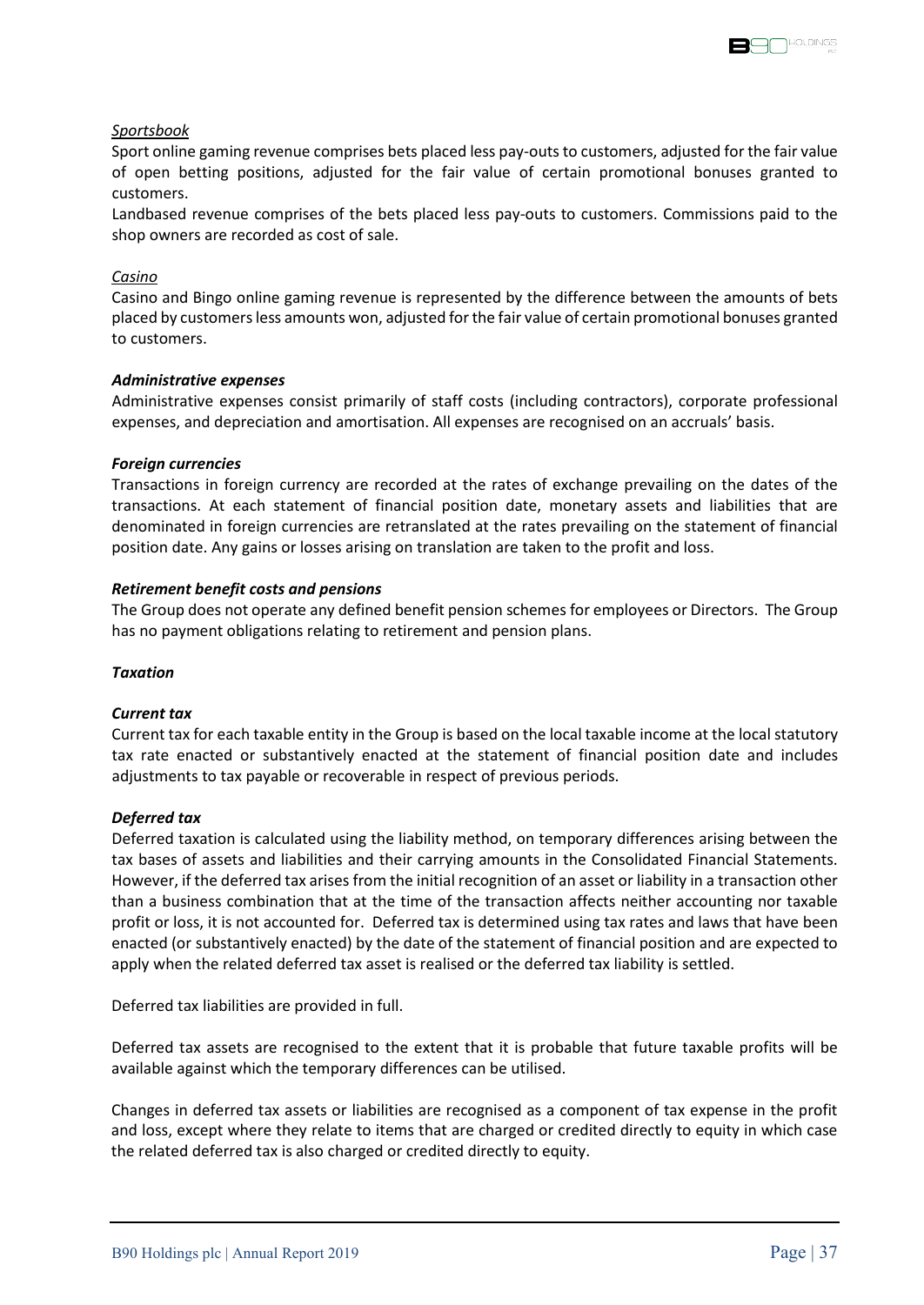

#### *Intangible fixed assets*

#### *Acquired intangible assets*

Intangible assets acquired separately consist of domain names and customer lists and are capitalised at cost. Those acquired as part of a business combination are recognised separately from goodwill if the fair value can be measured reliably. These intangible assets are amortised over the useful life of the assets, which for domain names is ten years. The useful life of customer lists is 1 to 8 years.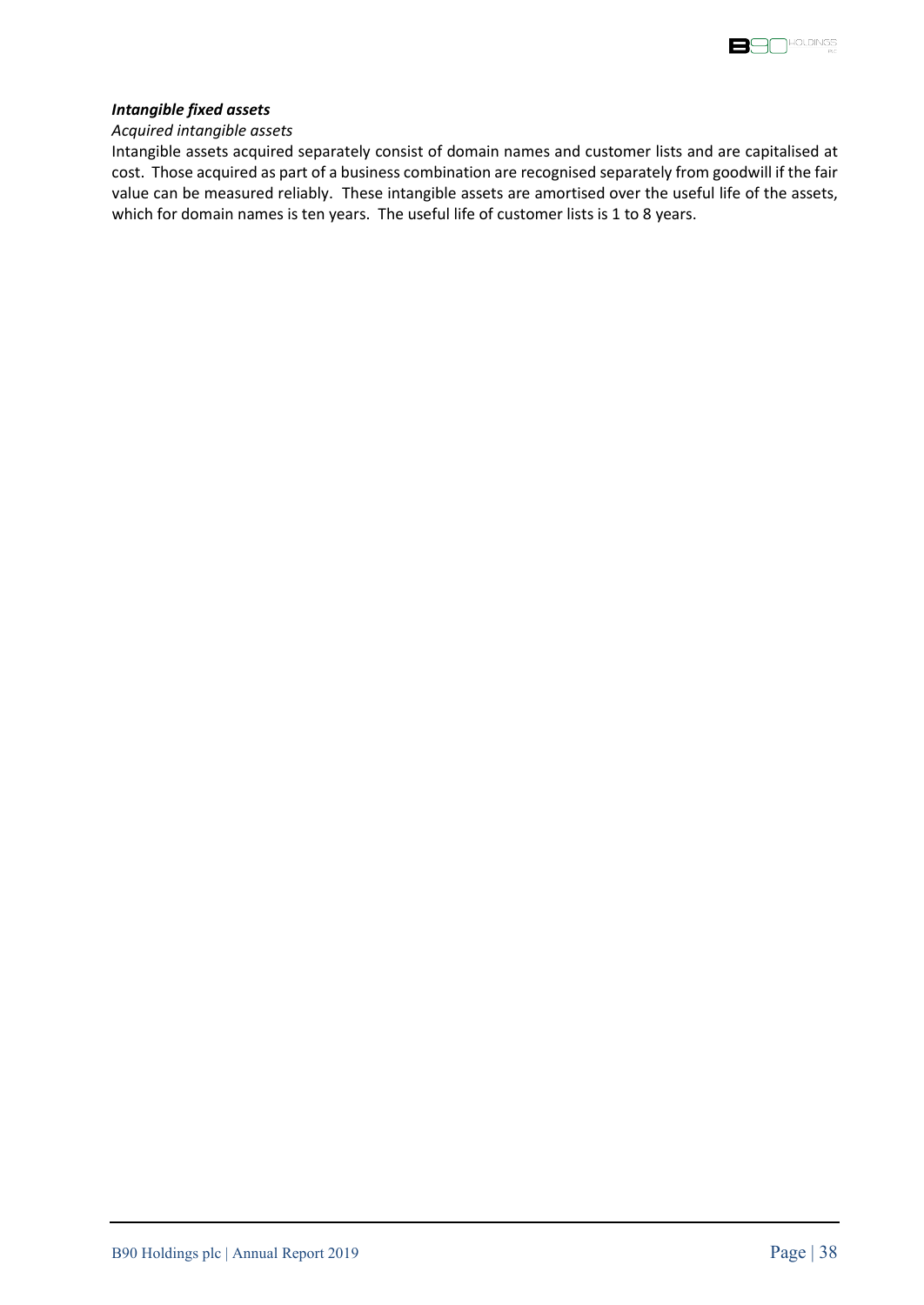The cost of intangible assets acquired in a business combination is the fair value at acquisition date. The valuation methodology used for each type of identifiable asset category is detailed below:

Customer relationship Excess earnings Domain names **Relief from royalty Domain names** Licenses Cost approach

Asset category and a set of the Valuation methodology

#### *Goodwill*

Goodwill represents the excess of the fair value of the consideration in a business combination over the Group's interest in the fair value of the identifiable assets, liabilities and contingent liabilities acquired. Consideration comprises the fair value of any assets transferred, liabilities assumed and equity instruments issued.

Goodwill is capitalised as an intangible asset with any impairment in carrying value being charged to the profit and loss and not subsequently reversed. Where the fair values of identifiable assets, liabilities and contingent liabilities exceed the fair value of consideration paid, the excess is credited in full to the profit and loss on the acquisition. Changes in the fair value of the contingent consideration are charged or credited to the profit and loss. In addition, the direct costs of acquisition are charged immediately to the profit and loss.

#### *Non-controlling interests*

Non-controlling interests in the net assets of consolidated subsidiaries are identified separately from the Group's equity therein. Non-controlling interests consist of the amount of those interests at the date of the original business combination and the non-controlling shareholder's share of changes in equity since the date of the combination except where any non-controlling interests have been acquired by the Group. At this point any share of gains or losses are transferred to the Group's retained earnings. Total comprehensive income is attributed to non-controlling interests even if this results in the non-controlling interests having a deficit balance.

#### *Impairment of non-financial assets*

Impairment tests on goodwill are undertaken annually and where applicable an impairment loss is recognised immediately in the profit and loss. Other non-financial assets are subject to impairment tests whenever events or changes in circumstances indicate that their carrying amount may not be recoverable. Where the carrying value of an asset exceeds its recoverable amount (being the higher of value in use and fair value less costs to sell), the asset is written down accordingly through the profit and loss.

Where it is not possible to estimate the recoverable amount of an individual asset, the impairment test is carried out on the asset's cash generating unit (i.e. the smallest group of assets to which the asset belongs for which there are separately identifiable and largely independent cash inflows).

#### *Investments*

The Group reports its investments in entities at fair value with movements in fair value being taken directly to equity. The fair value of investments in unquoted equity securities cannot be reliably measured and they are therefore held at cost.

#### *Equity*

Equity comprises the following:

- "Share capital" represents amounts subscribed for shares at nominal value.
- "Additional paid in capital" represents amounts subscribed for share capital in excess of nominal value.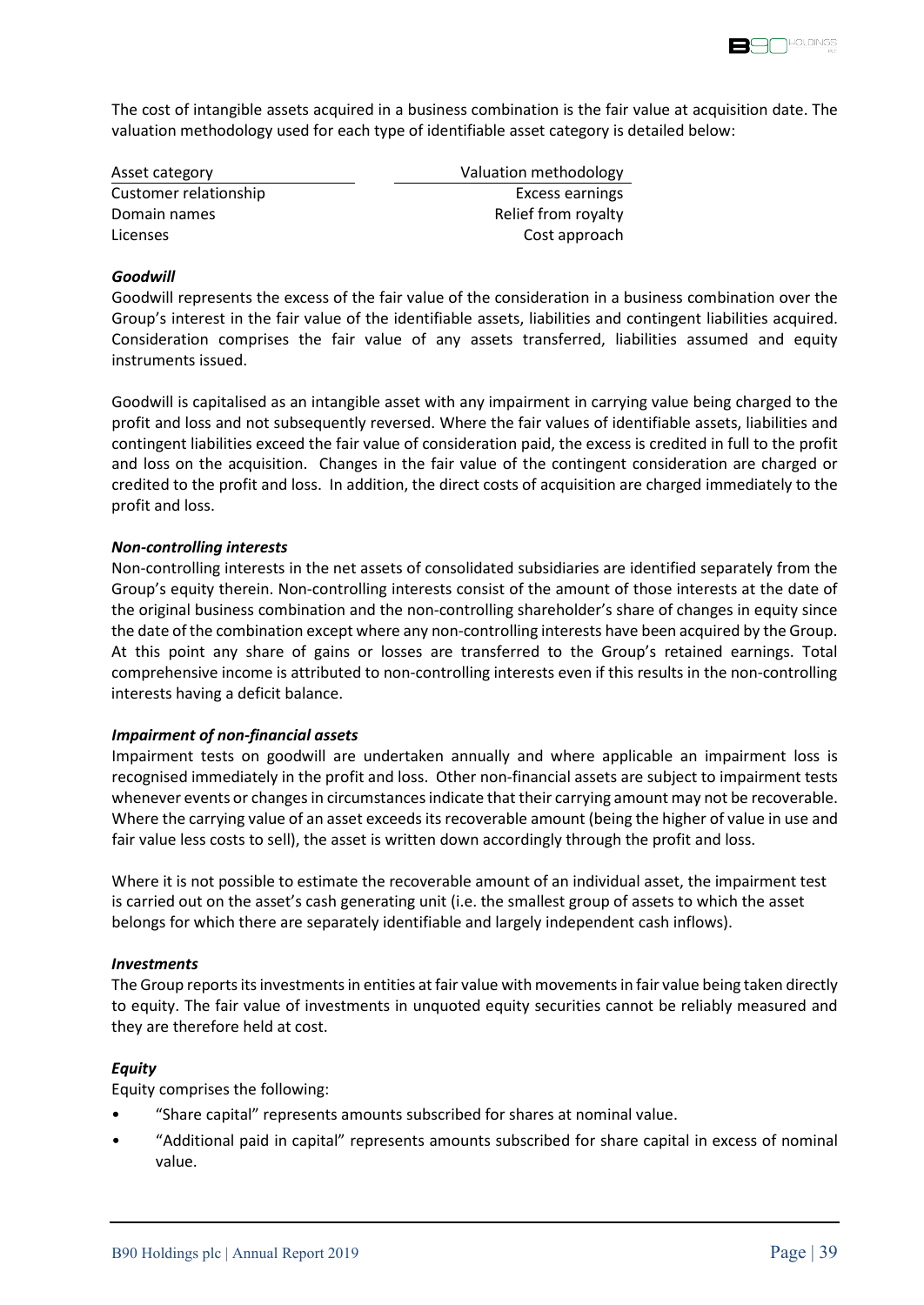

- The "Reverse asset acquisition reserve" represents the difference in carrying value between the Additional paid in capital of Veltyco Group plc (currently named B90 Holdings plc) and the Share capital of Sheltyco on the acquisition date (June 2016).
- "Retained earnings" represents the accumulated profits and losses attributable to equity shareholders.

#### *Financial instruments*

#### *Trade and other receivables*

Trade receivables are held in order to collect the contractual cash flows and are initially measured at the transaction price as defined in IFRS 15, as the contracts of the Group do not contain significant financing components. Impairment losses are recognised based on lifetime expected credit losses in profit or loss.

Other receivables are held in order to collect the contractual cash flows and accordingly are measured at initial recognition at fair value, which ordinarily equates to cost and are subsequently measured at cost less impairment due to their short term nature. A provision for impairment is established based on 12 month expected credit losses unless there has been a significant increase in credit risk when lifetime expected credit losses are recognised. The amount of any provision is recognised in profit or loss.

#### *Cash and cash equivalents, and finance income*

Cash and cash equivalents includes cash in hand, deposits held at call with banks, other short-term highly liquid investments with original maturities of three months or less and bank overdrafts. Finance income is recognised on bank balances as and when it is receivable.

#### *Trade payables*

Trade payables, including customer balances, are recognised initially at fair value and subsequently measured at amortised cost using the effective interest method.

#### *Financial liabilities*

Financial liabilities are classified as financial liabilities measured at amortised cost. The Group determines the classification of its financial liabilities at initial recognition. The measurement of financial liabilities is initially recognised at fair value and subsequently measured at amortised cost using the effective interest method. Amortised cost is calculated by taking into account any issue costs and any discount or premium on settlement. Gains and losses arising on the repurchase, settlement or cancellation of liabilities are recognised respectively in interest and other revenues and finance costs.

#### *Borrowings and finance costs*

Borrowings are initially recognised at fair value net of transaction costs incurred. Borrowings are subsequently stated at amortised cost; any difference between the proceeds (net of transaction costs) and the redemption value is recognised in the profit and loss over the period of the borrowings using the effective interest method. Borrowings are classified as current liabilities unless the Group has an unconditional right to defer settlement of the liability for at least 12 months after the date of the Statement of Financial Position.

#### *Convertible Bond Note*

The proceeds received on issue of the Group's convertible bond note are allocated into their liability and equity components. The amount initially attributed to the debt component equals the discounted cash flows using a market rate of interest that would be payable on a similar debt instrument that does not include an option to convert. Subsequently, the debt component is accounted for as a financial liability measured at amortised cost until extinguished on conversion or maturity of the bond. The balance of the proceeds is allocated to the equity conversion option and is recognised in the 'Convertible debt option reserve' within shareholders' equity, net of income tax effects. Issue costs incurred are allocated between liability and equity in proportion to the value of each component.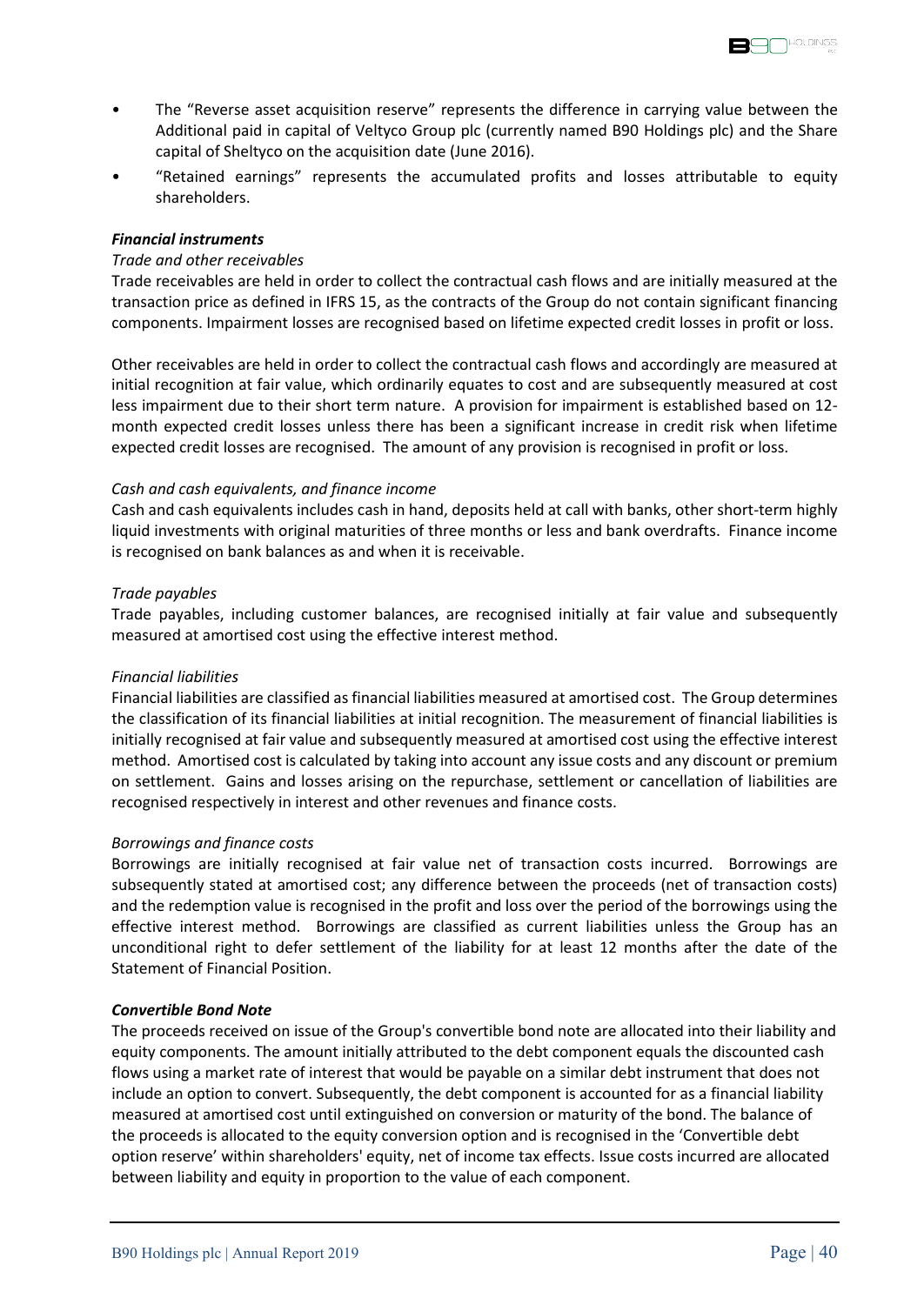

#### **Note 4: Segment reporting**

IFRS 8 requires operating segments to be identified on the basis of internal reports about components of the Group that are regularly reviewed by the chief operating decision maker to allocate resources to the segments and to assess their performance. In accordance with IFRS 8, the chief operating decision maker has been identified as the Board. The Board reviews the Group's internal reporting in order to assess performance and allocate resources. The Board considers that the business comprises a single activity, being the marketing and promotion of gaming websites, lottery and online financial trading. Therefore, the Group is organised into one operating segment and there is one primary reporting segment. The segment information is the same as that set out in the Consolidated Statements of Comprehensive Income, Consolidated Statements of Financial Position, Consolidated Statements of Changesin Equity and Consolidated Statements of Cash Flows.

Revenue originates from:

|                               | 2019      | 2018       |
|-------------------------------|-----------|------------|
|                               | €         | €          |
|                               |           |            |
| <b>British Virgin Islands</b> | 195,790   | 3,661,574  |
| Malta                         | 869,822   | 6,380,158  |
| Total                         | 1,065,612 | 10,041,732 |

The Board evaluates the operations based on the revenues metric. Revenues consist of invoiced commissions for the marketing and player acquisition services provided as well as revenues generated from own operations. B90 operates an integrated business model and, therefore, does not allocate operating expenses, assets and liabilities to any of the originating countries.

As presented in the 2018 accounts, the Group has terminated the marketing agreements relating to the online financial trading and lottery verticals. During 2019 the Group operated both an online as well as offline sportsbook and casino. At the completion of the 49% acquisition of Quasar Holdings Ltd in January 2020, the Group also terminated operations of the (loss making) offline sportsbook operations.

The land-based operations of the Group were discontinued with effect from 31 December 2019. The results of these discontinued operations were as follows:

|                      | 2019        | 2018        |
|----------------------|-------------|-------------|
|                      | €           | €           |
| Revenue              | 2,896,012   | 1,592,441   |
| Net operation costs  | (3,803,430) | (1,984,518) |
| Loss from operations | (907, 418)  | (392,077)   |

The results of the discontinued operations of the Group for the year ended 31 December 2018 have been represented, as required by IFRS5, so that the disclosure relates to all operations that have been discontinued by 31 December 2019 for all periods presented.

During the year the discontinued operations contributed €907,418 negative (2018:€392,077 negative) to the Group's net operating cash flows. No contributions to the Group's investing and financing activities for both 2018 and 2019.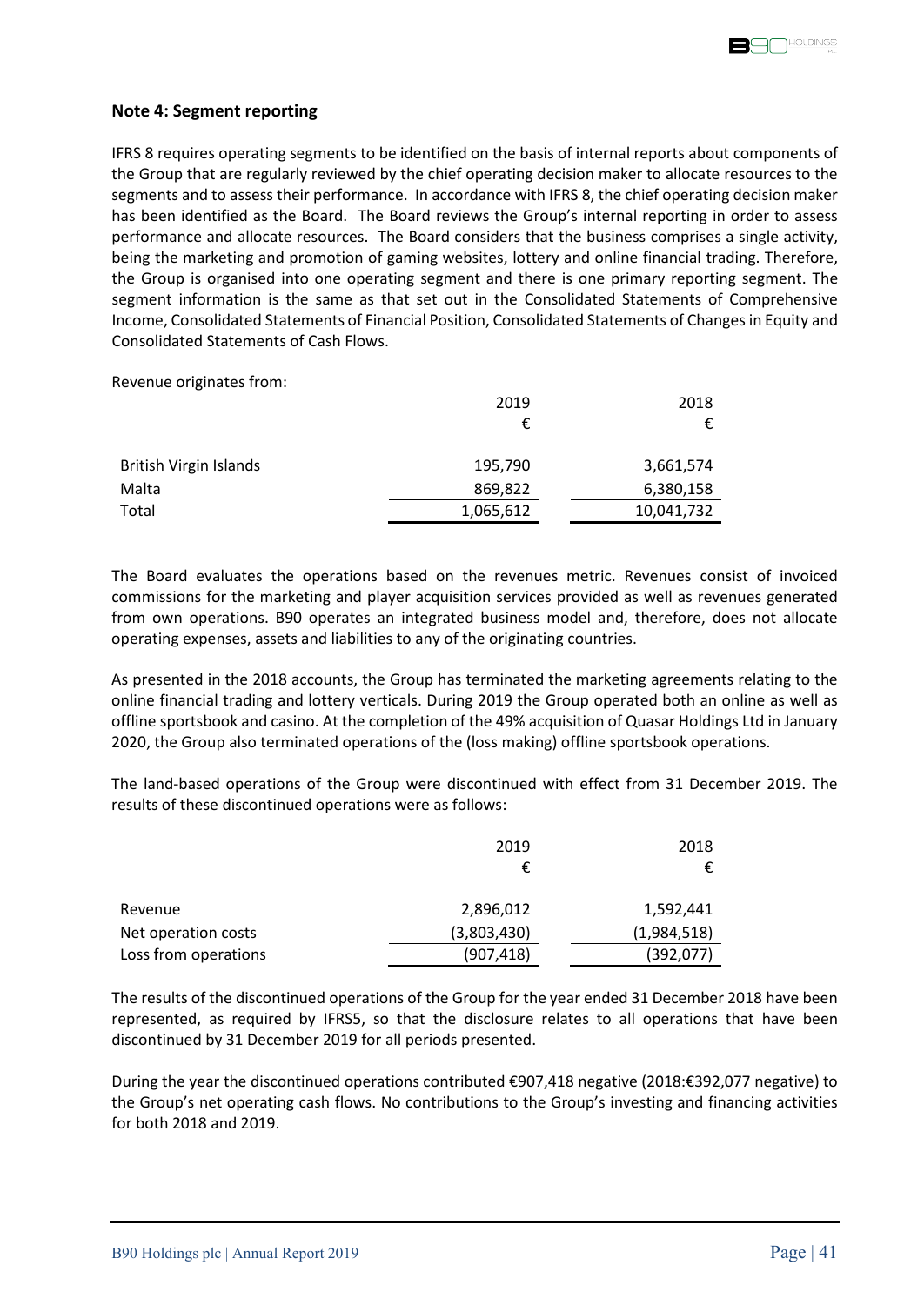

## **Note 5: Key management remuneration**

Key management remuneration for each period was as follows:

|                                         |            | <b>Share</b> | Total        | Total        |
|-----------------------------------------|------------|--------------|--------------|--------------|
|                                         | Cash based | based        | Remuneration | Remuneration |
|                                         | salary     | payments     | 2019         | 2018         |
|                                         | €          | €            | €            | €            |
| Gilles Ohana (Resigned 30 January 2019) | 92,650     | 56,935       | 149,585      | 182,151      |
| Paul Duffen                             | 130,000    | 4,182        | 134,182      |              |
| <b>Marcel Noordeloos</b>                | 144,000    | 5,563        | 149,563      | 164,594      |
| Mark Rosman                             | 50,400     | 4,040        | 54,440       | 148,021      |
| Rainer Lauffs (Appointed 26 March 2018) | 156,000    | 4,309        | 160,309      | 162,585      |
| Total                                   | 573,050    | 75,029       | 648,079      | 657,351      |

# **Note 6: Profit for the year**

Profit before taxation is stated after charging/(crediting):

|                                                                                                                                        | Year ended<br>31 December<br>2019<br>€ | Year ended<br>31 December<br>2018<br>€      |
|----------------------------------------------------------------------------------------------------------------------------------------|----------------------------------------|---------------------------------------------|
| Depreciation of property, plant and equipment<br>Amortisation of intangibles<br>Impairment of intangibles<br>Impairment of receivables | 1,238<br>137,698<br>1,042,665          | 1,292<br>403,222<br>6,482,758<br>10,712,715 |
| Operating lease expenses<br>Short term lease expense<br>Share based payment charge<br>Foreign exchange (gains)                         | 3,734<br>151,884<br>2,698              | 56,760<br>176,744<br>(11, 113)              |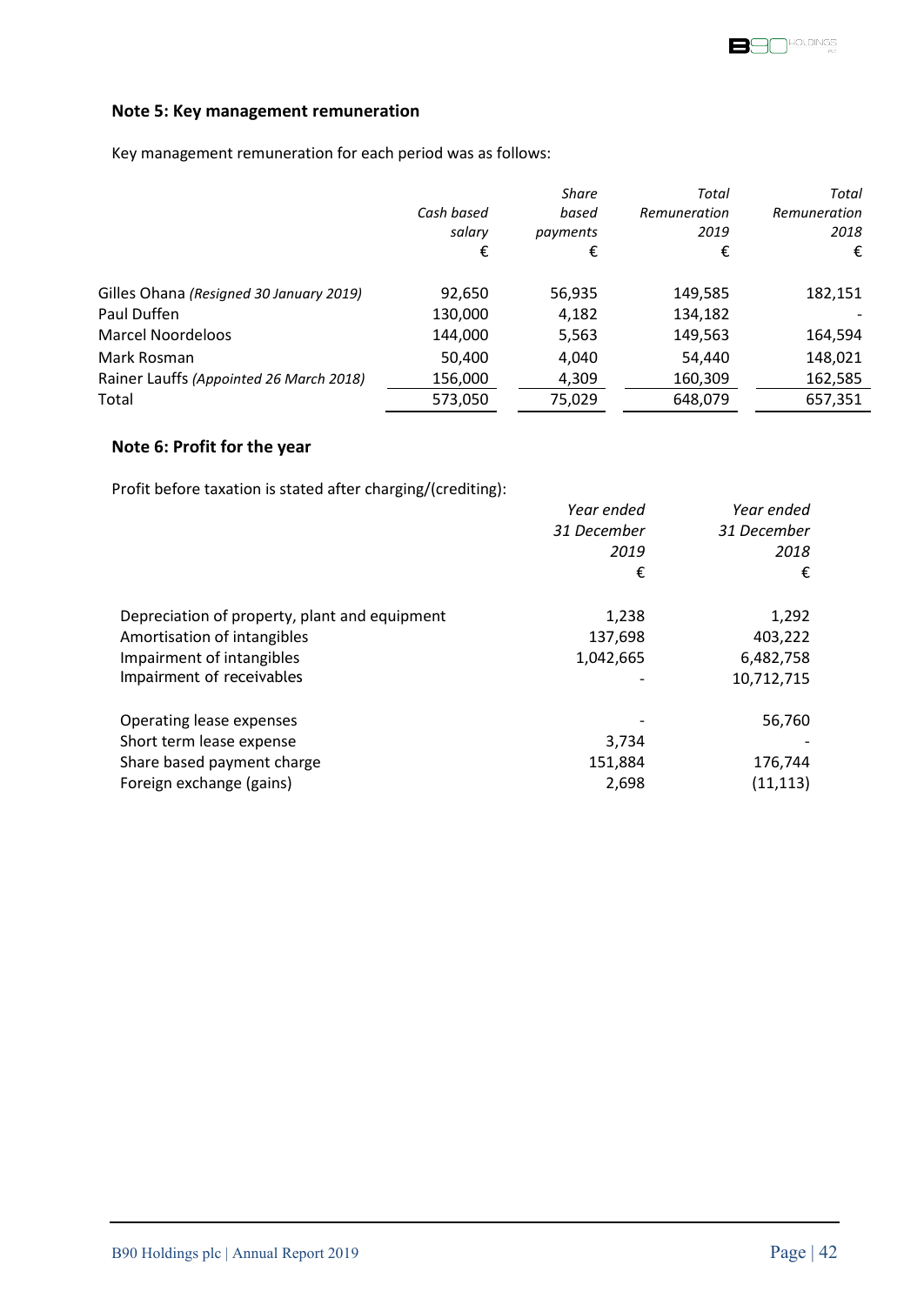

#### **Note 7: Taxation**

|                                                                                                              | Year ended<br>31 December<br>2019<br>€ | Year ended<br>31 December<br>2018<br>€ |
|--------------------------------------------------------------------------------------------------------------|----------------------------------------|----------------------------------------|
| Loss before tax                                                                                              | (4,402,888)                            | (17, 259, 102)                         |
| Profit before tax multiplied by the standard rate of<br>corporation tax in Isle of Man of 0%                 |                                        |                                        |
| Adjustments to tax charge in respect of previous periods<br>Effect of different tax rates in other countries | (104, 150)                             | (608, 733)<br>52,933                   |
| Tax credit                                                                                                   | (104, 150)                             | (555,800)                              |
| Note 8: Earnings per share (basic and diluted)                                                               |                                        |                                        |

|                                                             | Year ended       | Year ended       |
|-------------------------------------------------------------|------------------|------------------|
|                                                             | 31 December 2019 | 31 December 2018 |
|                                                             | €                | €                |
| <b>Earnings</b>                                             |                  |                  |
| Earnings for the purposes of basic and diluted earnings per |                  |                  |
| share, being net profit after tax attributable to equity    |                  |                  |
| shareholders                                                |                  |                  |
| Continuing operations                                       | (3,336,960)      | (14, 977, 153)   |
| Discontinued operations<br>$\overline{\phantom{a}}$         | (462, 783)       | (199, 959)       |
| Continuing and discontinued operations                      | (3,799,744)      | (15, 177, 112)   |
|                                                             |                  |                  |
| <b>Number of shares</b>                                     |                  |                  |
| Weighted average number of ordinary shares for the          |                  |                  |
| purposes of:                                                |                  |                  |
| Basic earnings per share                                    | 80,528,381       | 74,819,180       |
| Diluted earnings per share                                  | 80,528,381       | 74,819,180       |
|                                                             |                  |                  |
| Basic loss per share (in $\epsilon$ )                       | (0.0472)         | (0.2029)         |
| Diluted loss per share (in $\epsilon$ )                     | (0.0472)         | (0.2029)         |
|                                                             |                  |                  |
| Loss per share from continuing operations                   |                  |                  |
| Basic loss per share (in $\epsilon$ )                       | (0.0414)         | (0.2002)         |
| Diluted loss per share (in $\epsilon$ )                     | (0.0414)         | (0.2002)         |
|                                                             |                  |                  |
| Loss per share from discontinued operations                 |                  |                  |
| Basic loss per share (in $\epsilon$ )                       |                  |                  |
| Diluted loss per share (in $\epsilon$ )                     | (0.0058)         | (0.0027)         |
|                                                             | (0.0058)         | (0.0027)         |

The Group has granted share options in respect of equity shares to be issued, the details of which are disclosed in Note 18. Share options and warrants outstanding are anti dilutive due to the losses incurred in each period.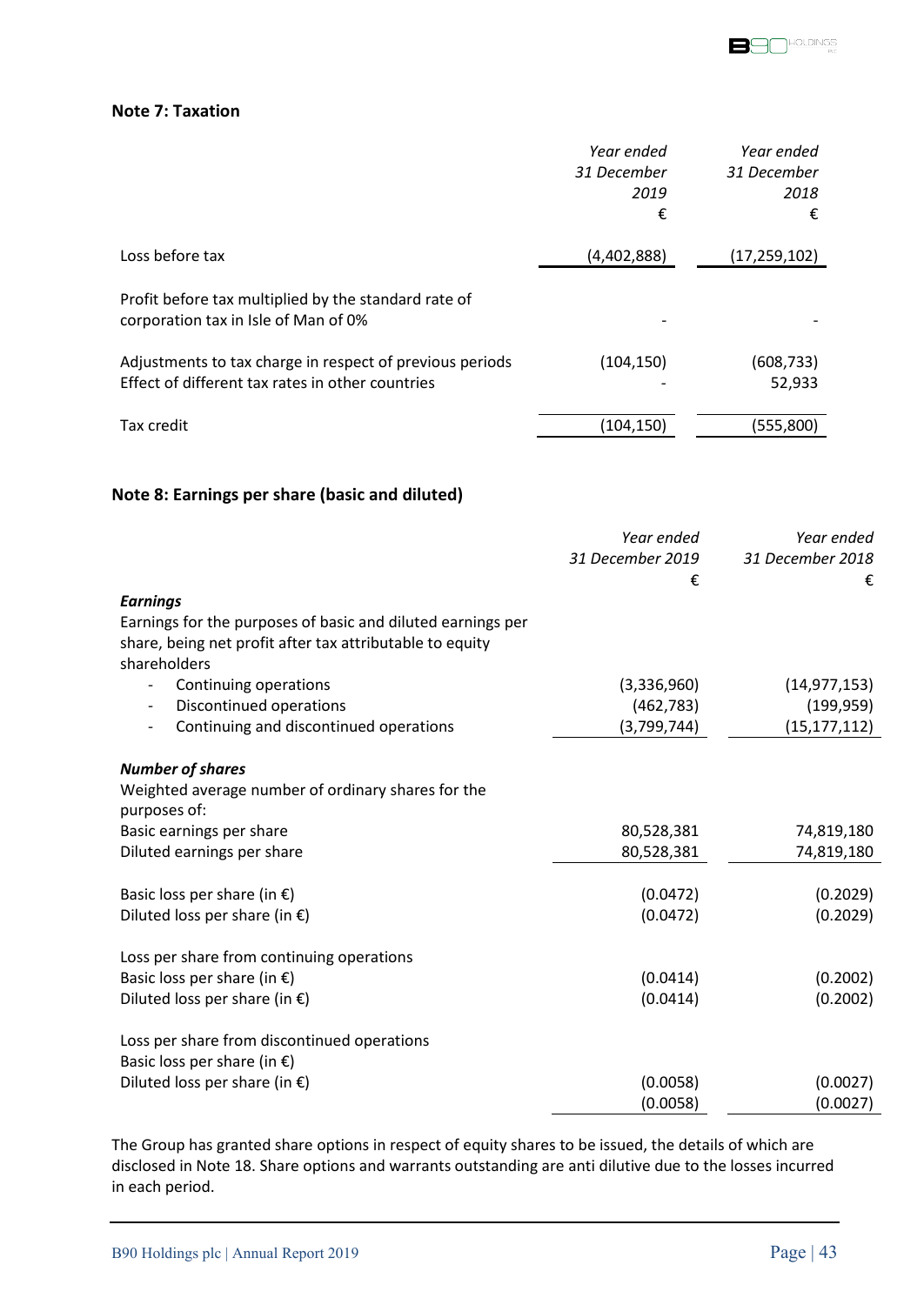

#### **Note 9: Goodwill**

|                       | Goodwill   |
|-----------------------|------------|
|                       | €          |
| Cost                  |            |
| At 1 January 2018     | 1,743,485  |
| Additions             |            |
| <b>Disposals</b>      |            |
| Impairments           | (332, 554) |
| At 31 December 2018   | 1,410,931  |
|                       |            |
| Additions             |            |
| Impairments           |            |
| At 31 December 2019   | 1,410,931  |
| <b>Net Book Value</b> |            |
| At 1 January 2018     |            |
| At 31 December 2018   |            |
|                       | 1,410,931  |
| At 31 December 2019   | 1,410,931  |

#### **Goodwill**

Goodwill arose following the acquisition of 51% in T4U Marketing Ltd and 51% in Quasar Holdings Ltd in 2017.

#### **Key assumptions and inputs used**

Cash flow projections have been prepared for a five-year period, following which a long-term growth rate has been assumed. Underlying growth rates have been applied to revenue and are based on past experience, including the results in 2017 and 2018. Key assumptions in preparing these cash flow projections include moderate growth in revenue, a stable level of costs per customer acquisition and the expectation that the Group will continue to operate in the countries currently being covered.

The Directors have performed an impairment review at the end of the year. This is done based on the discounted cash flow methodology, using the 2017, 2018 and 2019 results as the basis for the review, for which a weighted average cost of capital ("WACC") rate was used of 26% and no growth rate for the T4U Marketing Ltd acquisition.

For the acquisition of Quasar Holdings Ltd (including Bet90 Sports ltd) the same WACC of 26% was used and a 2% long term growth rate after 5 years was used.

The impairment review resulted in an impairment to goodwill of €332,554 for the year 2018 on the goodwill paid following the acquisition of T4U Marketing Ltd. No impairment is needed for the year 2019.

In assessing for impairment, the recoverable amount has been based on value in use.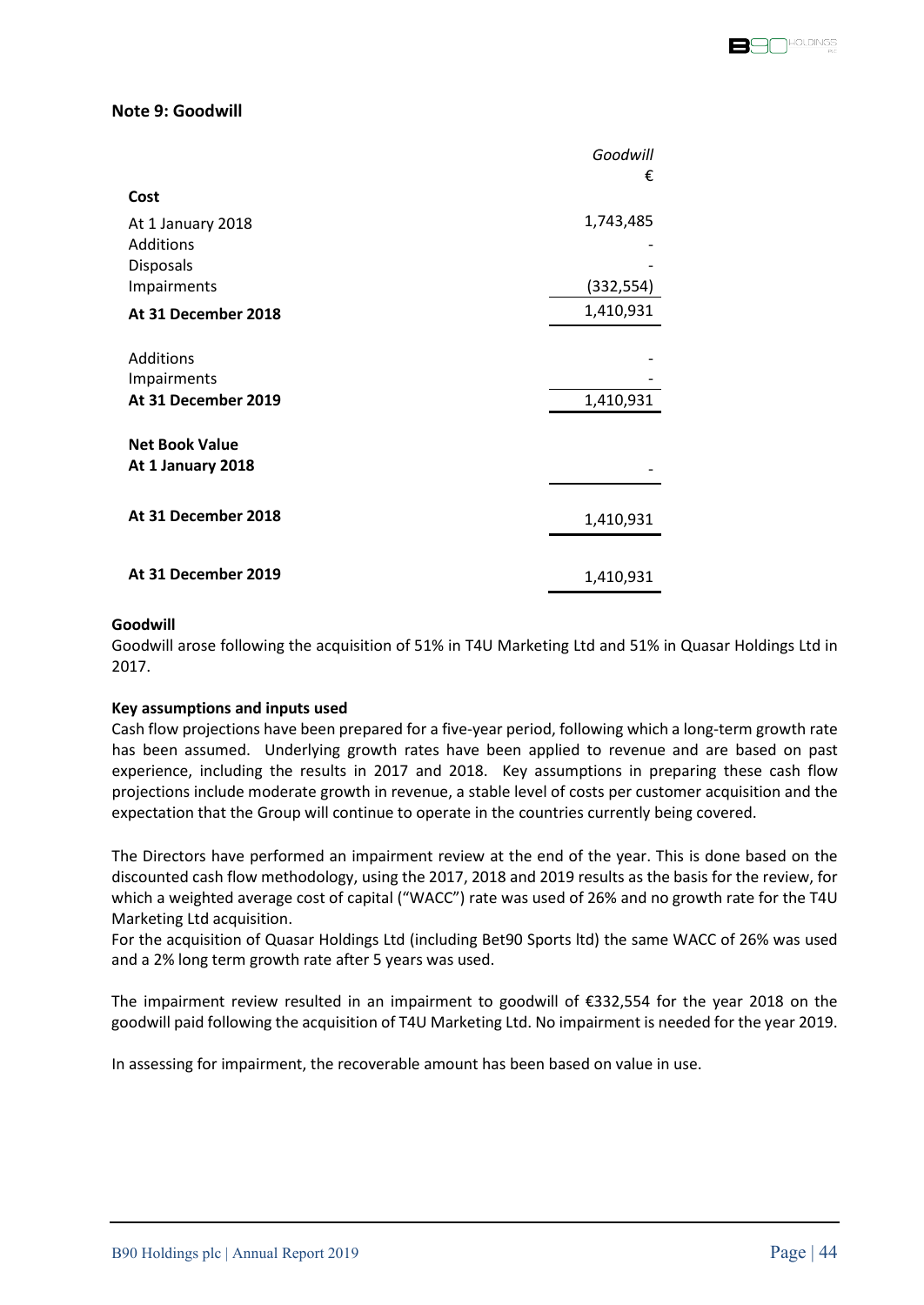

#### **Note 10: Other intangible assets**

|                          | Customer<br>database | <b>Brand and</b><br>domain<br>names | Other     | <b>Total</b>  |
|--------------------------|----------------------|-------------------------------------|-----------|---------------|
|                          | €                    | €                                   | €         | €             |
| Cost                     |                      |                                     |           |               |
| At 1 January 2018        | 61,742               | 4,570,103                           | 105,000   | 4,736,845     |
| Additions <sup>(1)</sup> | 4,000,000            |                                     |           | 4,000,000     |
| <b>Disposals</b>         |                      |                                     |           |               |
| At 31 December 2018      | 4,061,742            | 4,570,103                           | 105,000   | 8,736,845     |
| Disposals                | (4,000,000)          |                                     |           | (4,000,000)   |
| At 31 December 2019      | 61,742               | 4,570,103                           | 105,000   | 4,736,845     |
|                          |                      |                                     |           |               |
| <b>Amortisation</b>      |                      |                                     |           |               |
| At 1 January 2018        | (34, 852)            | (686, 334)                          | (30, 312) | (751, 498)    |
| Charge for the period    | (7, 717)             | (360, 505)                          | (35,000)  | (403, 222)    |
| Impairment               | (4,000,000)          | (2, 150, 201)                       |           | (6, 150, 201) |
| At 31 December 2018      | (4,042,569)          | (3, 197, 039)                       | (65, 312) | (7,304,920)   |
| Charge for the period    | (19, 173)            | (86, 024)                           | (32,500)  | (137, 697)    |
| Impairment               |                      | (1,042,665)                         |           | (1,042,665)   |
| Disposals                | 4,000,000            |                                     |           | 4,000,000     |
| At 31 December 2019      | (61, 742)            | (4,325,728)                         | (97, 812) | (4,485,282)   |
| <b>Net Book Value</b>    |                      |                                     |           |               |
| At 1 January 2018        | 26,890               | 3,883,769                           | 74,688    | 3,985,347     |
| At 31 December 2018      | 19,173               | 1,373,064                           | 39,688    | 1,431,925     |
| At 31 December 2019      |                      | 244,375                             | 7,188     | 251,563       |

During 2018, the domain names relating to the online financial trading vertical have been impaired. The book value of these domains amounted to €2,143,218. Furthermore, a €6,983 impairment charge for the Tippen4you.com domain was recorded. The remaining book value of the brand and domain names relate to the acquisition of Quasar Holdings Ltd and T4U Marketing ltd in 2017.

In May 2018, the Company completed the acquisition of 100% in Marsovia Holding Ltd for a consideration of €4.0 million. During 2018, the Company has impaired the value of the database held by Marsovia, resulting in a remaining book value of nil. For the year-end 2019, considering the change of focus to being a Sportsbook operator, the database was considered unusable for the future operations. The database contained data from financial trading operations and considering current operations and GDPR rules it will be unusable for the current sportsbook operations and was therefore destroyed.

The Directors have performed an impairment review at the end of the year. This is done based on the "relief from royalty" methodology, using the previous years results as the basis for the review, for which a weighted average cost of capital ("WACC") rate was used of 26% and no a growth rate of 2%. A royalty rate of 2.5% was used for the impairment review of Quasar Holdings ltd and a 12.5% royalty rate for T4U marketing ltd.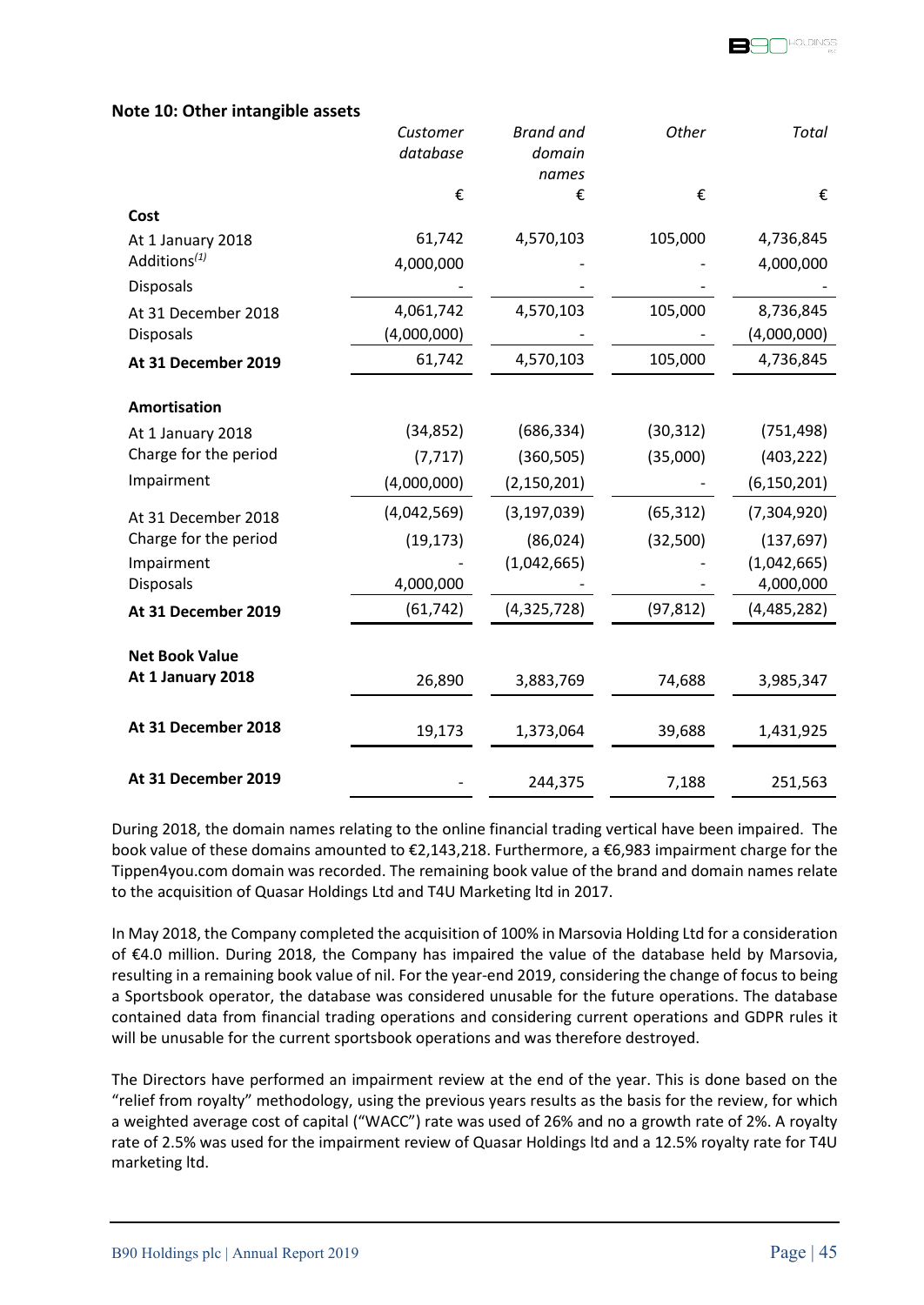The impairment review resulted in an impairment to brand and domainnames of €259,864 for the year 2019 for T4U Marketing Ltd. For the year 2019, an impairment of €782,801 was recorded for the domainname Bet90.com, resulting in a total impairment charge for the year 2019 of €1,042,665.

#### **Note 11: Property, plant & equipment**

| equipment<br>Computers<br>€<br>€<br>Cost<br>4,500<br>1,005<br>At 1 January 2018<br>Additions<br>Disposals<br>4,500<br>1,005<br>At 31 December 2018<br>Additions<br>Disposals<br>At 31 December 2019<br>4,500<br>1,005<br><b>Depreciation</b><br>(2, 137)<br>(838)<br>At 1 January 2018<br>Charge for the period<br>(1, 125)<br>(167)<br>Disposals | <b>Total</b><br>€<br>5,505 |
|---------------------------------------------------------------------------------------------------------------------------------------------------------------------------------------------------------------------------------------------------------------------------------------------------------------------------------------------------|----------------------------|
|                                                                                                                                                                                                                                                                                                                                                   |                            |
|                                                                                                                                                                                                                                                                                                                                                   |                            |
|                                                                                                                                                                                                                                                                                                                                                   |                            |
|                                                                                                                                                                                                                                                                                                                                                   |                            |
|                                                                                                                                                                                                                                                                                                                                                   |                            |
|                                                                                                                                                                                                                                                                                                                                                   |                            |
|                                                                                                                                                                                                                                                                                                                                                   | 5,505                      |
|                                                                                                                                                                                                                                                                                                                                                   |                            |
|                                                                                                                                                                                                                                                                                                                                                   |                            |
|                                                                                                                                                                                                                                                                                                                                                   | 5,505                      |
|                                                                                                                                                                                                                                                                                                                                                   |                            |
|                                                                                                                                                                                                                                                                                                                                                   | (2, 975)                   |
|                                                                                                                                                                                                                                                                                                                                                   | (1, 292)                   |
| At 31 December 2018<br>(3, 262)<br>(1,005)                                                                                                                                                                                                                                                                                                        | (4, 267)                   |
| Charge for the period<br>(1,238)                                                                                                                                                                                                                                                                                                                  | (1,238)                    |
| Disposals                                                                                                                                                                                                                                                                                                                                         |                            |
| At 31 December 2019<br>(4,500)<br>(1,005)                                                                                                                                                                                                                                                                                                         | (5, 505)                   |
| <b>Net Book Value</b>                                                                                                                                                                                                                                                                                                                             |                            |
| 2,363<br>167<br>At 1 January 2018                                                                                                                                                                                                                                                                                                                 | 2,530                      |
| At 31 December 2018<br>1,238                                                                                                                                                                                                                                                                                                                      | 1,238                      |
| At 31 December 2019                                                                                                                                                                                                                                                                                                                               |                            |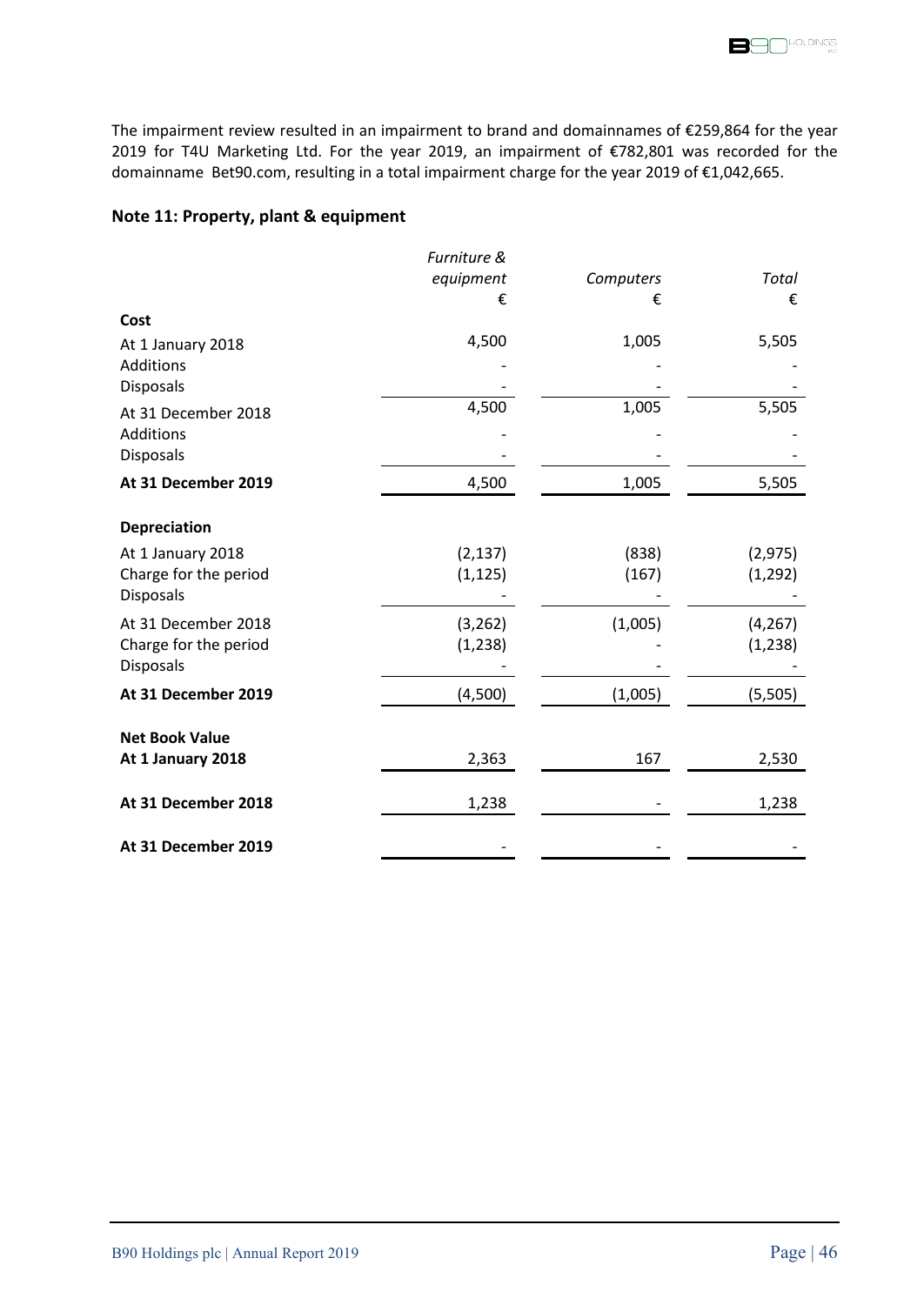

#### **Note 12: Trade and other receivables**

|                                   | Year ended<br>31 December 2019<br>€ | Year ended<br>31 December 2018<br>€ |
|-----------------------------------|-------------------------------------|-------------------------------------|
| Trade receivables                 |                                     | 132,544                             |
| VAT receivables                   | 59,333                              | 117,163                             |
| Other receivables and prepayments | 71,550                              | 350,700                             |
| Accrued income                    |                                     | 253,808                             |
| Total                             | 130,883                             | 854,215                             |

Credit risk arises when a failure by counter parties to discharge their obligations could reduce the amount of future cash inflows from financial assets on hand at the reporting date. The Group has policies in place to ensure that provision of services is made to customers with an appropriate credit history and monitors on a continuous basis the ageing profile of its receivables.

#### *Trade and other receivables*

The Group's exposure to credit risk isinfluenced mainly by the individual characteristics of each customer. However, management also considers the factors that may influence the credit risk of its customer base, including the default risk of the industry and country in which customers operate. Due to the nature of the Group's operations the Group only has a few customers.

#### *Impairment*

A provision for impairment of trade receivables is established using an expected loss model. Expected loss is calculated from a provision matrix based on the expected lifetime default rates and estimates of loss on default. During the year ended 31 December 2018, the Company recorded an impairment charge for potential recoverability problems on the receivables, amounting to €10,712,715. No impairment charge was recorded during the year ended 31 December 2019.

As at 31 December 2018 and 2019, the ageing of trade and other receivables that were not impaired are as follows:

|                             | Year ended<br>31 December 2019<br>€ | Year ended<br>31 December 2018<br>€ |
|-----------------------------|-------------------------------------|-------------------------------------|
| Not due                     | ٠                                   | 58,270                              |
| Past due 1-30 days          | $\overline{\phantom{0}}$            | 41,167                              |
| Past due 31-120 days        |                                     | 24,117                              |
| Past due more than 120 days | $\overline{\phantom{0}}$            | 8,990                               |
| Total                       |                                     | 132,544                             |

Management believes that the unimpaired amounts that are past due are collectible in full.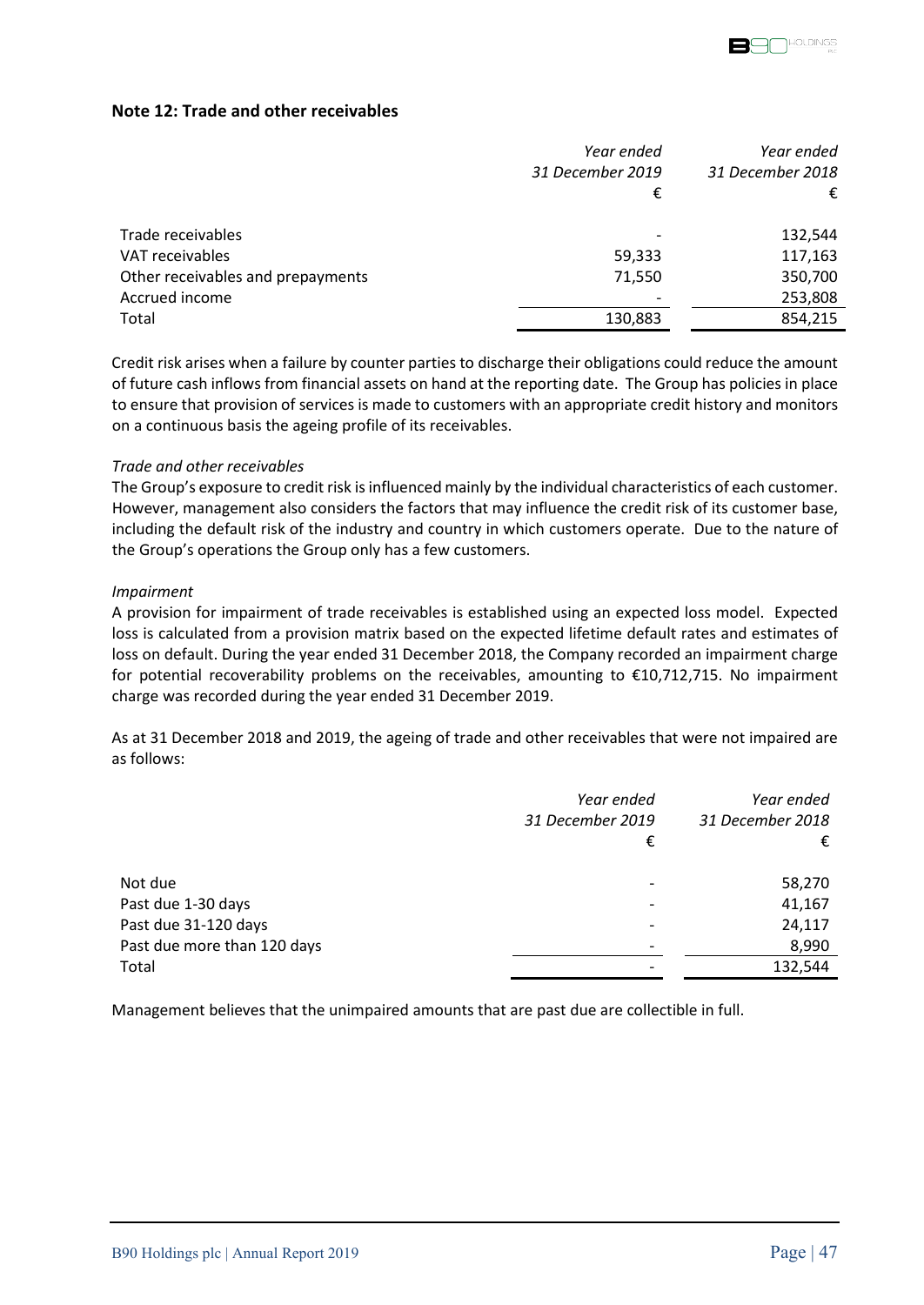

#### **Note 13: Cash and cash equivalents**

|                               | Year ended  | Year ended  |
|-------------------------------|-------------|-------------|
|                               | 31 December | 31 December |
|                               | 2019        | 2018        |
|                               | €           | €           |
| Cash held in current accounts | 384,346     | 1,031,071   |
| Restricted cash               | 46,280      |             |
| Total                         | 430,626     | 1,031,071   |

The restricted cash related to a regulatory amount to cover liabilities to players at year-end.

#### **Note 14: Share capital**

|                                    | Year ended  | Year ended  |
|------------------------------------|-------------|-------------|
|                                    | 31 December | 31 December |
|                                    | 2019        | 2018        |
|                                    | €           | €           |
| Allotted, called up and fully paid |             |             |
| 90,889,492 (2018: 74,956,159)      |             |             |
| Ordinary shares                    |             |             |
| Par value of the shares            | nil         | nil         |

During the year a total of 15,933,333 new Ordinary Shares have been issued on subscription and conversion of debt.

On 30 January 2019, the Company issued 3,333,333 new Ordinary Shares pursuant to a subscription agreement for £500,000 (or approximately €590,000). Also, on the same date the Company issued 200,000 new Ordinary Shares in lieu of certain fees payable. The amount was already received in December 2018 and was recorded under Shares to be issued as at 31 December 2018.

On 30 May 2019, the Company issued 4,000,000 new Ordinary Shares pursuant to a subscription agreement for €300,000 (or approximately £264,000).

On 19 December 2019, the Company issued 8,400,000 new Ordinary Shares for converting a loan with a principle amount of €500,000 (or approximately £425,000) plus €17,945 of accrued interest.

#### **Note 15: Additional paid in capital**

Additional paid in capital represents amounts subscribed for share capital in excess of nominal value. Details of additions are described in Note 14 above.

#### **Note 16: Reverse asset acquisition reserve**

The reverse acquisition completed on 30 June 2016 has been accounted for as a share-based payment transaction which should be accounted for in accordance with IFRS 2. On the basis of the guidance in paragraph 13A of IFRS 2, the difference in the fair value of the consideration shares and the fair value of the identifiable net assets should be considered to be payment for the services to transition to a public company.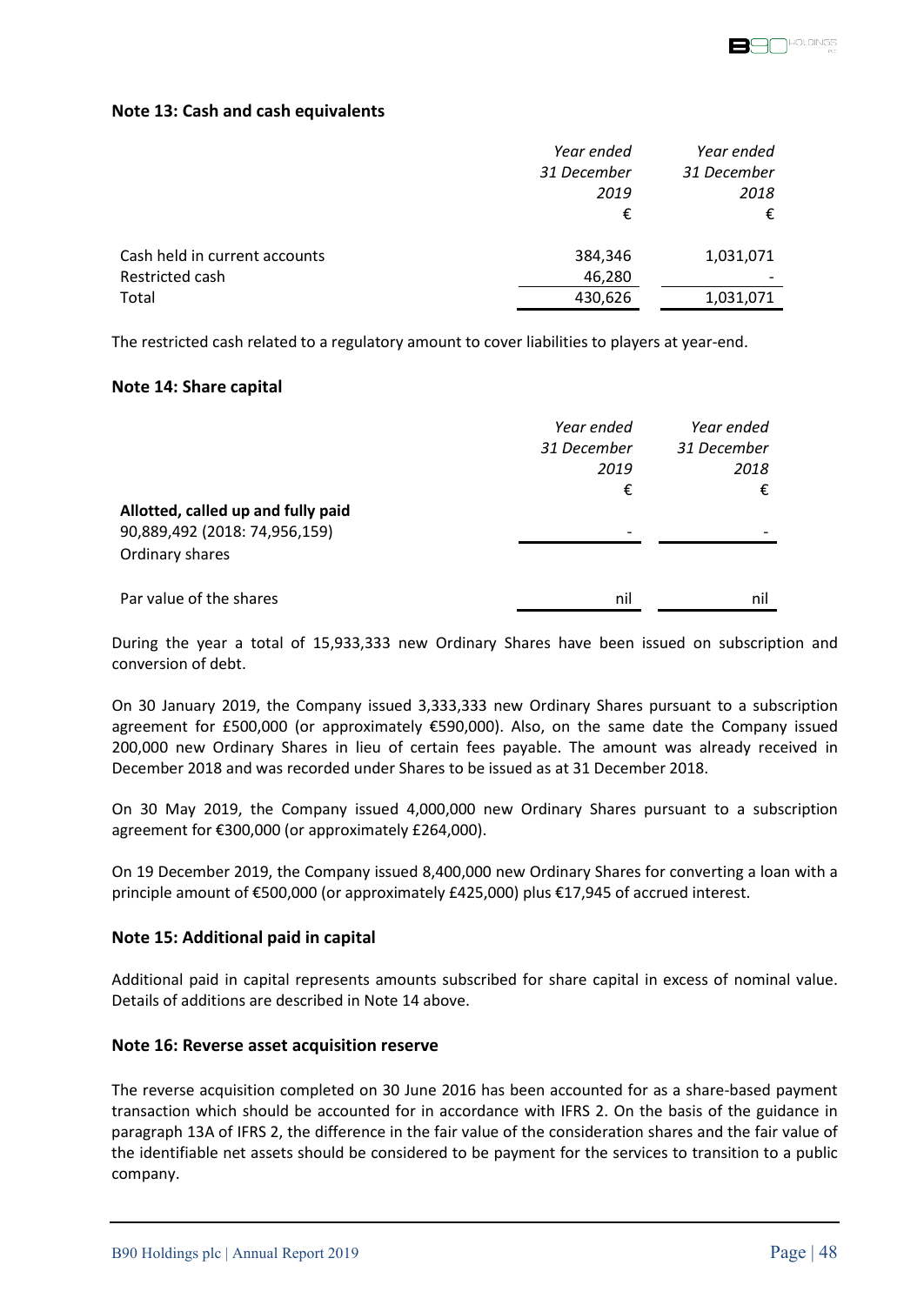

#### **Note 17: Retained earnings**

Retained earnings represents the cumulative net gains and losses recognised in the consolidated statement of comprehensive income and other transactions with equity holders.

#### **Note 18: Share based payments**

#### *Equity-settled share option scheme*

On 17 May 2016, the Company adopted a "long term incentive senior management and Directors' stock option plan" ("the Plan"). Options granted under the Plan will entitle the participant to acquire Ordinary Shares at a price determined in accordance with the rules of the Plan.

As at 31 December 2019, the following options have been granted under the Plan.

A total of 4,150,000 share options have a grant date of 30 June 2016, with an exercise price of £0.25 for all of the options. These options expire on its 5<sup>th</sup> anniversary on 30 June 2021. Further to this, 800,000 options have a grant date of 22 May 2017, with an exercise price of £0.25 for all of the options. These 800,000 options expire on its 5<sup>th</sup> anniversary on 22 May 2022. These options vest over 4 equal yearly instalments starting 1 year after grant date provided that the participant remains a Director or employee of the Company during this period.

At the same date, on 14 February 2019, the Board granted 2,420,000 share options to Directors and key employees with an exercise price of £0.15 for all of the options. These options expire on its 5<sup>th</sup> anniversary on 14 February 2024. All options vest over 4 equal yearly instalments starting 1 year after the grant date provided that the participant remains a Director or employee of the company during this period

During 2017, a total of 262,500 of these options were exercised, all with an exercise price of £0.25 per share, for which the Company issued new Ordinary Shares. Furthermore, during 2018, a total of 437,500 options have been exercised, all with an exercise price of £0.25 per share, for which the Company issued new Ordinary Shares. Also, during those years a total of 1,025,000 options were cancelled due to employees or directors leaving the Company.

As a result of the above the total of 5,645,000 options are outstanding at 31 December 2019.

#### *Warrants*

On 30 June 2016, the Company issued new Ordinary Sharesin relation to fundsraised and loans converted as part of the reverse merger and re-admission of the Group. As part of this fundraise and conversion, the Company issued 1 warrant for every 5 new Ordinary Share allotted pursuant to the conversion and subscription agreements, exercisable at £0.31 per warrant at any time during the period from the date of issue until the  $5<sup>th</sup>$  anniversary of issue.

As a result of this a total of 758,221 warrants were issued on 30 June 2016. On 2 September 2016, the Company issued a further 175,798 warrants at the same conditions as part of completion of the subscription agreements in relation to the reverse merger.

Furthermore, on 30 June 2016, 500,000 existing warrants were converted into 20,000 warrants as part of the 25 to 1 consolidation of shares. These warrants have an exercise price of £0.75. These warrants had an end-date of until 17 February 2019, were not exercised and have therefore lapsed.

On 4 October 2017, the Company issued 109,846 warrants to Strand Hanson Limited, on their appointment of being Nominated Adviser for the Company on 4 October 2017. These warrants have an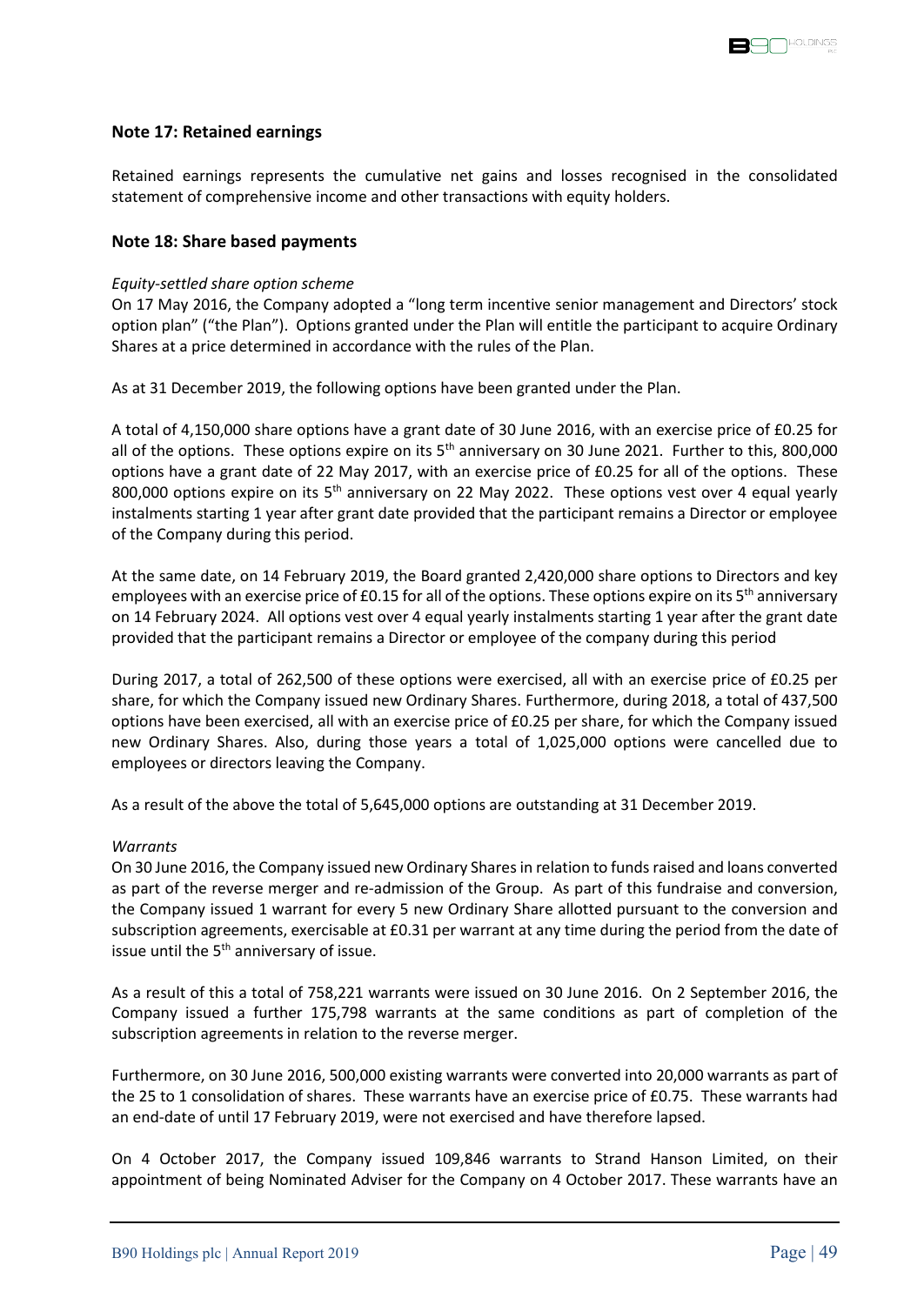exercise price of £0.895 per warrant and can be exercised during the period from the date of issue until the 5<sup>th</sup> anniversary. During the year, the Company agreed to reprice these options to an exercise price of £0.15 per warrant. The other conditions have not changed.

During 2017, a total of 733,521 warrants with an exercise price of £0.31 per share were exercised, for which the Company issued new Ordinary Shares.

No warrants have been exercised during 2018 and 2019.

As a result of the above a total of 310,344 warrants are outstanding at 31 December 2019.

Details of the share options and warrants outstanding during the period are as follows:

|                                        | Number of share options | Weighted average     |
|----------------------------------------|-------------------------|----------------------|
|                                        | and warrants $(1)$      | exercise price $(f)$ |
| Outstanding as at 1 January 2017       | 5,344,019               | 0.262                |
| Exercisable as at 1 January 2017       | 954,019                 | 0.319                |
| Forfeited during 2017                  | (690,000)               | 0.424                |
| Options granted on 22 May 2017         | 800,000                 | 0.250                |
| Options granted on 5 July 2017         | 1,200,000               | 0.650                |
| Warrants granted on 5 October 2017     | 109,846                 | 0.895                |
| Warrants exercised on 21 July 2017     | (733, 521)              | 0.310                |
| Options exercised on 18 September 2017 | (262,500)               | 0.250                |
|                                        |                         |                      |
| Outstanding as at 31 December 2017     | 5,767,844               | 0.314                |
| Exercisable as at 31 December 2017     | 957,999                 | 0.264                |
| Options exercised on 16 February 2018  | (250,000)               | 0.250                |
| Options exercised on 19 July 2018      | (187, 500)              | 0.250                |
|                                        |                         |                      |
| Outstanding as at 31 December 2018     | 5,330,344               | 0.335                |
| Exercisable as at 31 December 2018     | 1,850,000               | 0.326                |
|                                        |                         |                      |
| Options granted on 14 February 2019    | 2,420,000               | 0.150                |
| Cancelled on 14 February 2019          | (900,000)               | 0.650                |
| Forfeited during 2019                  | (875,000)               | 0.250                |
| Warrants lapsed on 17 February 2019    | (20,000)                | 0.750                |
|                                        |                         |                      |
| Outstanding as at 31 December 2019     | 5,955,344               | 0.210                |
| Exercisable as at 31 December 2019     | 2,585,344               | 0.250                |

*(1)* The warrants, options and prices in this table have been adjusted to reflect the 25:1 consolidation of shares as executed on 30 June 2016.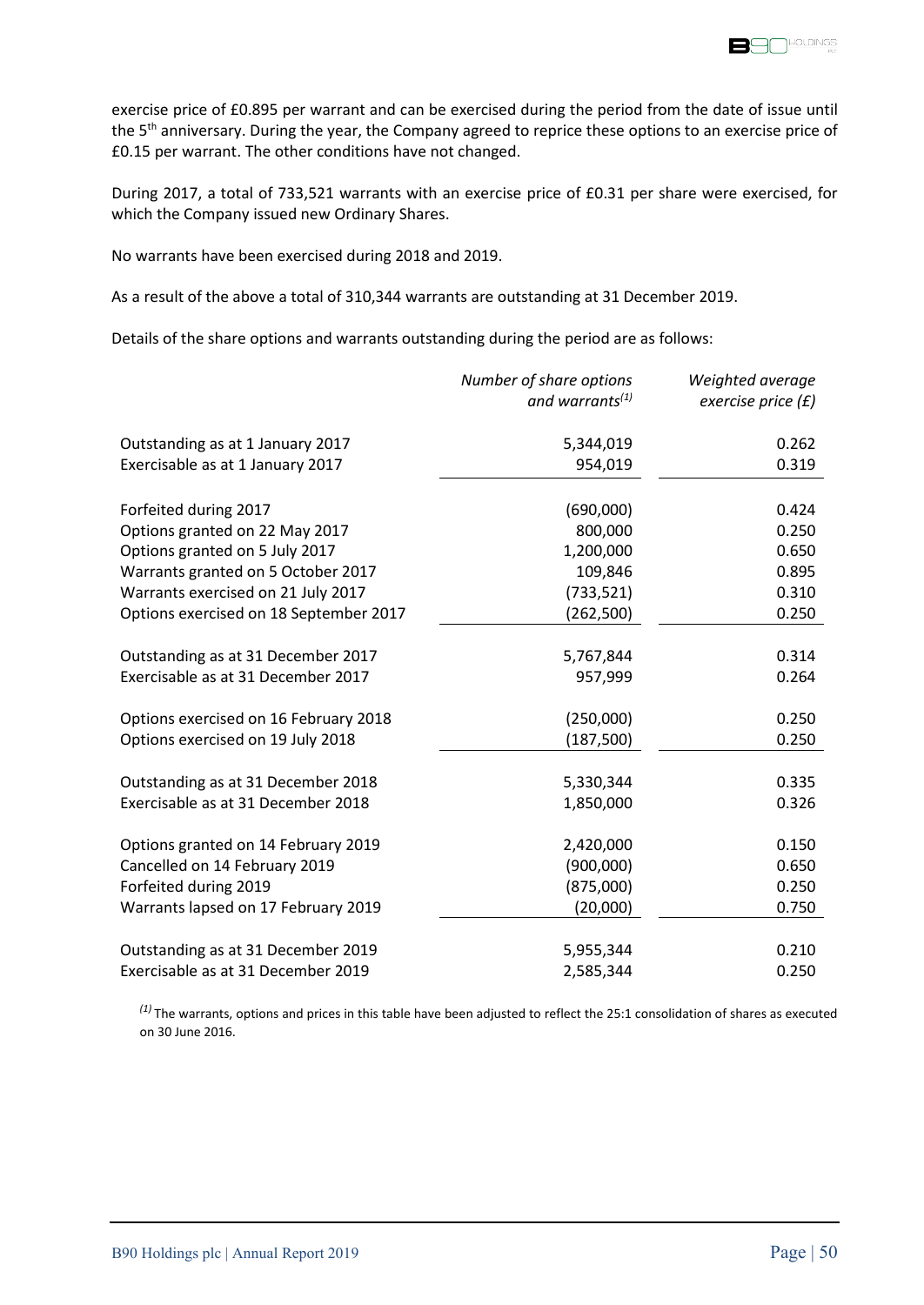

The options outstanding as at 31 December 2019 had a weighted average remaining contractual life of 2.1 years. The value of the options has been derived by using a Black Scholes pricing model forthe options granted on 22 May 2017 and granted on 14 February 2019. The inputs into the pricing models were as follows:

|                           | Options granted | Options granted | Warrants      |
|---------------------------|-----------------|-----------------|---------------|
|                           | on              | on              | granted on 14 |
|                           | 22 May 2017     | 5 July 2017     | February 2019 |
|                           |                 |                 |               |
| Share price at grant date | £0.52           | £0.62           | £0.0725       |
| Exercise price            | £0.25           | £0.65           | £0.15         |
| Volatility                | 34.3%           | 34.3%           | 34.3%         |
| <b>Expected life</b>      | 5 years         | 5 years         | 5 years       |
| Risk free rate            | 2.51%           | 2.51%           | 1.4%          |
| Expected dividend yield   | 0%              | 0%              | 0%            |

As the Company has only been trading since 30 June 2016, the expected volatility for all options was determined by taking the average the Company's share price and the historical volatility of a peer group over a 5-year period.

The total value of the options granted on 30 June 2016 is €173,129. Of this amount, €16,315 has been charged in the financial statements for the year ended 31 December 2019 (2018: €32,923). The remaining balance of €5,085 will be charged in the financial statements of the years ending 31 December 2020 and 2021.

The total value of the options granted on 22 May 2017 is €287,272. Of this amount, €56,935 has been charged in the financial statements for the year ended 31 December 2019 (2018: €70,492). The remaining balance of €114,834 will be charged in the financial statements of the years ending 31 December 2020, 2021 and 2022.

The total value of the options granted on 5 July 2017 is €276,712. These options were cancelled per 14 February 2019. The unamortised balance amounting to  $\epsilon$ 68,806 has been charged to the income statements for the year ended 31 December 2019.

The total value of the options granted on 14 February 2019 is €22,250. Of this amount, €9,828 has been charged in the financial statements for the year ended 31 December 2019 (2018: nil). The remaining balance of €12,422 will be charged in the financial statements of the years ending 31 December 2020, 2021, 2022 and 2023.

#### **Note 19: Borrowings**

|                               | 31 December<br>2019 | 31 December<br>2018 |
|-------------------------------|---------------------|---------------------|
|                               | €                   | €                   |
| Convertible loan <sup>1</sup> | 746,661             |                     |
| Loan from a shareholder       | 28,230              | 27,858              |
|                               | 774,891             | 27,858              |

(1) The Convertible Loan has a 3 year term, bears a 5% coupon, which is payable in arrears at 30 June and 31 December (with the first payment due on 30 June 2020). The Loan can be converted by the note holder at any time and will automatically convert into new Ordinary Shares when the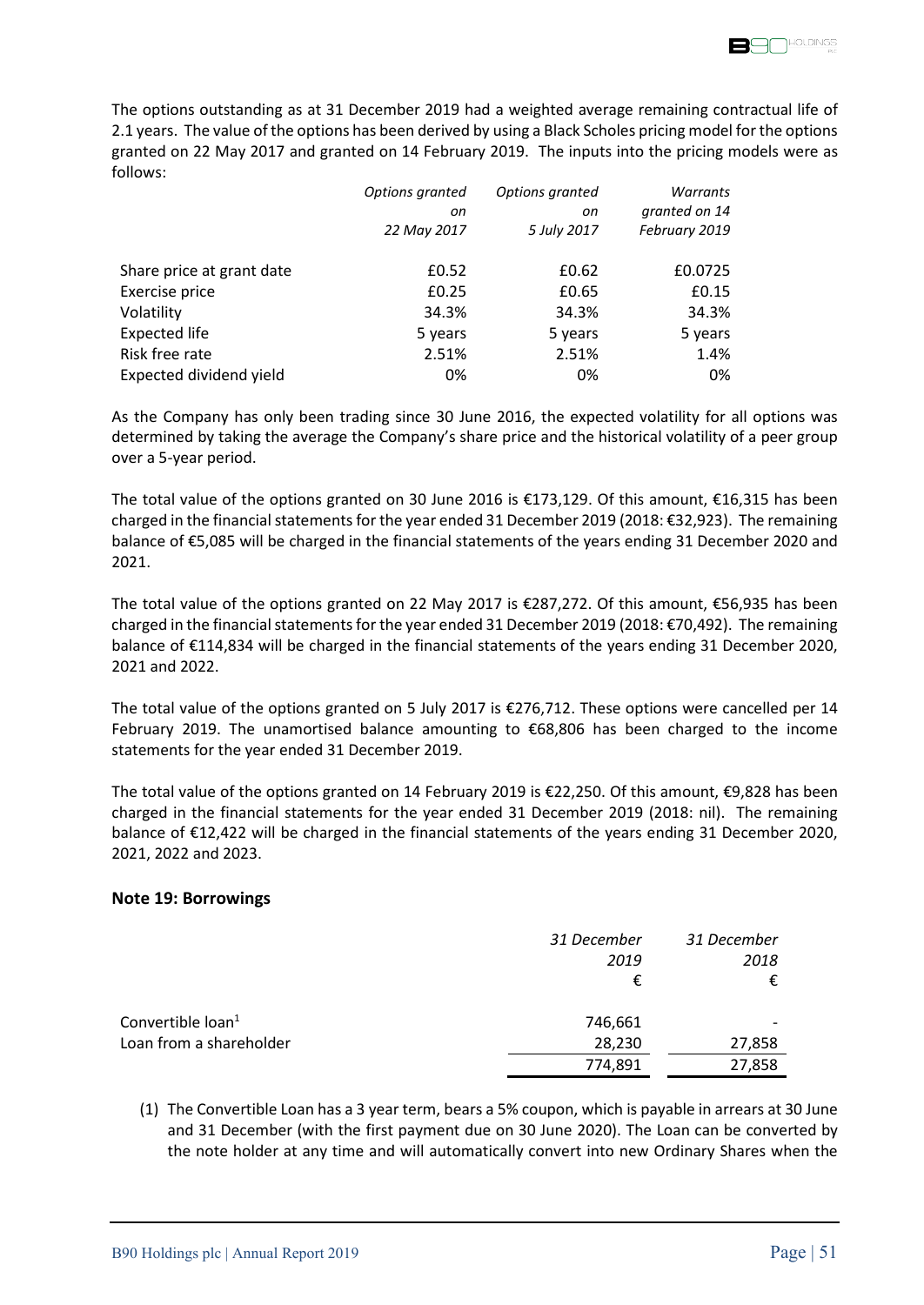share price exceeds 10p for 25 consecutive days. The Convertible Loan is unsecured and will be repaid in full on its third year anniversary if not converted by this date.

In September and December 2019, the Company issued a €300,000 and a £500,000 (€591,200 at yearend) secured convertible bonds of 5%. Interest is paid twice a year or accrued at the request of the lender. The bonds are repayable three years from their issue date, they can be converted at any time into shares at a price of 5p per New Ordinary Share ("Conversion Price") at request of the holder. An automatic conversion is triggered when the Company's shares are trading above 10p for 25 consecutive dealing days.

Under IAS 32, the convertible bonds are accounted for as a compound financial instrument. The value of the liability component and the equity conversion component were determined at the date the instrument was issued. The fair value of the liability component, included in non-current borrowings, was calculated using a market interest rate for an equivalent instrument without conversion option with the balance recorded as shares to be issued.

The value of the liability is held on the balance sheet at amortised cost. This value will increase to its principal value of €891,200 over the life of the instrument, with interest costs being taken to the Income Statement on an monthly basis.

The loan from a shareholder is a long-term loan provided by a previous majority shareholder in the Company, Lensing Management Services Ltd ("Lensing"), a related party at that time, indirectly owned and controlled by one of the Company's shareholders, amounting to €28,230 (2018: €27,858). This loan bears interest at 3% per annum and remains outstanding.

#### **Note 20: Trade and other payables**

|                          | 31 December | 31 December |
|--------------------------|-------------|-------------|
|                          | 2019        | 2018        |
|                          | €           | €           |
| Trade payables           | 1,649,049   | 1,626,884   |
| Accrued expenses         | 553,406     | 107,077     |
| Liabilities to customers | 191,729     | 201,709     |
| Other creditors          | 1,493,359   | 1,045,166   |
|                          | 3,887,543   | 2,980,836   |

#### **Note 21: Capital commitments**

At 31 December 2019 and 31 December 2018 there were no capital commitments.

#### **Note 22: Contingent liabilities**

There were no contingent liabilities at 31 December 2019 or 31 December 2018.

#### **Note 23: Financial instruments – Fair Value and Risk Management**

The Group is exposed through its operations to risks that arise from use of its financial instruments. The Board approves specific policies and procedures in order to mitigate these risks.

The main financial instruments used by the Group, on which financial risk arises, are as follows: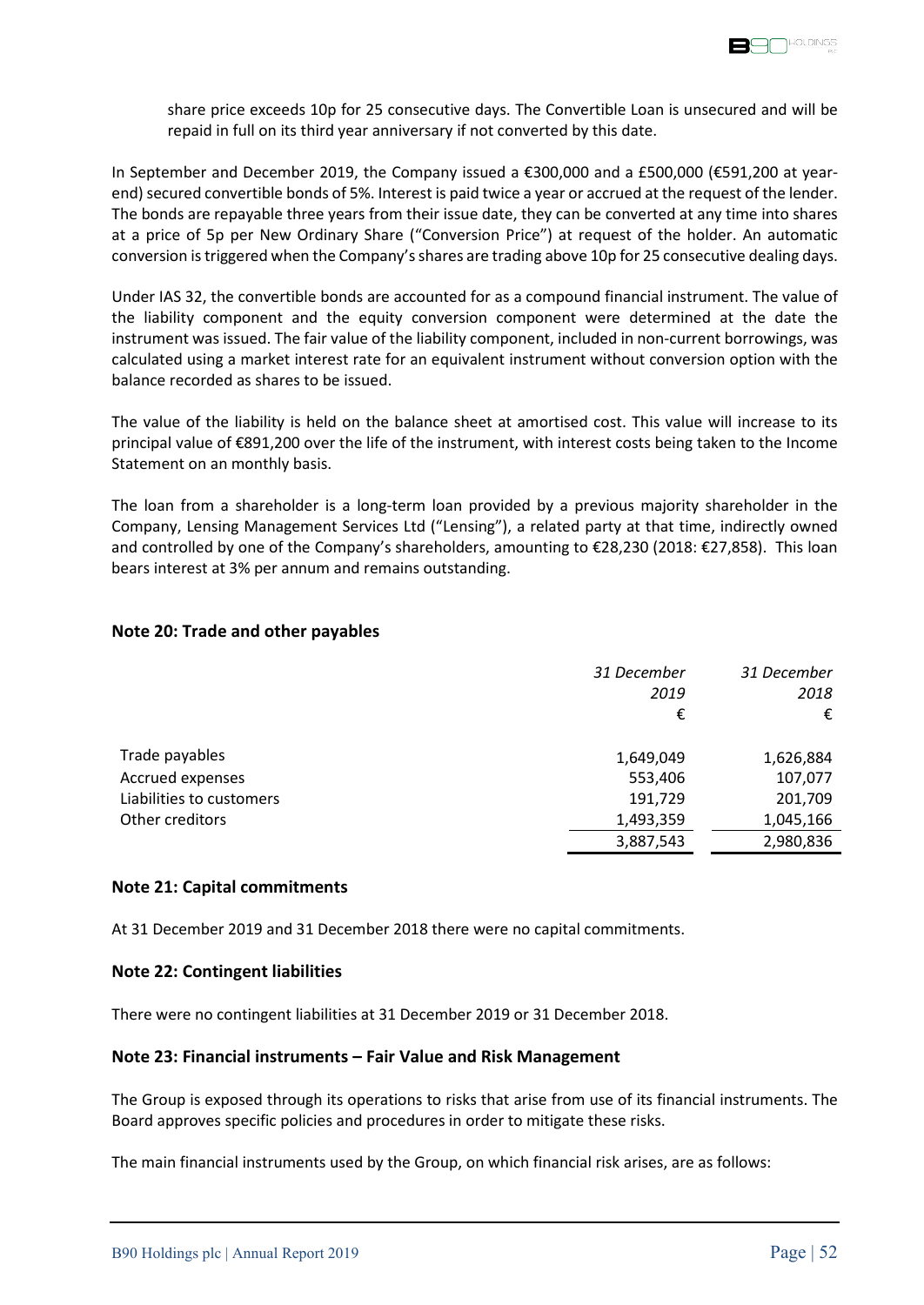

- Cash and cash equivalents;
- Trade and other receivables;
- Trade and other payables; and
- Customer deposits in case of the Bet90 operations.

Detailed analysis of these financial instruments is as follows:

| <b>Financial assets</b>               | 2019<br>€ | 2018      |
|---------------------------------------|-----------|-----------|
| Trade and other receivables (Note 12) | 130.883   | 854.215   |
| Cash and cash equivalents (Note 13)   | 430,626   | 1,031,071 |
| Total                                 | 561,509   | 1,885,286 |

In accordance with IFRS 9, all financial assets are held at amortised cost.

| <b>Financial liabilities</b>                    | 2019<br>€ | 2018<br>€ |
|-------------------------------------------------|-----------|-----------|
| Trade and other payables <sup>1</sup> (Note 20) | 3,334,137 | 2,873,760 |
| <b>Accrued liabilities</b>                      | 553,406   | 107,077   |
| Borrowings (Note 19)                            | 774,891   | 27,858    |
| Total                                           | 4,662,434 | 3,008,695 |
| <sup>1</sup> Excludes taxes payable.            |           |           |

In accordance with IFRS 9, all financial liabilities are held at amortised cost.

#### *Capital*

The capital employed by the Group is composed of equity attributable to shareholders. The primary objective of the Group is maximising shareholders' value, which, from the capital perspective, is achieved by maintaining the capital structure most suited to the Group's size, strategy, and underlying business risk. There are no demands or restrictions on the Group's capital.

The main financial risk areas are as follows:

#### *Credit risk*

#### **Trade receivables**

The Group's credit risk is primarily attributable to trade receivables, most of which are due from the Group's partners for which it operates the marketing activities and player acquisitions. These are third party companies that operate the websites. As the Group operates a limited number of brands the trade receivables are with a limited number of partners.

The risk is that a partner would fail to discharge its obligation with regard to the balance owed to the Group. The Group reduces this credit risk by monitoring the activity for these operations and arranging for the shortest possible cash settlement intervals. As the Group has ongoing relationships with its partners, the Directors have visibility on the activity in its partners' operations.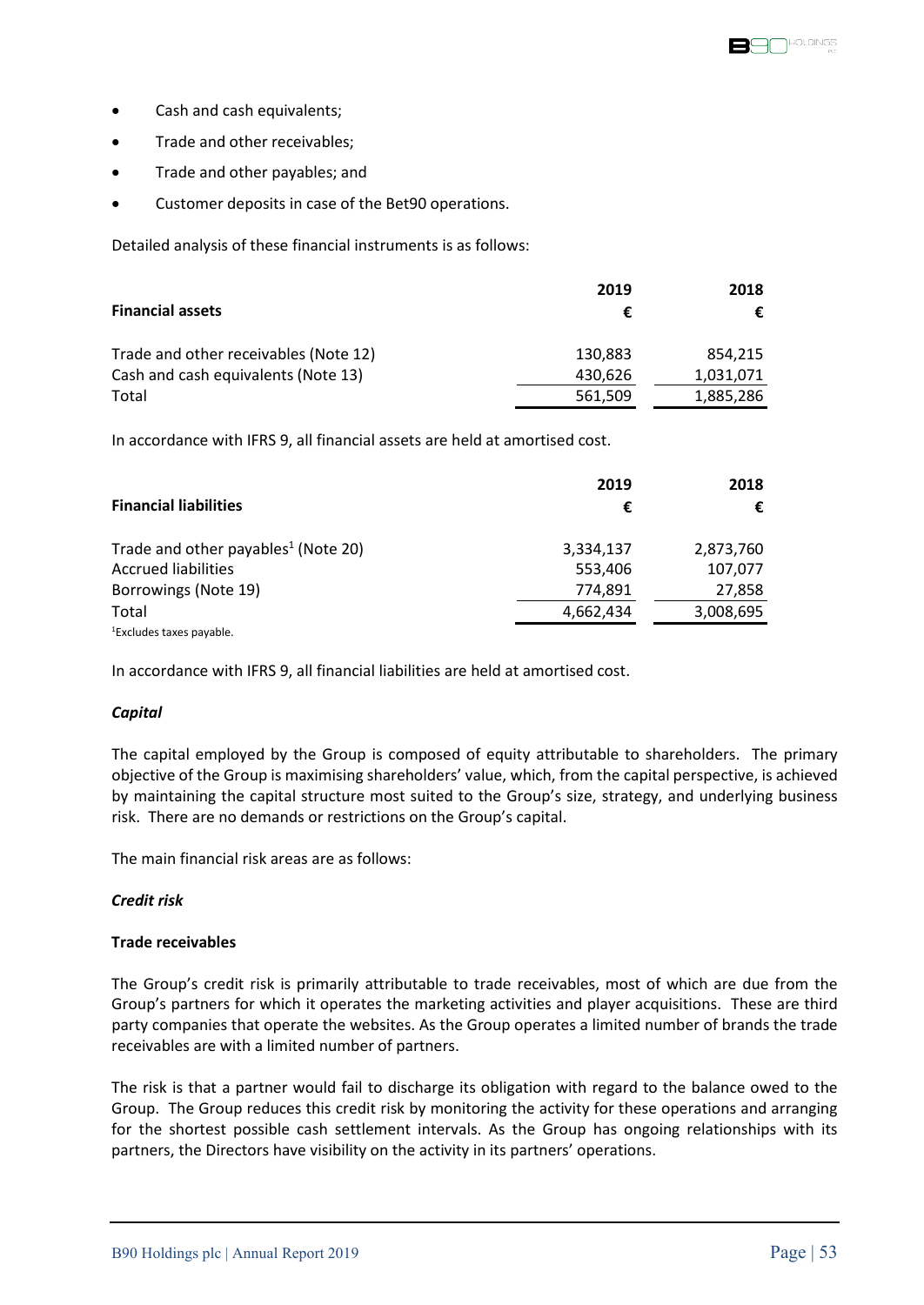

The Group considers that based on the factors above, recent developments with respect to these partners, to provide for the collectability risk. Due to this, the Company has recorded a charge of €10,712,715 in the 2018 accounts. No charge was recorded in the 2019 accounts.

For the Group's own operations in Bet90, an additional credit risk relates to customers disputing charges made to their credit cards ("chargebacks") or any other funding method they have used in respect of the services provided by the Group. Customers may fail to fulfil their obligation to pay, which will result in funds not being collected. These chargebacks and uncollected deposits, when occurring, will be deducted at source by the payment service providersfrom any amount due to the Group. The risk for the year 2019 has been assessed by the Board to being immaterial.

Trade receivables are considered in default and subject to additional credit control procedures when they are more than 60 days past due in line with industry practice. Trade receivables are only written off when there is no reasonable expectation of recovery due to insolvency of the debtor.

12 month and lifetime expected credit losses are estimated based on historical loss rates for the relevant country, adjusted where evidence is available that different rates are likely to apply in the future. This is based on changes to the expected insolvency rates in the relevant countries.

#### *Financial assets which are past due but not impaired*

|                   |             |           | 2019                     |             |         |
|-------------------|-------------|-----------|--------------------------|-------------|---------|
|                   |             | Up to $3$ | Up to $12$               |             |         |
|                   |             | months    | months over              | Over 1 year |         |
|                   | Not yet due | over due  | due                      | over due    | Total   |
|                   | €           | €         | €                        | €           | €       |
| Trade receivables |             |           | $\overline{\phantom{a}}$ |             |         |
| Accrued income    |             |           | $\overline{\phantom{a}}$ |             |         |
| Other receivables | 60,287      |           |                          | 70,597      | 130,883 |
| Total             | 60,287      |           |                          | 70,597      | 130,883 |

The amount over 1 year overdue relate to funds held by SATA bank in Malta. SATA bank has lost its banking licenses and are currently under investigation with the European Central Bank ("ECB"). Funds have been secured by the ECB and will be release in due course, although timing is still unsure.

|                   |             |           | 2018        |             |         |
|-------------------|-------------|-----------|-------------|-------------|---------|
|                   |             | Up to $3$ | Up to $12$  |             |         |
|                   |             | months    | months over | Over 1 year |         |
|                   | Not yet due | over due  | due         | over due    | Total   |
|                   | €           | €         | €           | €           | €       |
| Trade receivables | 68,597      | 41,167    | 22,780      |             | 132,544 |
| Accrued income    | 253,808     |           |             |             | 253,808 |
| Other receivables | 267,863     |           | 200,000     |             | 467,863 |
| Total             | 590,268     | 41,167    | 222,780     |             | 854,215 |

For further information, refer to the going concern disclosure in Note 1.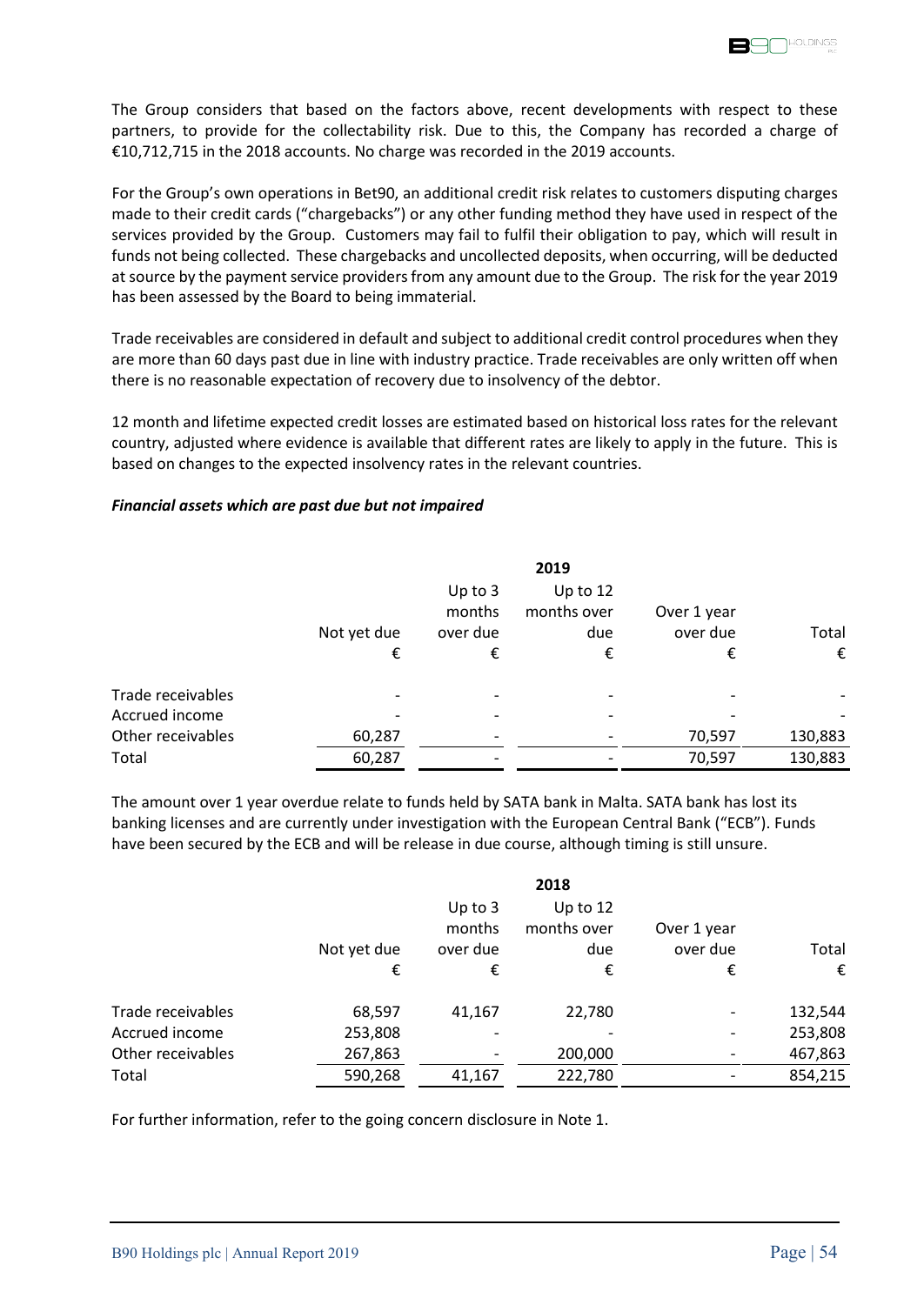#### *Liquidity risk*

Liquidity risk exists where the Group might encounter difficulties in meeting its financial obligations as they become due. The Group monitors its liquidity in order to ensure that sufficient liquid resources are available to allow it to meet its obligations.

The following table details the contractual maturity analysis of the Group's financial liabilities:

|                                       |           |                 | 2019                     |             |           |  |
|---------------------------------------|-----------|-----------------|--------------------------|-------------|-----------|--|
|                                       |           | Between 3       |                          |             |           |  |
|                                       |           | In <sub>3</sub> | months and               | More than 1 |           |  |
|                                       | On demand | months          | 1 year                   | vear        | Total     |  |
|                                       | €         | €               | €                        | €           | €         |  |
| Trade and other payables <sup>1</sup> | 3,334,137 |                 | $\overline{\phantom{0}}$ |             | 3,334,137 |  |
| <b>Accrued liabilities</b>            |           | 553,406         |                          |             | 553,406   |  |
| <b>Borrowings</b>                     |           |                 |                          | 774,891     | 774,891   |  |
| Total                                 | 3,334,137 | 553,406         |                          | 774,891     | 4,662,434 |  |

**<sup>1</sup>**Excludes taxes payable.

|                                       |           |           | 2018                     |             |           |  |
|---------------------------------------|-----------|-----------|--------------------------|-------------|-----------|--|
|                                       |           | Between 3 |                          |             |           |  |
|                                       |           | ln 3      | months and               | More than 1 |           |  |
|                                       | On demand | months    | 1 year                   | year        | Total     |  |
|                                       | €         | €         | €                        | €           | €         |  |
| Trade and other payables <sup>1</sup> | 2,873,760 |           | $\overline{\phantom{a}}$ |             | 2,873,760 |  |
| <b>Accrued liabilities</b>            | 107,077   |           | $\overline{\phantom{a}}$ |             | 107,077   |  |
| <b>Borrowings</b>                     |           |           |                          | 27,858      | 27,858    |  |
| Total                                 | 2,980,837 |           |                          | 27,858      | 3,008,695 |  |

**<sup>1</sup>**Excludes taxes payable.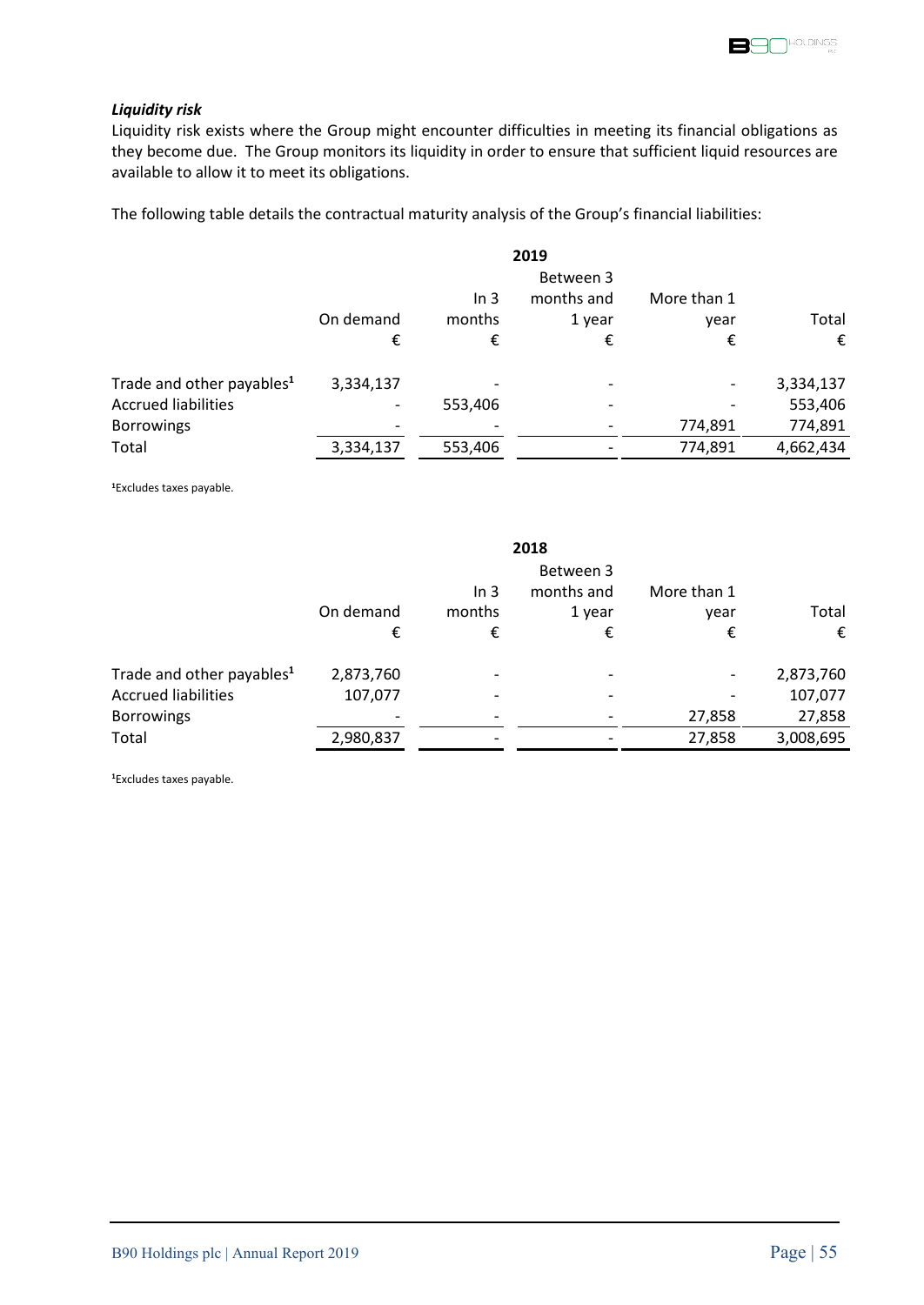

## **Note 24: List of subsidiaries**

The Company held the issued shares of the following subsidiary undertakings as at 31 December 2019:

|                                    | Place of               | <b>Proportion of</b><br>ownership and |                                                  |
|------------------------------------|------------------------|---------------------------------------|--------------------------------------------------|
| Name of subsidiary                 | Incorporation          | voting power                          | Ownership                                        |
|                                    |                        |                                       |                                                  |
| <b>B90 Ventures Ltd</b>            | Isle of Man            | 100%                                  | <b>Direct</b>                                    |
| <b>B90 Services BV</b>             | The Netherlands        | 100%                                  | <b>Direct</b>                                    |
| Sheltyco Enterprises Group Ltd     | British Virgin Islands | 100%                                  | Direct                                           |
| Sheltyco Enterprises Ltd           | Cyprus                 | 100%                                  | Indirect, through Sheltyco Enterprises Group Ltd |
| Sheltyco Enterprises Marketing Ltd | Cyprus                 | 100%                                  | Indirect, through Sheltyco Enterprises Group Ltd |
| Silkline Marketing Ltd             | Cyprus                 | 100%                                  | Indirect, through Sheltyco Enterprises Group Ltd |
| <b>Tunegames Marketing Ltd</b>     | Cyprus                 | 100%                                  | Indirect, through Sheltyco Enterprises Group Ltd |
| Tunegames Holding Ltd              | Cyprus                 | 100%                                  | Indirect, through Sheltyco Enterprises Group Ltd |
| T4U Marketing Ltd                  | Cyprus                 | 51%                                   | Indirect, through Sheltyco Enterprises Group Ltd |
| Marsovia Holding Itd               | Cyprus                 | 100%                                  | Indirect, through Sheltyco Enterprises Group Ltd |
| Quasar Holdings Ltd                | Malta                  | 51%                                   | Indirect, through B90 Ventures Ltd               |
| Bet90 Sports Ltd                   | Malta                  | 51%                                   | Indirect, through Quasar Holdings Ltd            |
| Velty Bulgaria Ltd                 | <b>Bulgaria</b>        | 100%                                  | Indirect, through B90 Ventures Ltd               |
| Veltyco Licensing Ltd              | Malta                  | 100%                                  | Indirect, through B90 Ventures Ltd               |

## **Note 25: Reconciliation of debt**

The Group had the following movement in the borrowings:

|                      | At 1 January<br>2019 | Cash      | <b>Interest</b><br>Charged | Converted<br>to equity | Other<br>settlements | At 31<br>December<br>2019 |
|----------------------|----------------------|-----------|----------------------------|------------------------|----------------------|---------------------------|
|                      | €                    | €         | €                          | €                      | €                    |                           |
| <b>Borrowings</b>    | 27,858               | 891,572   | 10,612                     | (149, 836)             | (5, 315)             | 774,891                   |
| Loans from directors |                      | 500,000   | 17,945                     | (517, 945)             |                      |                           |
|                      | 27,858               | 1,391,572 | 28,557                     | (667, 781)             | (5, 315)             | 774,891                   |
| At 1 January         |                      |           | Other settlements<br>Cash  |                        | At 31 December       |                           |
|                      | 2018                 |           |                            |                        | 2018                 |                           |
|                      | €                    |           | €                          | €                      |                      |                           |
| <b>Borrowings</b>    | 1,355,223            |           |                            | (1,327,365)            | 27,858               |                           |
|                      | 1,355,223            |           |                            | (1,327,365)            | 27,858               |                           |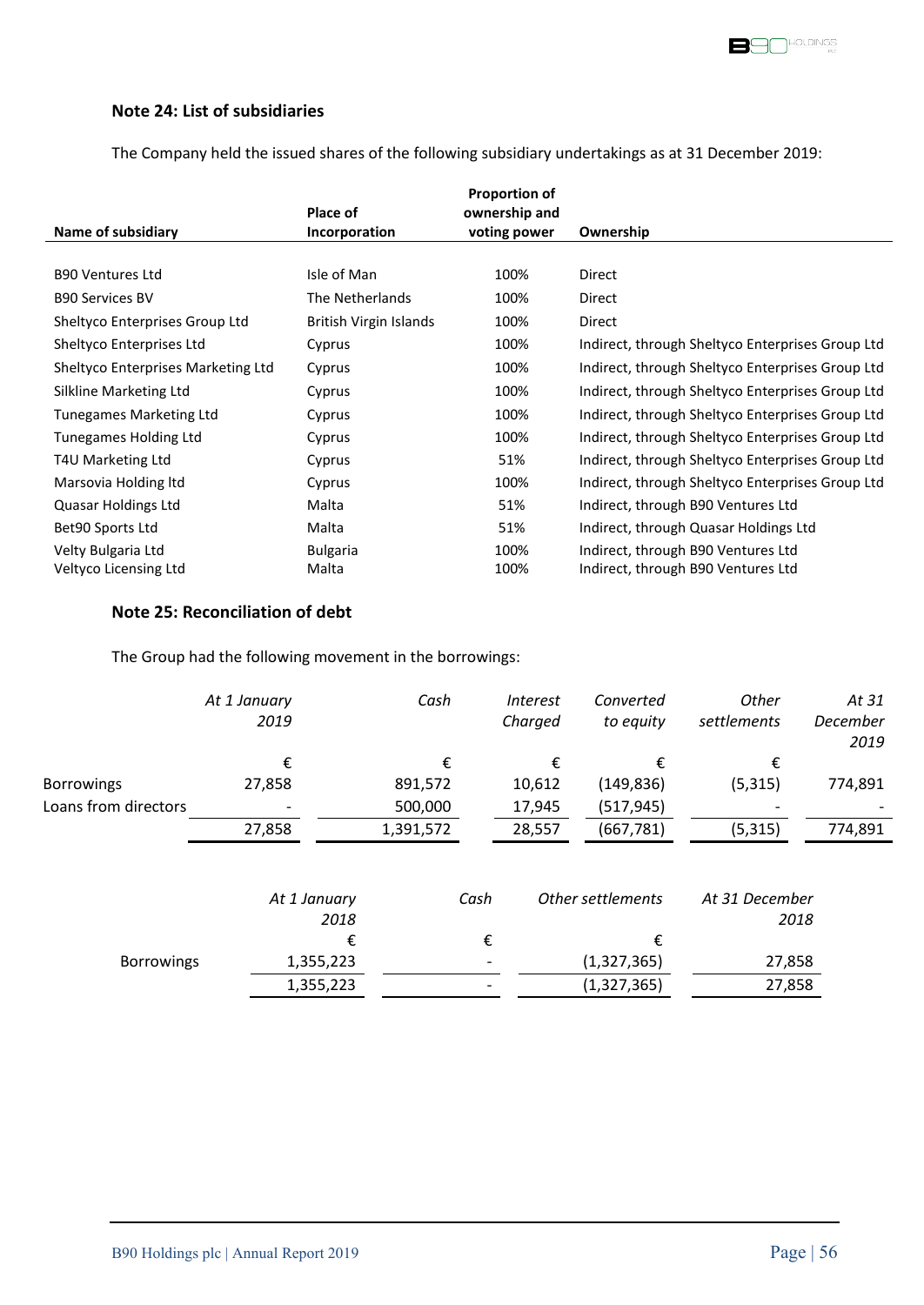#### **Note 26: Related party transactions**

#### *Remuneration of Directors and key employees*

Remuneration of Directors and key employees is disclosed in Note 5.

#### *Loan from Directors*

On 1 April 2019, the Company entered into separate loan agreements with three of its Directors (Mark Rosman, Paul Duffen and Marcel Noordeloos), raising a total of €500,000. This loan amount, including accrued interest of €17,945, was converted into 8,400,000 New Ordinary Shares on 19 December 2019.

#### *Other related party transactions*

The Group has recorded expenses totalling €nil (2018: €152,039) to Softlot Software Services Ltd ("Softlot"), a company previously controlled by one of the Company's shareholders. Softlot provided B2B services for lottery operations and following the cessation of marketing activities in this vertical, Softlot is currently providing no services to the Group and as 31 December 2019, no amounts were outstanding to be paid to Softlot (2018: nil).

Furthermore, the Group has a loan payable to a Company's shareholder, Lensing, a company indirectly owned and controlled by one of the Company's shareholders, amounting to €28,230 (2018: €27,858). This loan bears an interest of 3% per annum.

Included within other creditors, the Group has accrued for unpaid salaries with its Directors, amounting to €61,500 at 31 December 2019 (2018: nil receivable from Directors).

#### *Payables to related parties*

The Group had the following amounts payable to related parties:

|                                       | Year ended  | Year ended  |
|---------------------------------------|-------------|-------------|
|                                       | 31 December | 31 December |
|                                       | 2019        | 2018        |
|                                       | €           | €           |
| Unpaid salaries and fees to Directors | 61,500      |             |
| Loan from Lensing (Note 19)           | 28,230      | 27,858      |
| Total                                 | 89,730      | 27,858      |

#### *Intra group transactions*

Transactions between Group companies have not been disclosed as these have all been eliminated in the preparation of the Consolidated Financial Statements.

#### **Note 27: Ultimate controlling party**

As at 31 December 2019 the Directors do not believe there to be any single controlling party.

#### **Note 28: Post balance sheet events**

On 17 January 2020 the Company announced that it had completed the acquisition of the 49% of Quasar Holdings Ltd ("Quasar") not owned by the Company from Binbar GmbH. Quasar wholly owns Bet90 Sports Ltd, the online sportsbook and casino gaming company.

On 3 February 2020, the Company announced that it had changed the Company's name to B90 Holdings plc. The ticker code on the London Stock Exchange changed from VLTY to B90 on that day.